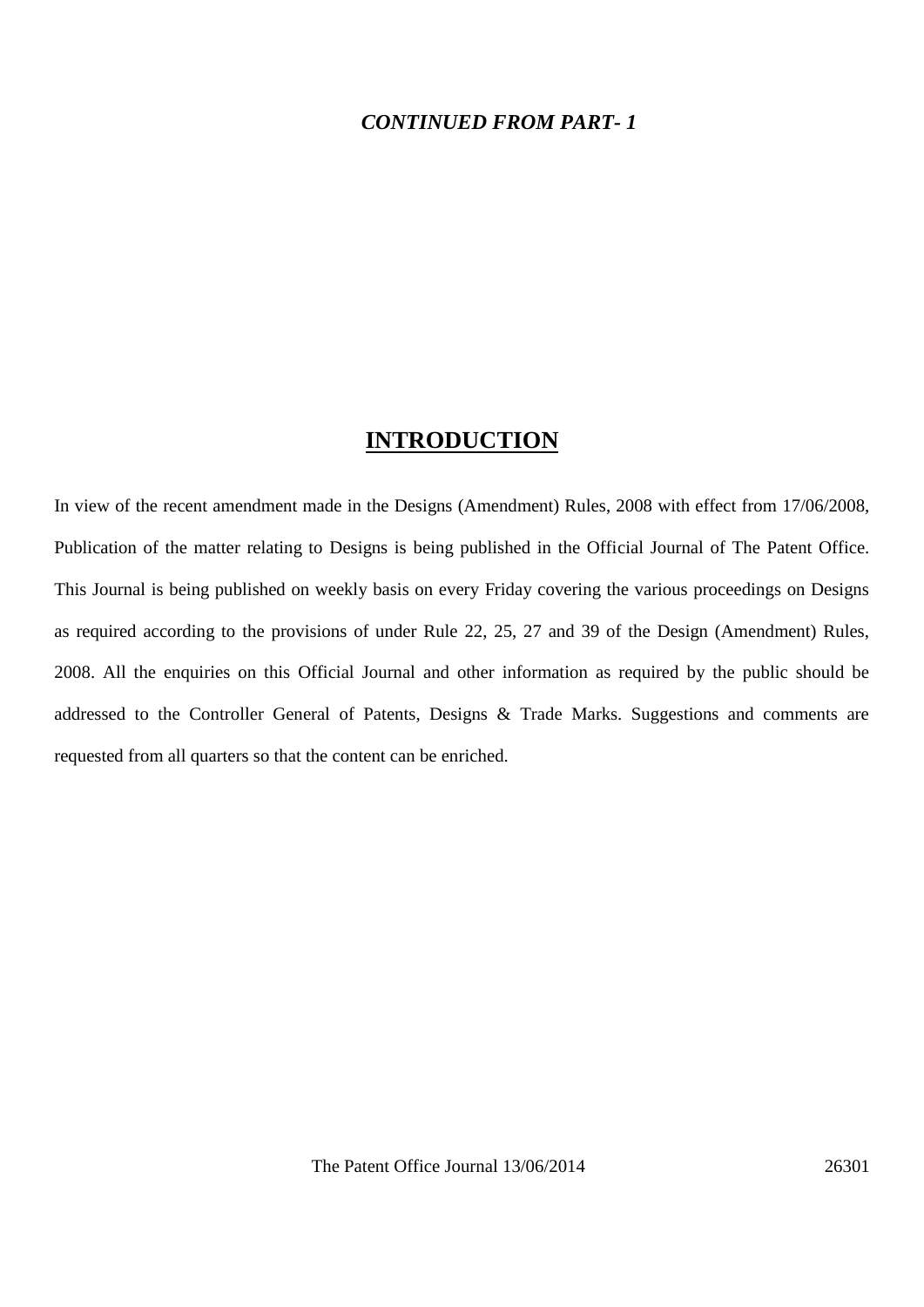## **COPYRIGHT PUBLICATION**

| <b>SL NO</b> | <b>REGISTERED DESIGN NUMBERS</b> | <b>RENEWED ON</b> |
|--------------|----------------------------------|-------------------|
| 1.           | 184889                           | 28.05.2014        |
| 2.           | 193262                           | 27.05.2014        |
| 3.           | 194592                           | 28.05.2014        |
| 4.           | 194785                           | 28.05.2014        |
| 5.           | 195019                           | 29.05.2014        |
| 6.           | 195023                           | 27.05.2014        |
| 7.           | 196361                           | 27.05.2014        |
| 8.           | 196421                           | 28.05.2014        |
| 9.           | 197121                           | 27.05.2014        |
| 10.          | 197129                           | 27.05.2014        |
| 11.          | 197612                           | 29.05.2014        |
| 12.          | 199523                           | 28.05.2014        |
| 13.          | 213156                           | 29.05.2014        |
| 14.          | 239696                           | 27.05.2014        |
| 15.          | 243498                           | 28.05.2014        |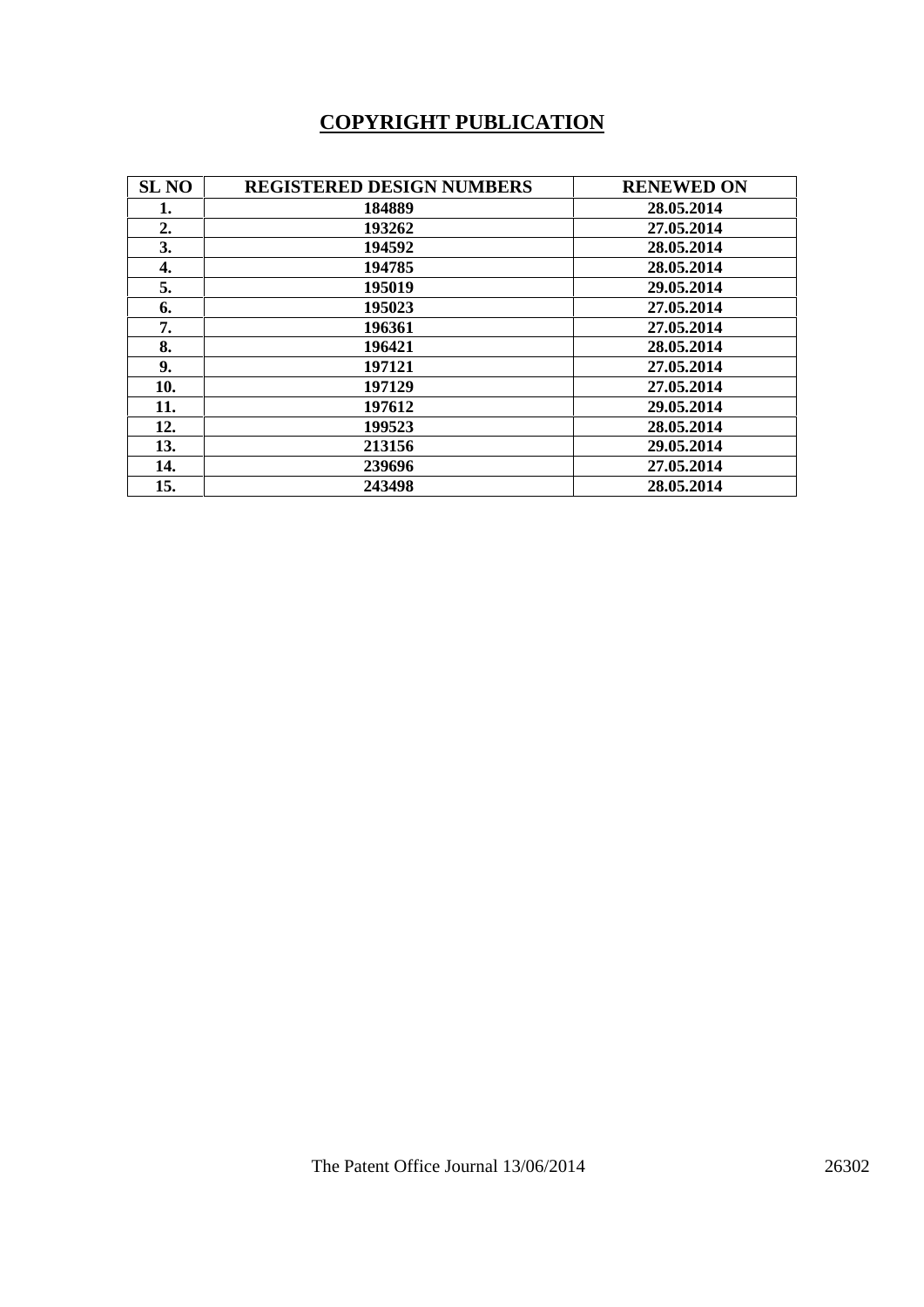## **REGISTRATION OF DESIGNS**

**The following designs have been registered. They are now open for public inspection. In the following each entry the Date of Registration is shown. The Priority Number, Priority Date and Priority Country are also shown**

| <b>DESIGN NUMBER</b>                                                                                                                                                                              | 258585      |                         |  |
|---------------------------------------------------------------------------------------------------------------------------------------------------------------------------------------------------|-------------|-------------------------|--|
| <b>CLASS</b>                                                                                                                                                                                      |             | $12 - 16$               |  |
| 1) DEERE & COMPANY, A US CORPORATION<br>OF ONE JOHN DEERE PLACE, MOLINE, ILLINOIS, 61265-8098 USA                                                                                                 |             |                         |  |
| <b>DATE OF REGISTRATION</b>                                                                                                                                                                       |             | 06/12/2013              |  |
| <b>TITLE</b>                                                                                                                                                                                      |             | FUEL TANK FOR A VEHICLE |  |
| <b>PRIORITY NA</b>                                                                                                                                                                                |             |                         |  |
| <b>DESIGN NUMBER</b>                                                                                                                                                                              |             | 256371                  |  |
| <b>CLASS</b>                                                                                                                                                                                      |             | 13-03                   |  |
| 1) YAZAKI CORPORATION, A JAPANESE CORPORATION OF<br>4-28, MITA 1-CHOME, MINATO-KU, TOKYO 108-8333 JAPAN                                                                                           |             |                         |  |
| <b>DATE OF REGISTRATION</b>                                                                                                                                                                       | 11/09/2013  |                         |  |
| <b>TITLE</b>                                                                                                                                                                                      |             | <b>JOINT CONNECTOR</b>  |  |
| <b>PRIORITY</b>                                                                                                                                                                                   |             |                         |  |
| PRIORITY NUMBER                                                                                                                                                                                   | <b>DATE</b> | <b>COUNTRY</b>          |  |
| 2013-005851                                                                                                                                                                                       | 15/03/2013  | <b>JAPAN</b>            |  |
| <b>DESIGN NUMBER</b>                                                                                                                                                                              |             | 258651                  |  |
| <b>CLASS</b>                                                                                                                                                                                      |             | $08-07$                 |  |
| 1) GULMOHAR ENTEPRISES, 429, SHAHZADA BAGH, PHASE-1, NEW DELHI-<br>110035, INDIA.<br>(AN INDIAN PROPRIETORSHIP FIRM WHOSE PROPRIETOR IS:- ZIA UL HAQUE<br>AN INDIAN NATIONAL OF THE ABOVE ADDRESS |             |                         |  |
| <b>DATE OF REGISTRATION</b>                                                                                                                                                                       |             | 10/12/2013              |  |
| <b>TITLE</b><br><b>SAFETY LOCK</b>                                                                                                                                                                |             |                         |  |
| <b>PRIORITY NA</b>                                                                                                                                                                                |             |                         |  |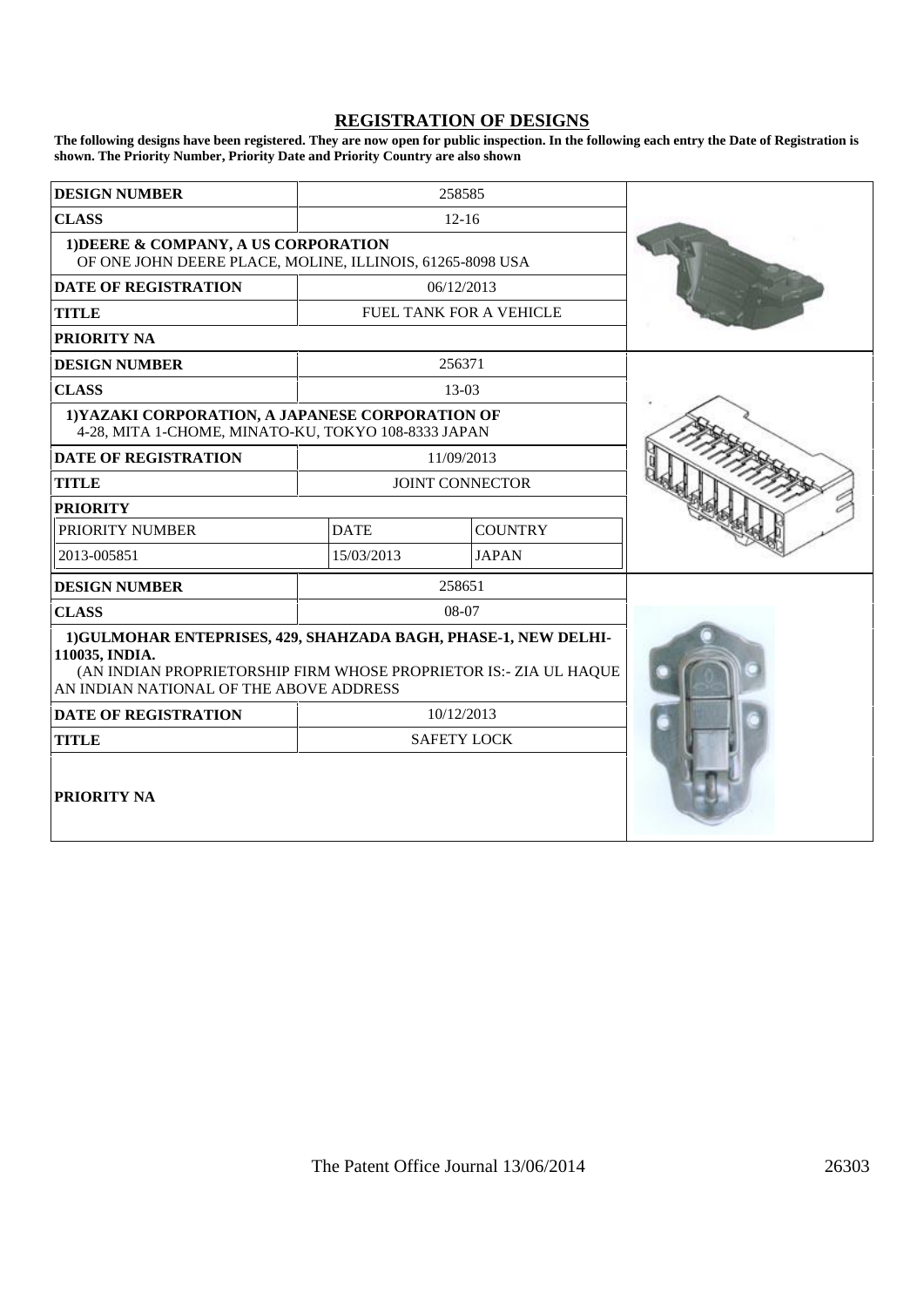| <b>DESIGN NUMBER</b>                                                                                                                                                                                                  |  | 257200                                                                            |                          |  |
|-----------------------------------------------------------------------------------------------------------------------------------------------------------------------------------------------------------------------|--|-----------------------------------------------------------------------------------|--------------------------|--|
| <b>CLASS</b>                                                                                                                                                                                                          |  | 15-02                                                                             |                          |  |
| 1) MEKO AUTO PVT. LTD., M-24, SECTOR-I, DSIDC,<br>INDUSTRIAL AREA, BAWANA, DELHI-110039, INDIA,<br>AN INDIAN COMPANY REGISTERED UNDER THE<br>PROVISIONS OF INDIAN COMPANIES ACT, 1956, OF THE<br><b>ABOVE ADDRESS</b> |  |                                                                                   |                          |  |
| <b>DATE OF</b><br><b>REGISTRATION</b>                                                                                                                                                                                 |  | 04/10/2013                                                                        |                          |  |
| <b>TITLE</b>                                                                                                                                                                                                          |  | WATER PUMP ASSEMBLY                                                               |                          |  |
| <b>PRIORITY NA</b>                                                                                                                                                                                                    |  |                                                                                   |                          |  |
| <b>DESIGN NUMBER</b>                                                                                                                                                                                                  |  | 254730                                                                            |                          |  |
| <b>CLASS</b>                                                                                                                                                                                                          |  | 07-99                                                                             |                          |  |
| IN HAVING ITS PRINCIPAL PLACE OF BUSINESS AT<br>A-41, SECTOR-80, PHASE-II, NOIDA-201305, U.P. INDIA<br><b>DATE OF REGISTRATION</b><br><b>TITLE</b>                                                                    |  | 1) MA DESIGN PRIVATE LIMITED, A COMPANY INCORPORATED<br>25/06/2013<br><b>TRAY</b> |                          |  |
| PRIORITY NA                                                                                                                                                                                                           |  |                                                                                   |                          |  |
| <b>DESIGN NUMBER</b>                                                                                                                                                                                                  |  | 253847                                                                            |                          |  |
| <b>CLASS</b>                                                                                                                                                                                                          |  | 09-07                                                                             |                          |  |
| 1) NORDSON CORPORATION, A CORPORATION ORGANIZED UNDER<br>THE LAWS OF THE STATE OF OHIO OF<br>28601 CLEMENS ROAD, WESTLAKE, OHIO, 44145, USA                                                                           |  |                                                                                   |                          |  |
| DATE OF REGISTRATION                                                                                                                                                                                                  |  |                                                                                   | 15/05/2013               |  |
| <b>TITLE</b>                                                                                                                                                                                                          |  | SEALING CAP FOR SNAP ENGAGEMENT<br>DISPENSING ASSEMBLY                            |                          |  |
| <b>PRIORITY</b><br>PRIORITY NUMBER<br>29/437,504                                                                                                                                                                      |  | <b>DATE</b><br>16/11/2012                                                         | <b>COUNTRY</b><br>U.S.A. |  |
|                                                                                                                                                                                                                       |  |                                                                                   |                          |  |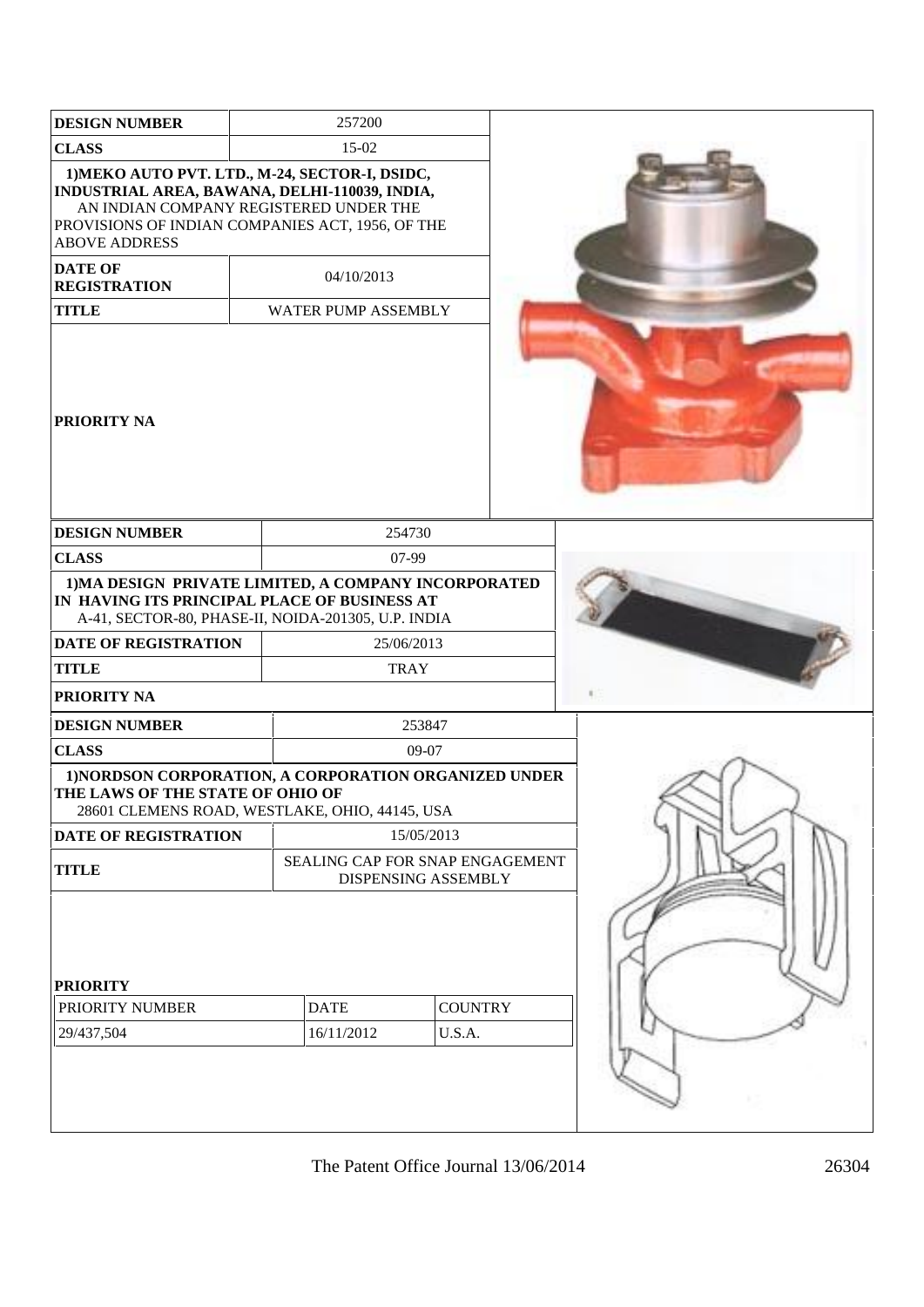| <b>DESIGN NUMBER</b>                                                                                                                                                                                                                   | 256319                                                               |                            |  |
|----------------------------------------------------------------------------------------------------------------------------------------------------------------------------------------------------------------------------------------|----------------------------------------------------------------------|----------------------------|--|
| <b>CLASS</b>                                                                                                                                                                                                                           | 28-03                                                                |                            |  |
| 1) KONINKLIJKE PHILIPS N.V., A COMPANY ORGANIZED AND EXISTING<br>UNDER THE LAWS OF THE KINGDOM OF THE NETHERLANDS, RESIDING AT<br>EINDHOVEN,<br>WHOSE POST-OFFICE ADDRESS IS HIGH TECH CAMPUS 5, 5656 AE<br>EINDHOVEN, THE NETHERLANDS |                                                                      |                            |  |
| <b>DATE OF REGISTRATION</b>                                                                                                                                                                                                            |                                                                      | 09/09/2013                 |  |
| <b>TITLE</b>                                                                                                                                                                                                                           |                                                                      | <b>TWO HEAD DRY SHAVER</b> |  |
| <b>PRIORITY</b>                                                                                                                                                                                                                        |                                                                      |                            |  |
| PRIORITY NUMBER                                                                                                                                                                                                                        | <b>DATE</b>                                                          | <b>COUNTRY</b>             |  |
| 002211581-0001                                                                                                                                                                                                                         | 28/03/2013                                                           | <b>OHIM</b>                |  |
| <b>DESIGN NUMBER</b>                                                                                                                                                                                                                   |                                                                      | 255501                     |  |
| <b>CLASS</b>                                                                                                                                                                                                                           |                                                                      | $12-0.5$                   |  |
| 1) BHUPINDER SINGH, PROPRIETOR M/S E INDUSTRIES,<br>LINK ROAD, MANSA DISTRICT MANSA, PIN-151505 (PUNJAB) INDIA, INDIAN<br><b>NATIONAL</b>                                                                                              |                                                                      |                            |  |
| <b>DATE OF REGISTRATION</b>                                                                                                                                                                                                            | 25/07/2013                                                           |                            |  |
| <b>TITLE</b>                                                                                                                                                                                                                           | DRIVING PULLEY FOR VERTICAL<br><b>CONNVEYOR OF HARVESTING REAPER</b> |                            |  |
| <b>PRIORITY NA</b>                                                                                                                                                                                                                     |                                                                      |                            |  |
| <b>DESIGN NUMBER</b>                                                                                                                                                                                                                   |                                                                      | 257740                     |  |
| <b>CLASS</b>                                                                                                                                                                                                                           |                                                                      | $12 - 16$                  |  |
| 1) DR. ING. H.C.F. PORSCHE AKTIENGESELLSCHAFT, A GERMAN COMPANY<br>OF<br>PORSCHEPLATZ 1, 70435 STUTTGART, GERMANY                                                                                                                      |                                                                      |                            |  |
| 25/10/2013<br><b>DATE OF REGISTRATION</b>                                                                                                                                                                                              |                                                                      |                            |  |
| <b>TITLE</b><br>WHEEL RIM                                                                                                                                                                                                              |                                                                      |                            |  |
| <b>PRIORITY NA</b>                                                                                                                                                                                                                     |                                                                      |                            |  |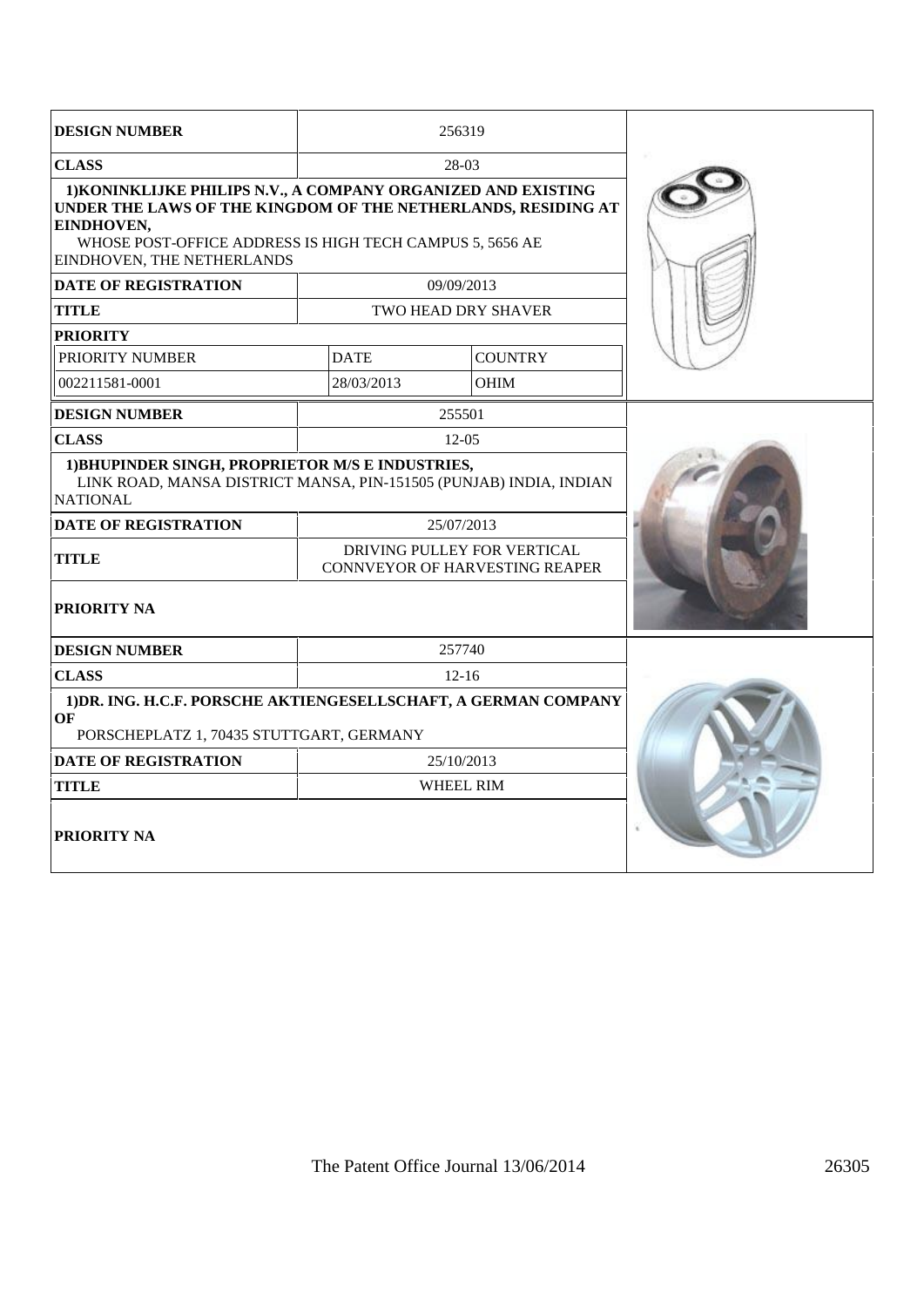| <b>DESIGN NUMBER</b>                                                                                                                                                                                                                   |             | 258223                         |  |
|----------------------------------------------------------------------------------------------------------------------------------------------------------------------------------------------------------------------------------------|-------------|--------------------------------|--|
| <b>CLASS</b>                                                                                                                                                                                                                           | $12 - 15$   |                                |  |
| 1) METRO TYRES LIMITED, A COMPANY INCORPORATED UNDER THE<br>INDIAN COMPANIES ACT, 1956 NATIONALITY: INDIAN COMPANY,<br>B-3 & B-4, SECTOR-58, NOIDA-201301, U.P.                                                                        |             |                                |  |
| <b>DATE OF REGISTRATION</b>                                                                                                                                                                                                            |             | 19/11/2013                     |  |
| <b>TITLE</b>                                                                                                                                                                                                                           |             | <b>TYRE</b>                    |  |
| PRIORITY NA                                                                                                                                                                                                                            |             |                                |  |
| <b>DESIGN NUMBER</b>                                                                                                                                                                                                                   |             | 255377                         |  |
| <b>CLASS</b>                                                                                                                                                                                                                           |             | $12 - 15$                      |  |
| 1) SUMITOMO RUBBER INDUSTRIES, LTD. A COMPANY ORGANIZED UNDER<br>THE LAWS OF JAPAN OF THE ADDRESS:<br>6-9, WAKINOHAMA-CHO 3-CHOME, CHUO-KU, KOBE-SHI, HYOGO 651-0072,<br><b>JAPAN</b>                                                  |             |                                |  |
| <b>DATE OF REGISTRATION</b>                                                                                                                                                                                                            |             | 23/07/2013                     |  |
| <b>TITLE</b>                                                                                                                                                                                                                           |             | TIRE FOR MOTORCYCLE            |  |
| <b>PRIORITY</b>                                                                                                                                                                                                                        |             |                                |  |
| PRIORITY NUMBER                                                                                                                                                                                                                        | <b>DATE</b> | <b>COUNTRY</b>                 |  |
| 2013-003145                                                                                                                                                                                                                            | 18/02/2013  | <b>JAPAN</b>                   |  |
| <b>DESIGN NUMBER</b>                                                                                                                                                                                                                   |             | 255024                         |  |
| <b>CLASS</b>                                                                                                                                                                                                                           |             | 04-02                          |  |
| 1) KONINKLIJKE PHILIPS N.V., A COMPANY ORGANIZED AND EXISTING<br>UNDER THE LAWS OF THE KINGDOM OF THE NETHERLANDS, RESIDING AT<br>EINDHOVEN.<br>WHOSE POST-OFFICE ADDRESS IS HIGH TECH CAMPUS 5, 5656 AE<br>EINDHOVEN, THE NETHERLANDS |             |                                |  |
| <b>DATE OF REGISTRATION</b>                                                                                                                                                                                                            |             | 05/07/2013                     |  |
| TITLE                                                                                                                                                                                                                                  |             | HANDLE FOR ELECTRIC TOOTHBRUSH |  |
| <b>PRIORITY</b>                                                                                                                                                                                                                        |             |                                |  |
| PRIORITY NUMBER                                                                                                                                                                                                                        | <b>DATE</b> | <b>COUNTRY</b>                 |  |
| 002163675-0001                                                                                                                                                                                                                         | 09/01/2013  | <b>OHIM</b>                    |  |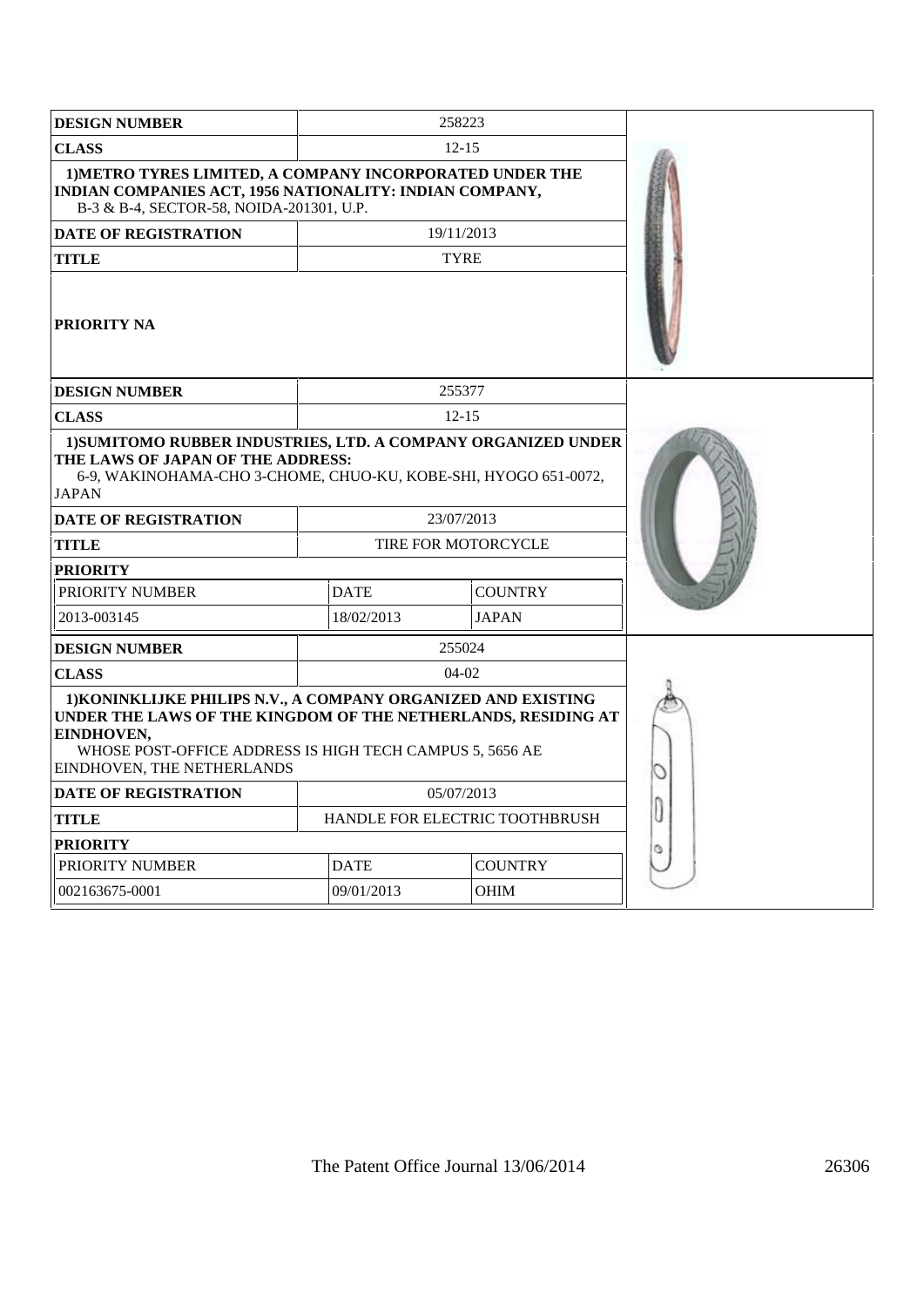| <b>DESIGN NUMBER</b>                                                                                                                                                                                                                                               | 245259           |  |  |
|--------------------------------------------------------------------------------------------------------------------------------------------------------------------------------------------------------------------------------------------------------------------|------------------|--|--|
| <b>CLASS</b>                                                                                                                                                                                                                                                       | $11-01$          |  |  |
| 1) "DE BEERS CENTENARY AG<br>OF ALPENSTRASSE 5, 6000 LUZERN 6, SWITZERLAND, A COMPANY<br>INCORPORATED UNDER SWITZERLAND LAWS                                                                                                                                       |                  |  |  |
| <b>DATE OF REGISTRATION</b>                                                                                                                                                                                                                                        | 11/05/2012       |  |  |
| <b>TITLE</b>                                                                                                                                                                                                                                                       | <b>EARRING</b>   |  |  |
| <b>PRIORITY NA</b>                                                                                                                                                                                                                                                 |                  |  |  |
| <b>DESIGN NUMBER</b>                                                                                                                                                                                                                                               | 253166           |  |  |
| <b>CLASS</b>                                                                                                                                                                                                                                                       | $07-02$          |  |  |
| 1) NARENDIRAN REDDY SIMMACHALAM S/O SIMMACHALAM REDDY<br>RAMASWAMY AGED ABOUT 36 YEARS, INDIAN HAVING OFFICE AT<br>12/379, 13TH CROSS STREET, PHASE-1, SATHUVACHARI, VELLORE-632009,<br><b>INDIA</b><br><b>DATE OF REGISTRATION</b><br><b>TITLE</b><br>PRIORITY NA |                  |  |  |
| <b>DESIGN NUMBER</b>                                                                                                                                                                                                                                               | 258547           |  |  |
| <b>CLASS</b>                                                                                                                                                                                                                                                       | $07-02$          |  |  |
| 1) HAMILTON HOUSEWARES PVT. LTD. AN INDIAN COMPANY<br>INCORPORATED UNDER THE COMPANIES ACT 1956, HAVING REGISTERED<br><b>OFFICE AT</b><br>KAISER-I-HIND BLDG., 3RD FLOOR, CURRIMBHOY ROAD, BALLARD ESTATE,<br>MUMBAI 400001, MAHARASHTRA, INDIA                    |                  |  |  |
| <b>DATE OF REGISTRATION</b>                                                                                                                                                                                                                                        | 03/12/2013       |  |  |
| <b>TITLE</b>                                                                                                                                                                                                                                                       | <b>CASSEROLE</b> |  |  |
| <b>PRIORITY NA</b>                                                                                                                                                                                                                                                 |                  |  |  |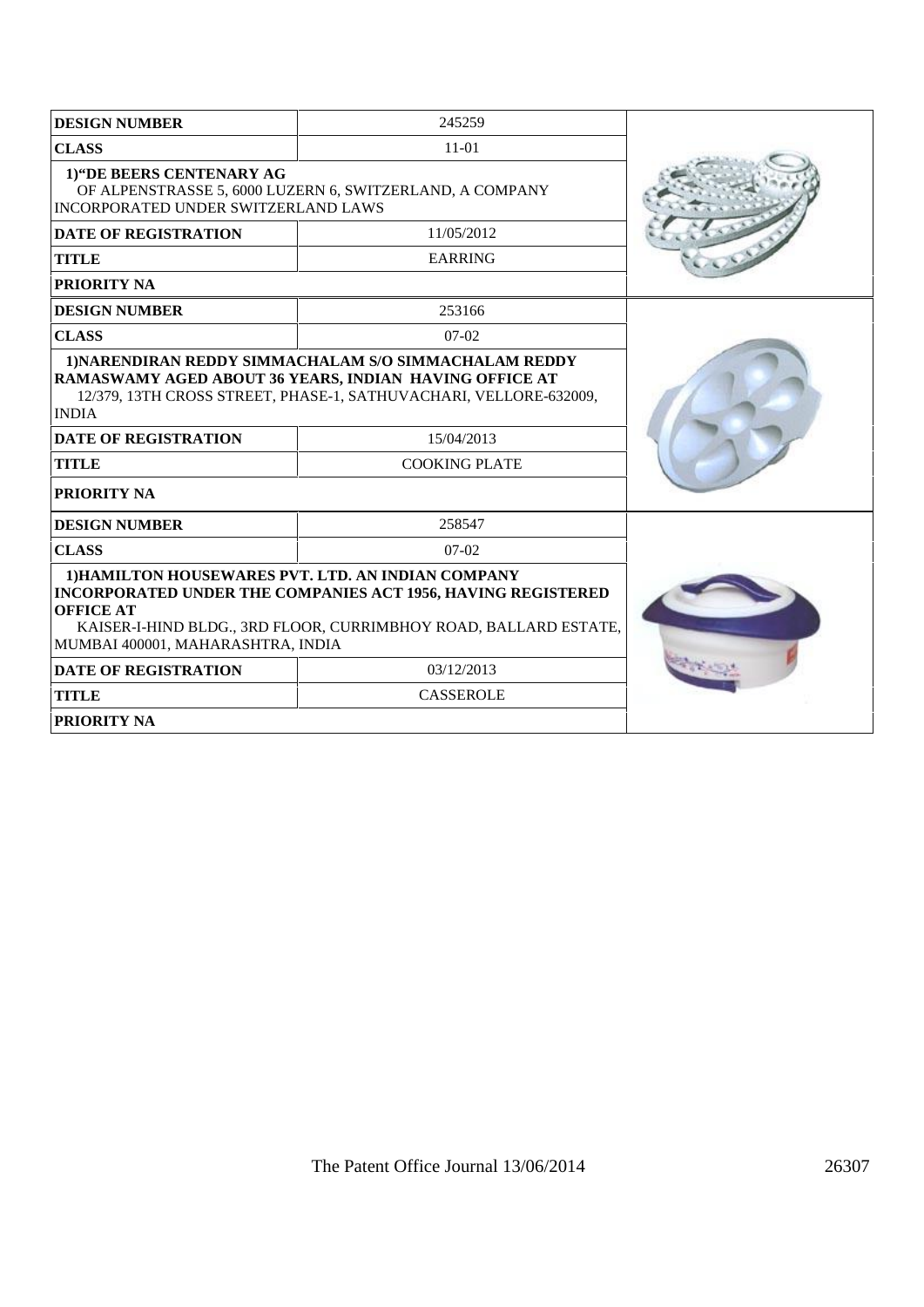| <b>DESIGN NUMBER</b>                                                                                                                                                                                                                                                             |                           | 253433                   |  |
|----------------------------------------------------------------------------------------------------------------------------------------------------------------------------------------------------------------------------------------------------------------------------------|---------------------------|--------------------------|--|
|                                                                                                                                                                                                                                                                                  |                           |                          |  |
| <b>CLASS</b>                                                                                                                                                                                                                                                                     |                           | 23-01                    |  |
| 1) MR. NARASHIHA S. BHOYA, INDIAN NATIONAL, CARRYING ON BUSINESS<br>AS A PROPRIETOR UNDER THE NAME AND STYLE OF M/S NARASHIHA<br><b>SWIMMING POOL CONSTRUCTIONS HAVING ITS PRINCIPAL PLACE OF</b><br><b>BUSINESS ADDRESS</b><br>AT H. NO. 14/2, SORVE GUIRIM, MAPUSA, GOA-403507 | <b>AMAN USA</b>           |                          |  |
| <b>DATE OF REGISTRATION</b>                                                                                                                                                                                                                                                      |                           | 26/04/2013               |  |
| <b>TITLE</b>                                                                                                                                                                                                                                                                     |                           | <b>WATER FILTER</b>      |  |
| <b>PRIORITY NA</b>                                                                                                                                                                                                                                                               |                           |                          |  |
| <b>DESIGN NUMBER</b>                                                                                                                                                                                                                                                             |                           | 257613                   |  |
| <b>CLASS</b>                                                                                                                                                                                                                                                                     |                           | 08-06                    |  |
| 1) RAJESHBHAI TULSHIBHAI KIYADA AN INDIAN NATIONAL SOLE<br>PROPRIETOR OF NATRAJ TECHNOCAST AN INDIAN PROPRIETORSHIP FIRM<br><b>HAVING ITS PRINCIPAL PLACE OF BUSINESS AT</b><br>NEAR POLYTECHNIC HOSTEL, B/H K. S. DIESEL, 12-AJI VASAHAT, RAJKOT-<br>360 003, GUJARAT-INDIA     |                           |                          |  |
| <b>DATE OF REGISTRATION</b>                                                                                                                                                                                                                                                      |                           | 21/10/2013               |  |
| <b>TITLE</b>                                                                                                                                                                                                                                                                     |                           | <b>HANDLE</b>            |  |
| <b>PRIORITY NA</b>                                                                                                                                                                                                                                                               |                           |                          |  |
| <b>DESIGN NUMBER</b>                                                                                                                                                                                                                                                             |                           | 258786                   |  |
| <b>CLASS</b>                                                                                                                                                                                                                                                                     |                           | 04-02                    |  |
| 1) COLGATE-PALMOLIVE COMPANY, A DELAWARE CORPORATION,<br>300 PARK AVENUE, NEW YORK, NEW YORK 10022, UNITED STATES OF<br><b>AMERICA</b>                                                                                                                                           |                           |                          |  |
| DATE OF REGISTRATION                                                                                                                                                                                                                                                             |                           | 17/12/2013               |  |
| <b>TITLE</b>                                                                                                                                                                                                                                                                     |                           | <b>TOOTHBRUSH</b>        |  |
| <b>PRIORITY</b><br>PRIORITY NUMBER<br>29/461,011                                                                                                                                                                                                                                 | <b>DATE</b><br>17/07/2013 | <b>COUNTRY</b><br>U.S.A. |  |
|                                                                                                                                                                                                                                                                                  |                           |                          |  |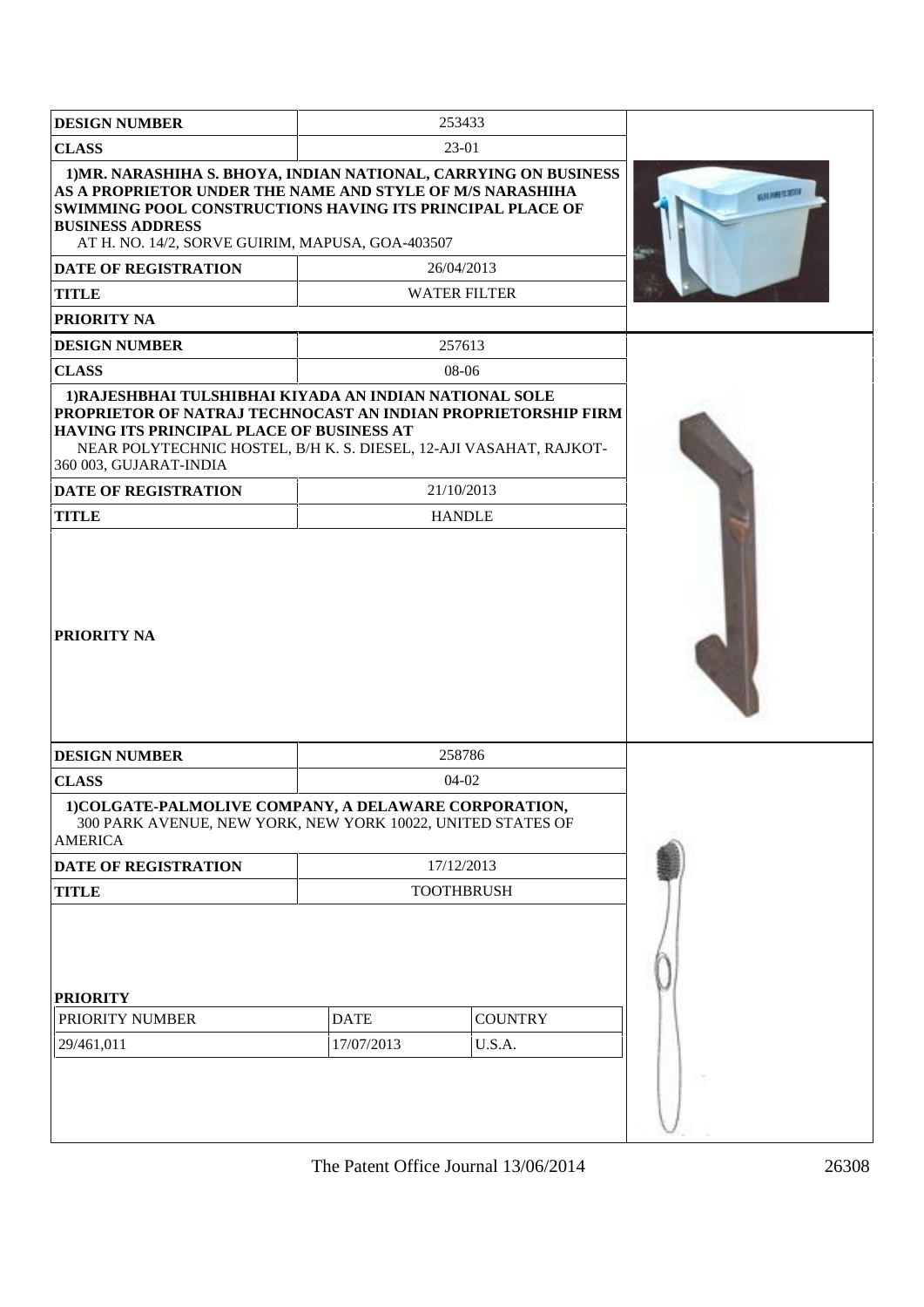| <b>DESIGN NUMBER</b>                                                                                                        |                                   | 255099                     |  |
|-----------------------------------------------------------------------------------------------------------------------------|-----------------------------------|----------------------------|--|
| <b>CLASS</b>                                                                                                                | 26-99                             |                            |  |
| 1) SANJEEV. K (INDIAN), RESIDING AT:<br>VETTIKATTIL HOUSE, KANJIRAPUZA, MANNARKAD, PALAKKAD(DIST),<br><b>KERALA, INDIA</b>  |                                   |                            |  |
| <b>DATE OF REGISTRATION</b>                                                                                                 |                                   | 10/07/2013                 |  |
| <b>TITLE</b>                                                                                                                |                                   | <b>HOLDER DECORE PLATE</b> |  |
| <b>PRIORITY NA</b>                                                                                                          |                                   |                            |  |
| <b>DESIGN NUMBER</b>                                                                                                        |                                   | 245287                     |  |
| <b>CLASS</b>                                                                                                                |                                   | $11 - 01$                  |  |
| 1)"DE BEERS CENTENARY AG<br>OF ALPENSTRASSE 5, 6000 LUZERN 6, SWITZERLAND, A COMPANY<br>INCORPORATED UNDER SWITZERLAND LAWS |                                   |                            |  |
| <b>DATE OF REGISTRATION</b>                                                                                                 |                                   | 14/05/2012                 |  |
| <b>TITLE</b>                                                                                                                | <b>RING</b>                       |                            |  |
| <b>PRIORITY NA</b>                                                                                                          |                                   |                            |  |
| <b>DESIGN NUMBER</b>                                                                                                        |                                   | 257599                     |  |
| <b>CLASS</b>                                                                                                                | $12 - 16$                         |                            |  |
| 1) HONDA MOTOR CO., LTD., A JAPANESE CORPORATION, OF<br>1-1, MINAMI-AOYAMA 2-CHOME, MINATO-KU, TOKYO, JAPAN                 |                                   |                            |  |
| <b>DATE OF REGISTRATION</b>                                                                                                 |                                   | 21/10/2013                 |  |
| <b>TITLE</b>                                                                                                                | FRONT TOP COVER FOR MOTOR SCOOTER |                            |  |
| <b>PRIORITY</b>                                                                                                             |                                   |                            |  |
| PRIORITY NUMBER                                                                                                             | <b>DATE</b>                       | <b>COUNTRY</b>             |  |
| 2013-009568                                                                                                                 | 26/04/2013                        | <b>JAPAN</b>               |  |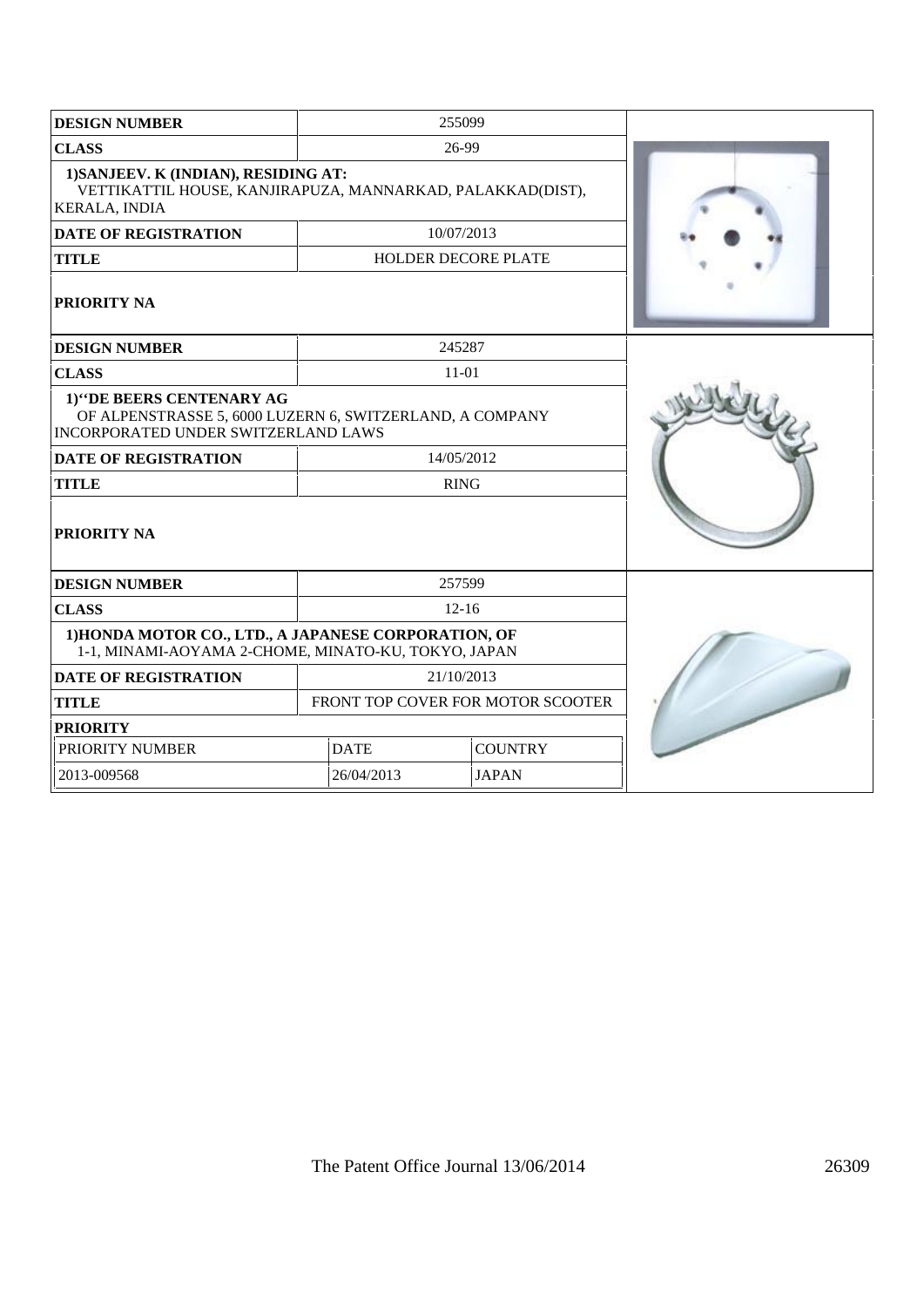| <b>DESIGN NUMBER</b>                                                                                                                       |                   | 257741           |  |
|--------------------------------------------------------------------------------------------------------------------------------------------|-------------------|------------------|--|
| <b>CLASS</b>                                                                                                                               | $12 - 16$         |                  |  |
| 1) DR. ING. H.C.F. PORSCHE AKTIENGESELLSCHAFT, A GERMAN COMPANY<br>OF<br>PORSCHEPLATZ 1, 70435 STUTTGART, GERMANY                          |                   |                  |  |
| <b>DATE OF REGISTRATION</b>                                                                                                                | 25/10/2013        |                  |  |
| <b>TITLE</b>                                                                                                                               |                   | <b>WHEEL RIM</b> |  |
| <b>PRIORITY NA</b>                                                                                                                         |                   |                  |  |
| <b>DESIGN NUMBER</b>                                                                                                                       |                   | 258672           |  |
| <b>CLASS</b>                                                                                                                               |                   | $31 - 00$        |  |
| 1) KONINKLIJKE PHILIPS N.V., A DUTCH COMPANY HAVING A PLACE OF<br><b>BUSINESS AT</b><br>HIGH TECH CAMPUS 5, EINDHOVEN 5656 AE, NETHERLANDS |                   |                  |  |
| <b>DATE OF REGISTRATION</b>                                                                                                                | 11/12/2013        |                  |  |
| <b>TITLE</b><br><b>MIXER GRINDER</b>                                                                                                       |                   |                  |  |
| <b>PRIORITY NA</b>                                                                                                                         |                   |                  |  |
| <b>DESIGN NUMBER</b>                                                                                                                       |                   | 258785           |  |
| <b>CLASS</b>                                                                                                                               |                   | 04-02            |  |
| 1) COLGATE-PALMOLIVE COMPANY, A DELAWARE CORPORATION,<br>300 PARK AVENUE, NEW YORK, NEW YORK 10022, UNITED STATES OF<br><b>AMERICA</b>     |                   |                  |  |
| <b>DATE OF REGISTRATION</b>                                                                                                                |                   | 17/12/2013       |  |
| <b>TITLE</b>                                                                                                                               | <b>TOOTHBRUSH</b> |                  |  |
| <b>PRIORITY</b>                                                                                                                            |                   |                  |  |
| PRIORITY NUMBER                                                                                                                            | <b>DATE</b>       | <b>COUNTRY</b>   |  |
| 29/461,011                                                                                                                                 | 17/07/2013        | U.S.A.           |  |
|                                                                                                                                            |                   |                  |  |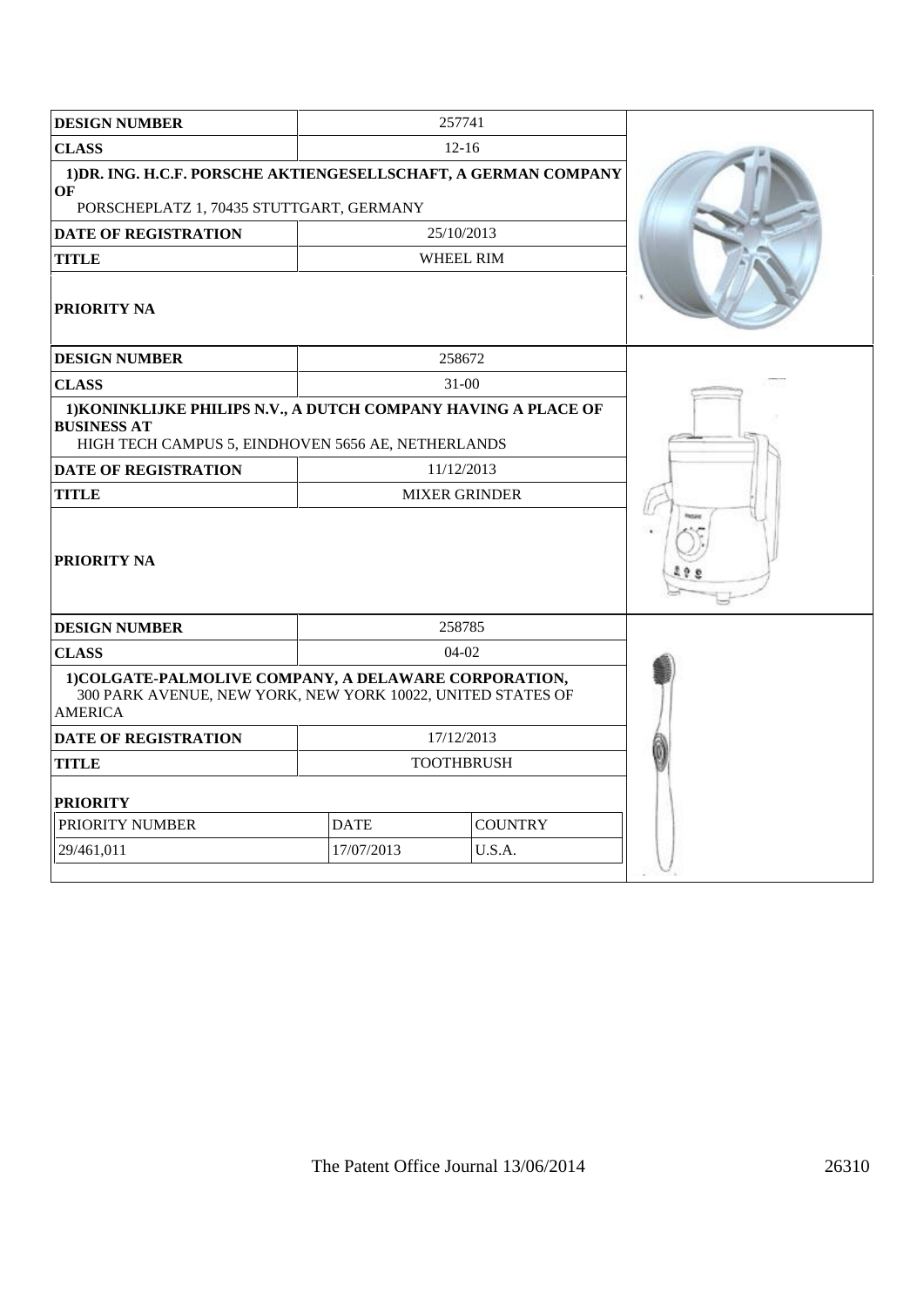| <b>DESIGN NUMBER</b>                                                                                                                                                                                                        | 255064            |                         |  |
|-----------------------------------------------------------------------------------------------------------------------------------------------------------------------------------------------------------------------------|-------------------|-------------------------|--|
| <b>CLASS</b>                                                                                                                                                                                                                |                   | $14-02$                 |  |
| 1) BLACK PEARL SYSTEMS, INC. A COMPANY INCORPORATED UNDER THE<br><b>LAWS OF USA, HAVING ITS OFFICE AT</b><br>10001 DE ANZA BLVD. SUITE 300, CUPERTINO, CALIFORNIA 95014, USA                                                |                   |                         |  |
| <b>DATE OF REGISTRATION</b>                                                                                                                                                                                                 |                   | 08/07/2013              |  |
| <b>TITLE</b>                                                                                                                                                                                                                |                   | STORAGE DEVICE BACKPACK |  |
| <b>PRIORITY</b>                                                                                                                                                                                                             |                   |                         |  |
| PRIORITY NUMBER                                                                                                                                                                                                             | <b>DATE</b>       | <b>COUNTRY</b>          |  |
| 29/441,688                                                                                                                                                                                                                  | 08/01/2013        | U.S.A.                  |  |
| <b>DESIGN NUMBER</b>                                                                                                                                                                                                        |                   | 245286                  |  |
| <b>CLASS</b>                                                                                                                                                                                                                |                   | 11-01                   |  |
| 1)"DE BEERS CENTENARY AG<br>OF ALPENSTRASSE 5, 6000 LUZERN 6, SWITZERLAND, A COMPANY<br><b>INCORPORATED UNDER SWITZERLAND LAWS</b>                                                                                          |                   |                         |  |
| <b>DATE OF REGISTRATION</b>                                                                                                                                                                                                 |                   | 14/05/2012              |  |
| <b>TITLE</b>                                                                                                                                                                                                                |                   | <b>RING</b>             |  |
| <b>PRIORITY NA</b>                                                                                                                                                                                                          |                   |                         |  |
| <b>DESIGN NUMBER</b>                                                                                                                                                                                                        |                   | 258528                  |  |
| <b>CLASS</b>                                                                                                                                                                                                                | $26-05$           |                         |  |
| 1) PHOTOQUIP INDIA LTD., A-33, ROYAL INDUSTRIAL ESTATE, NAIGAON<br>CROSS ROAD, WADALA, MUMBAI-400031, STATE OF MAHARASHTRA, INDIA,<br>/ A LIMITED COMPANY INCORPORATED UNDER INDIAN COMPANIES ACT.,<br><b>ABOVE ADDRESS</b> |                   |                         |  |
| 03/12/2013<br><b>DATE OF REGISTRATION</b>                                                                                                                                                                                   |                   |                         |  |
| <b>TITLE</b>                                                                                                                                                                                                                | <b>DOWN LIGHT</b> |                         |  |
| <b>PRIORITY NA</b>                                                                                                                                                                                                          |                   |                         |  |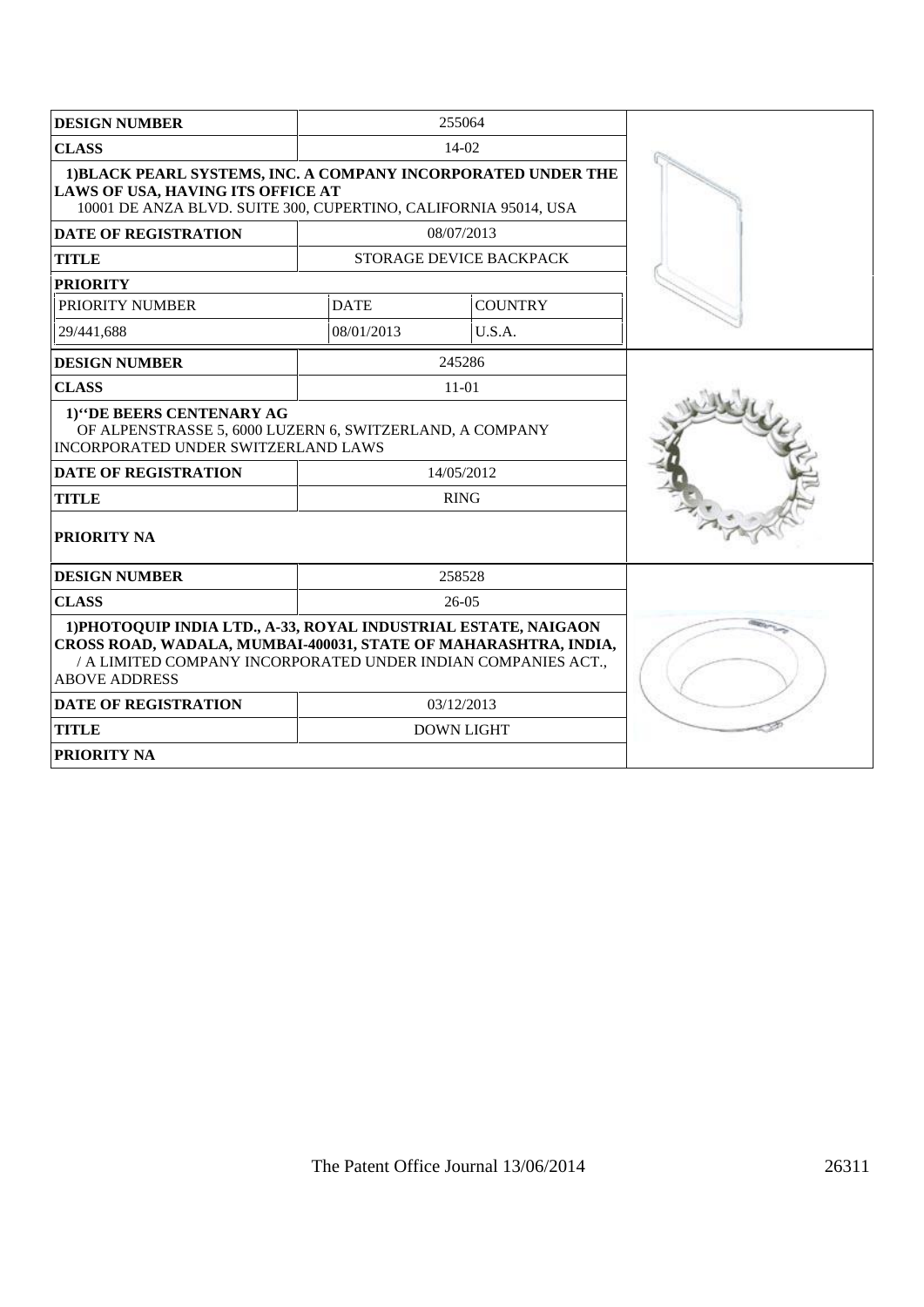| <b>DESIGN NUMBER</b>                                                                                                                                                                                                                                     | 256223                      |               |  |  |
|----------------------------------------------------------------------------------------------------------------------------------------------------------------------------------------------------------------------------------------------------------|-----------------------------|---------------|--|--|
| <b>CLASS</b>                                                                                                                                                                                                                                             | $26-03$                     |               |  |  |
| 1) NTL ELECTRONICS INDIA LTD., AN INDIAN<br><b>COMPANY OF THE ADDRESS</b><br>GURU AMAR DASS, BHAWAN, 78, NEHRU<br>PLACE, NEW DELHI-110019, INDIA                                                                                                         |                             |               |  |  |
| <b>DATE OF</b><br><b>REGISTRATION</b>                                                                                                                                                                                                                    | 05/09/2013                  |               |  |  |
| <b>TITLE</b>                                                                                                                                                                                                                                             | <b>STREET LIGHT FIXTURE</b> |               |  |  |
| <b>PRIORITY NA</b>                                                                                                                                                                                                                                       |                             |               |  |  |
| <b>DESIGN NUMBER</b>                                                                                                                                                                                                                                     |                             | 258217        |  |  |
| <b>CLASS</b>                                                                                                                                                                                                                                             |                             | 09-01         |  |  |
| 1) CROP LIFE SCIENCE LTD, INDIAN COMPANY, REGISTERED UNDER THE<br>PROVISIONS OF COMPANIES ACT, 1956, HAVING REGISTERED OFFICE IS<br>209, "PRIMATE" NR. JUDGES BUNGLOW CROSS ROAD, BODAKDEV,<br>AHMEDABAD-380 015. GUJARAT, INDIA<br>DATE OF REGISTRATION |                             | 19/11/2013    |  |  |
| <b>TITLE</b>                                                                                                                                                                                                                                             |                             | <b>BOTTLE</b> |  |  |
| <b>PRIORITY NA</b>                                                                                                                                                                                                                                       |                             |               |  |  |
| <b>DESIGN NUMBER</b>                                                                                                                                                                                                                                     | 258728                      |               |  |  |
| <b>CLASS</b>                                                                                                                                                                                                                                             | $04 - 04$                   |               |  |  |
| 1) SIDDHANT BRUSH INDUSTRIES ADDRESS<br>ARYA NAGAR, NEAR MANSAROVER, RAM GANGA<br>MANDIR KE BARABAR, RAMGHAT ROAD, ALIGARH (U.P.)-<br>202001 AND NATIONALITY INDIAN.                                                                                     |                             |               |  |  |
| <b>DATE OF</b><br><b>REGISTRATION</b>                                                                                                                                                                                                                    | 13/12/2013                  |               |  |  |
| <b>TITLE</b>                                                                                                                                                                                                                                             | PAINT BRUSH                 |               |  |  |
| <b>PRIORITY NA</b>                                                                                                                                                                                                                                       |                             |               |  |  |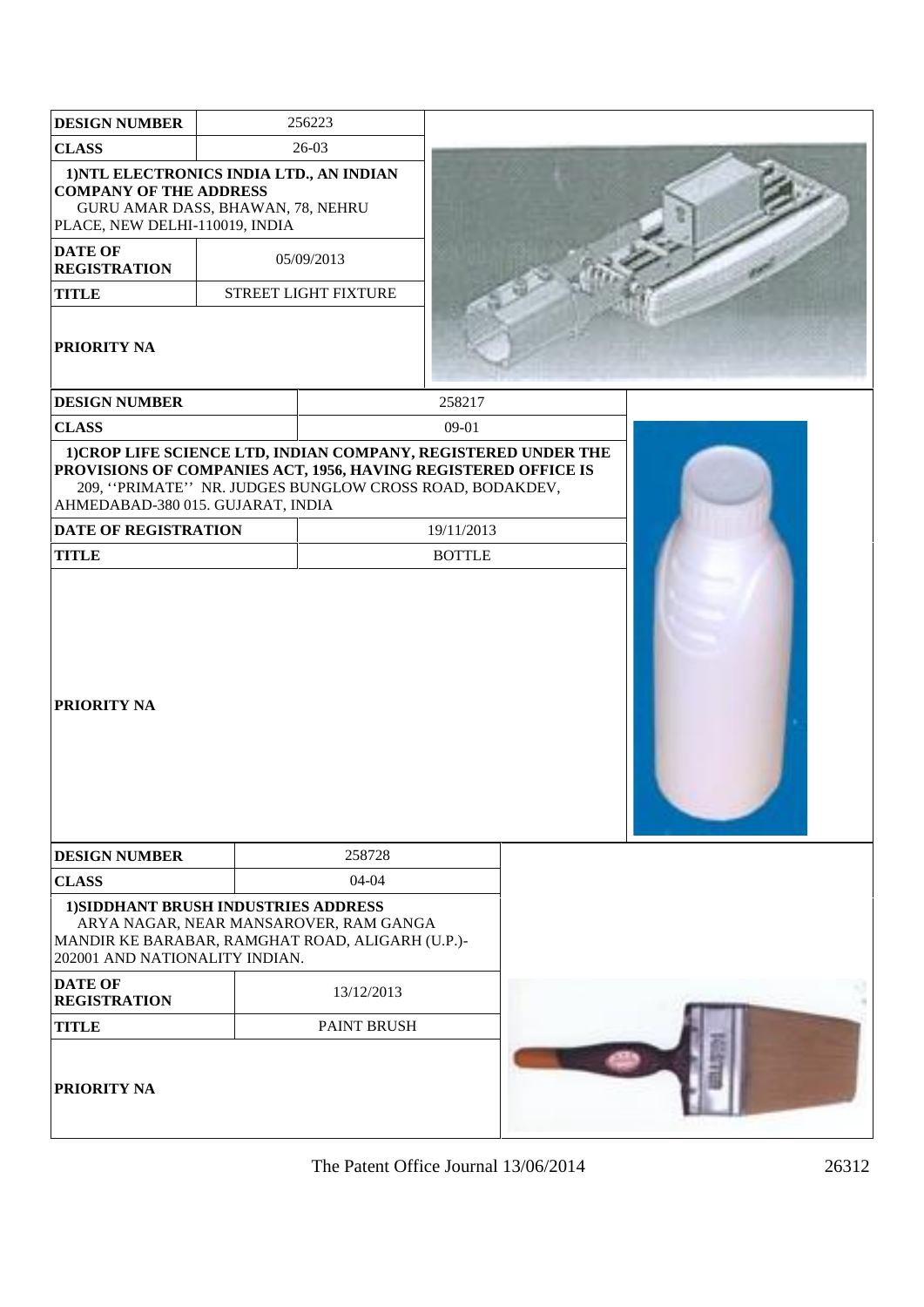| <b>DESIGN NUMBER</b>                                                                                                                                                                                                                                                            | 258849                                                                                                                         |  |
|---------------------------------------------------------------------------------------------------------------------------------------------------------------------------------------------------------------------------------------------------------------------------------|--------------------------------------------------------------------------------------------------------------------------------|--|
| <b>CLASS</b>                                                                                                                                                                                                                                                                    | $08-06$                                                                                                                        |  |
| 1) RASIKLAL GHUSABHAI CHOVATIYA (ADULT & INDIAN NATIONAL) SOLE<br>PROPRIETOR OF M K TECHNOCAST (INDIAN PROPRIETORSHIP CONCERN)<br><b>HAVING PLACE OF BUSINESS</b><br>AT-2, PATEL NAGAR, SADBHAVNA, PLOT, NR: BHAGWATI ENTERPRISE, 50,<br>FEET MAIN ROAD, RAJKOT-GUJARAT-(INDIA) |                                                                                                                                |  |
| <b>DATE OF REGISTRATION</b>                                                                                                                                                                                                                                                     | 19/12/2013                                                                                                                     |  |
| <b>TITLE</b>                                                                                                                                                                                                                                                                    | <b>HANDLE</b>                                                                                                                  |  |
| PRIORITY NA                                                                                                                                                                                                                                                                     |                                                                                                                                |  |
| <b>DESIGN NUMBER</b>                                                                                                                                                                                                                                                            | 257209                                                                                                                         |  |
| <b>CLASS</b>                                                                                                                                                                                                                                                                    | $15-02$                                                                                                                        |  |
| BAWANA, DELHI-110039, INDIA,<br>COMPANIES ACT, 1956, OF THE ABOVE ADDRESS                                                                                                                                                                                                       | 1) MEKO AUTO PVT. LTD., M-24, SECTOR-I, DSIDC, INDUSTRIAL AREA,<br>AN INDIAN COMPANY REGISTERED UNDER THE PROVISIONS OF INDIAN |  |
| <b>DATE OF REGISTRATION</b>                                                                                                                                                                                                                                                     | 04/10/2013                                                                                                                     |  |
| <b>TITLE</b>                                                                                                                                                                                                                                                                    | <b>WATER PUMP ASSEMBLY</b>                                                                                                     |  |
| <b>PRIORITY NA</b>                                                                                                                                                                                                                                                              |                                                                                                                                |  |
| <b>DESIGN NUMBER</b>                                                                                                                                                                                                                                                            | 258559                                                                                                                         |  |
| <b>CLASS</b>                                                                                                                                                                                                                                                                    | $26-05$                                                                                                                        |  |
| 1) NATIONAL INSTITUTE OF DESIGN LOCATED AT                                                                                                                                                                                                                                      | PALDI, AHMEDABAD-380007, GUJARAT, HAVING NATIONALITY AS INDIAN                                                                 |  |
| <b>DATE OF REGISTRATION</b>                                                                                                                                                                                                                                                     |                                                                                                                                |  |
| <b>TITLE</b>                                                                                                                                                                                                                                                                    |                                                                                                                                |  |
| <b>PRIORITY NA</b>                                                                                                                                                                                                                                                              |                                                                                                                                |  |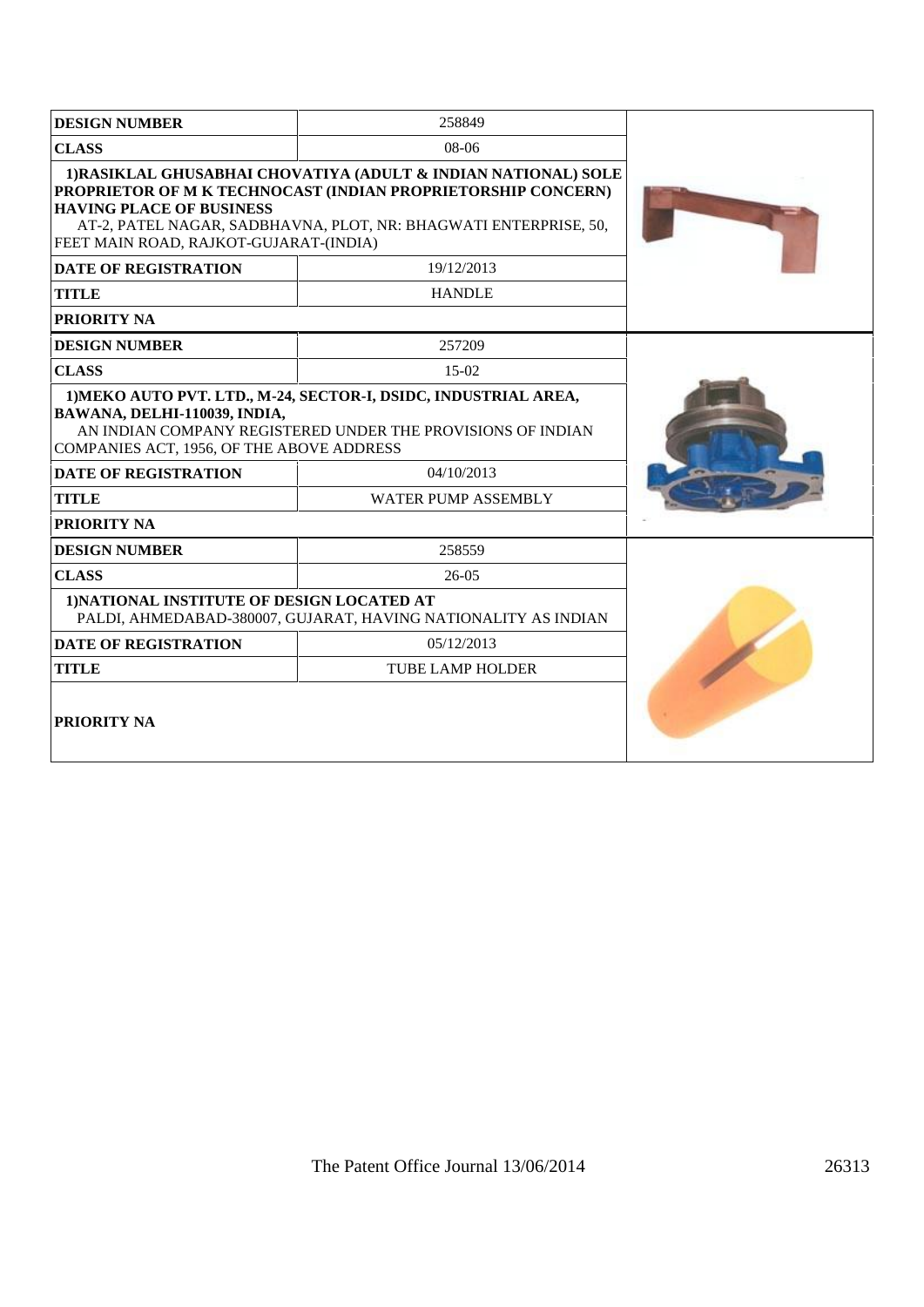| <b>DESIGN NUMBER</b>                                                                                                                                                                                                             | 255535                        |                               |  |
|----------------------------------------------------------------------------------------------------------------------------------------------------------------------------------------------------------------------------------|-------------------------------|-------------------------------|--|
| <b>CLASS</b>                                                                                                                                                                                                                     | 23-01                         |                               |  |
| 1) VICTOR EQUIPMENT COMPANY,<br>2800 AIRPORT ROAD, DENTON, TEXAS 76207, U.S.A.                                                                                                                                                   |                               |                               |  |
| <b>DATE OF REGISTRATION</b>                                                                                                                                                                                                      | 29/07/2013                    |                               |  |
| <b>TITLE</b>                                                                                                                                                                                                                     | <b>GAS PRESSURE REGULATOR</b> |                               |  |
| <b>PRIORITY</b>                                                                                                                                                                                                                  |                               |                               |  |
| PRIORITY NUMBER                                                                                                                                                                                                                  | <b>DATE</b>                   | <b>COUNTRY</b>                |  |
| 29/444,304                                                                                                                                                                                                                       | 29/01/2013                    | U.S.A.                        |  |
| <b>DESIGN NUMBER</b>                                                                                                                                                                                                             |                               | 253576                        |  |
| <b>CLASS</b>                                                                                                                                                                                                                     |                               | 24-01                         |  |
| 1) ALLERGAN, INC.,<br>2525 DUPONT DRIVE, IRVINE, CALIFORNIA 92612, U.S.A.                                                                                                                                                        |                               |                               |  |
| <b>DATE OF REGISTRATION</b>                                                                                                                                                                                                      |                               | 30/04/2013                    |  |
| <b>TITLE</b>                                                                                                                                                                                                                     |                               | UNIT DOSE VIAL (SET)          |  |
| <b>PRIORITY NA</b>                                                                                                                                                                                                               |                               |                               |  |
| <b>DESIGN NUMBER</b>                                                                                                                                                                                                             |                               | 257372                        |  |
| <b>CLASS</b>                                                                                                                                                                                                                     |                               | $02-06$                       |  |
| 1) SAMEER BHAUSAHEB SHINDE AN INDIAN NATIONAL WHOSE ADDRESS<br><b>IS</b><br>KUSUM NIVAS, SURVEY NO. 56/2/1, LANE NO. 1, KAWADE NAGAR, OPPOSITE<br>TO MAYUR NAGRI PHASE-I, PIMPLE GURAV, PUNE 411027 MAHARASHTRA,<br><b>INDIA</b> |                               |                               |  |
| <b>DATE OF REGISTRATION</b>                                                                                                                                                                                                      |                               | 09/10/2013                    |  |
| <b>TITLE</b>                                                                                                                                                                                                                     |                               | MITTEN SCRUBBING GLOVES (SET) |  |
| <b>PRIORITY NA</b>                                                                                                                                                                                                               |                               |                               |  |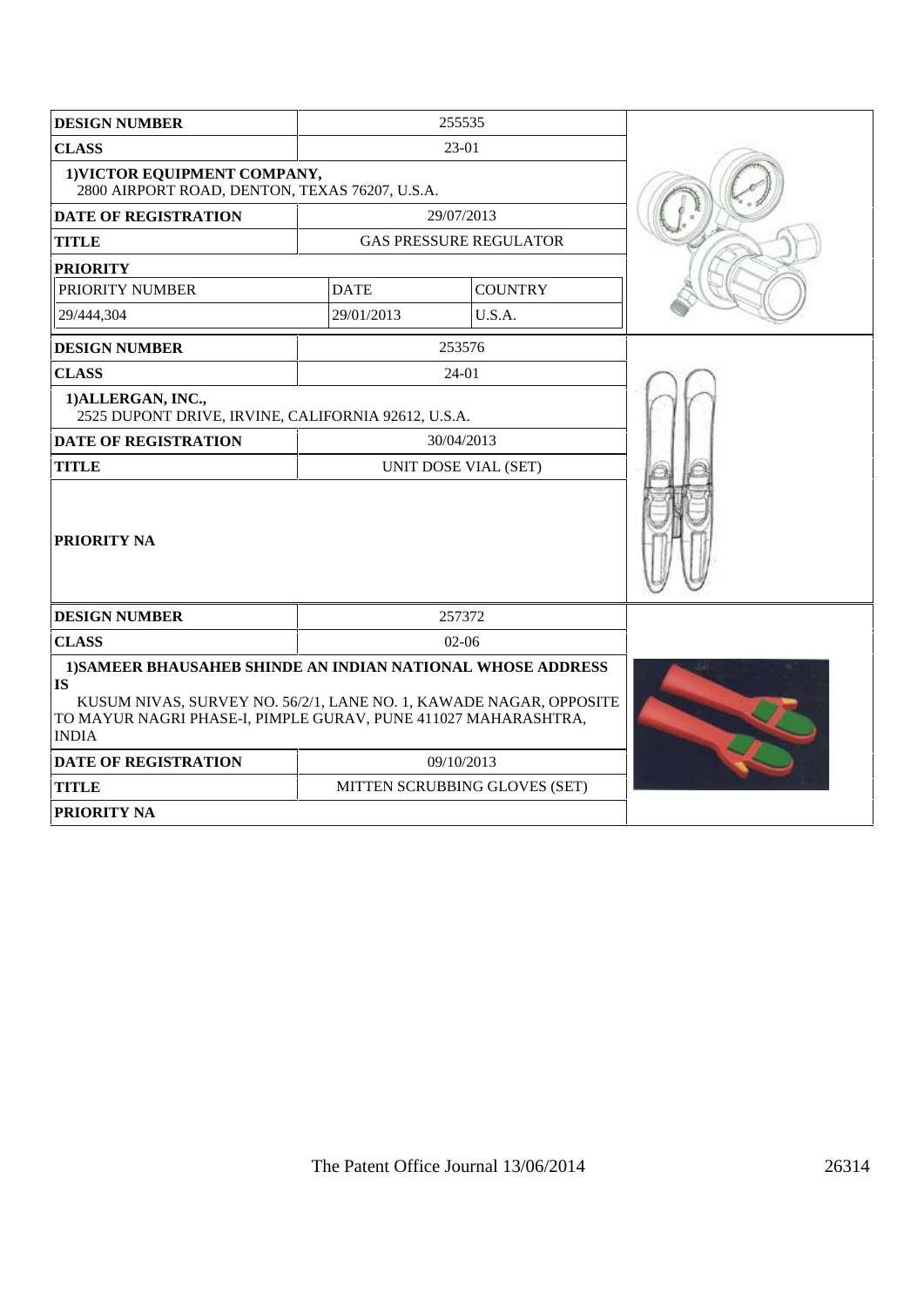| <b>DESIGN NUMBER</b>                                                                                                            | 250142                                                                                                                                                                             |  |
|---------------------------------------------------------------------------------------------------------------------------------|------------------------------------------------------------------------------------------------------------------------------------------------------------------------------------|--|
| <b>CLASS</b>                                                                                                                    | $09-04$                                                                                                                                                                            |  |
| (GUJARAT), INDIA, INDIAN COMPANY                                                                                                | 1) TOPLAND ENGINES PVT. LTD. (A COMPANY INCORPORATED UNDER<br>THE COMPANIES ACT, 1956) HAVING ITS REGISTERED OFFICE AT<br>2, UMAKANT PANDIT, UDYOGNAGAR, MAVDI PLOT, RAJKOT-360004 |  |
| <b>DATE OF REGISTRATION</b>                                                                                                     | 13/12/2012                                                                                                                                                                         |  |
| <b>TITLE</b>                                                                                                                    | <b>CRATE</b>                                                                                                                                                                       |  |
| <b>PRIORITY NA</b>                                                                                                              |                                                                                                                                                                                    |  |
| <b>DESIGN NUMBER</b>                                                                                                            | 258628                                                                                                                                                                             |  |
| <b>CLASS</b>                                                                                                                    | $12 - 16$                                                                                                                                                                          |  |
| 1) TATA MOTORS LIMITED, AN INDIAN COMPANY OF<br>400001, MAHARASHTRA, INDIA                                                      | BOMBAY HOUSE, 24 HOMI MODY STREET, HUTATMA CHOWK, MUMBAI                                                                                                                           |  |
| <b>DATE OF REGISTRATION</b>                                                                                                     | 09/12/2013                                                                                                                                                                         |  |
| <b>TITLE</b>                                                                                                                    | PEDAL PLATE COVER OF AUTOMOBILE                                                                                                                                                    |  |
| <b>PRIORITY NA</b>                                                                                                              |                                                                                                                                                                                    |  |
| <b>DESIGN NUMBER</b>                                                                                                            | 259044                                                                                                                                                                             |  |
| <b>CLASS</b>                                                                                                                    | $06-04$                                                                                                                                                                            |  |
| 1)GODREJ & BOYCE MFG. CO. LTD., AN INDIAN COMPANY<br><b>INCORPORATED UNDER THE COMPANIES ACT, 1913,</b><br>MUMBAI-400079, INDIA | OF GODREJ INTERIO, PLANT 4, PIROJSHANAGER, VIKHROLI (WEST),                                                                                                                        |  |
| <b>DATE OF REGISTRATION</b>                                                                                                     | 27/12/2013                                                                                                                                                                         |  |
| <b>TITLE</b>                                                                                                                    | <b>STORAGE FURNITURE</b>                                                                                                                                                           |  |
| <b>PRIORITY NA</b>                                                                                                              |                                                                                                                                                                                    |  |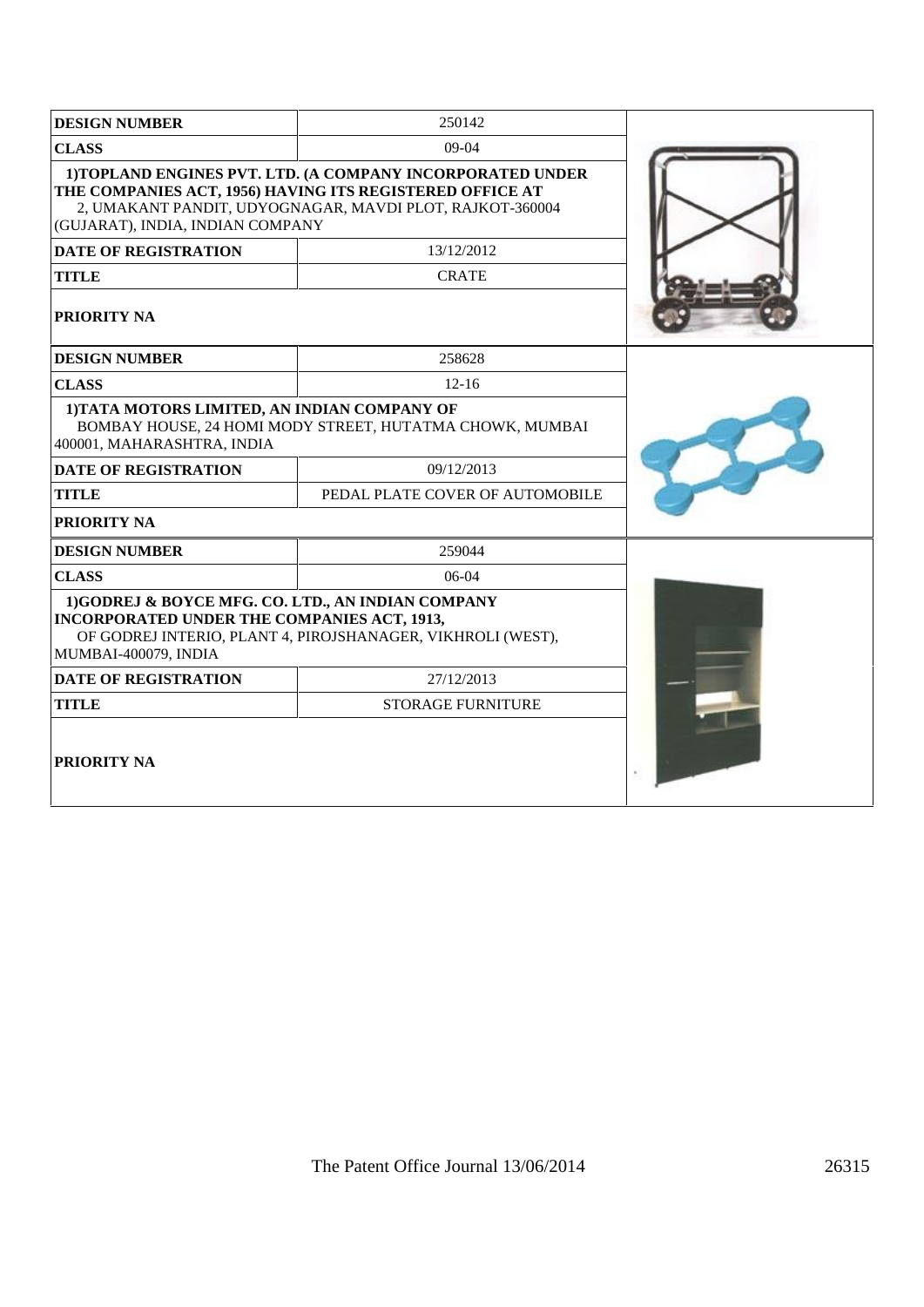| <b>DESIGN NUMBER</b>                                                                                                                                                                                                                                 |                           | 257571                                     |    |
|------------------------------------------------------------------------------------------------------------------------------------------------------------------------------------------------------------------------------------------------------|---------------------------|--------------------------------------------|----|
| <b>CLASS</b>                                                                                                                                                                                                                                         |                           | 23-01                                      |    |
| 1) MR. KRISHENLAL KHANNA, INDIAN NATIONAL ON BEHALF OF<br>KIMPLAS PIPING SYSTEMS LTD., A FIRM HAVING ITS PRINCIPAL<br>PLACE OF BUSINESS ADDRESS AT<br>B-20, MIDC, AMBAD, NASHIK-422010<br><b>DATE OF REGISTRATION</b><br><b>TITLE</b><br>PRIORITY NA |                           | 21/10/2013<br>FLUID DISTRIBUTION EQUIPMENT |    |
| <b>DESIGN NUMBER</b>                                                                                                                                                                                                                                 |                           | 258222                                     |    |
| <b>CLASS</b>                                                                                                                                                                                                                                         |                           | $12 - 15$                                  |    |
| 1) METRO TYRES LIMITED, A COMPANY INCORPORATED UNDER THE<br>INDIAN COMPANIES ACT, 1956 NATIONALITY: INDIAN COMPANY,<br>B-3 & B-4, SECTOR-58, NOIDA-201301, U.P.                                                                                      |                           |                                            |    |
| <b>DATE OF REGISTRATION</b>                                                                                                                                                                                                                          |                           | 19/11/2013                                 |    |
| <b>TITLE</b>                                                                                                                                                                                                                                         |                           | <b>TYRE</b>                                |    |
| PRIORITY NA                                                                                                                                                                                                                                          |                           |                                            |    |
| <b>DESIGN NUMBER</b>                                                                                                                                                                                                                                 |                           | 257255                                     |    |
| <b>CLASS</b>                                                                                                                                                                                                                                         |                           | 12-08                                      |    |
| 1) VOLVO LASTVAGNAR AB, OF<br>405 08 GÖTEBORG, SWEDEN                                                                                                                                                                                                |                           |                                            | ц. |
| DATE OF REGISTRATION                                                                                                                                                                                                                                 |                           | 08/10/2013                                 |    |
| <b>TITLE</b>                                                                                                                                                                                                                                         |                           | <b>VEHICLE CAB</b>                         |    |
| <b>PRIORITY</b><br>PRIORITY NUMBER<br>002219469-0001                                                                                                                                                                                                 | <b>DATE</b><br>12/04/2013 | <b>COUNTRY</b><br>OHIM                     |    |
|                                                                                                                                                                                                                                                      |                           |                                            |    |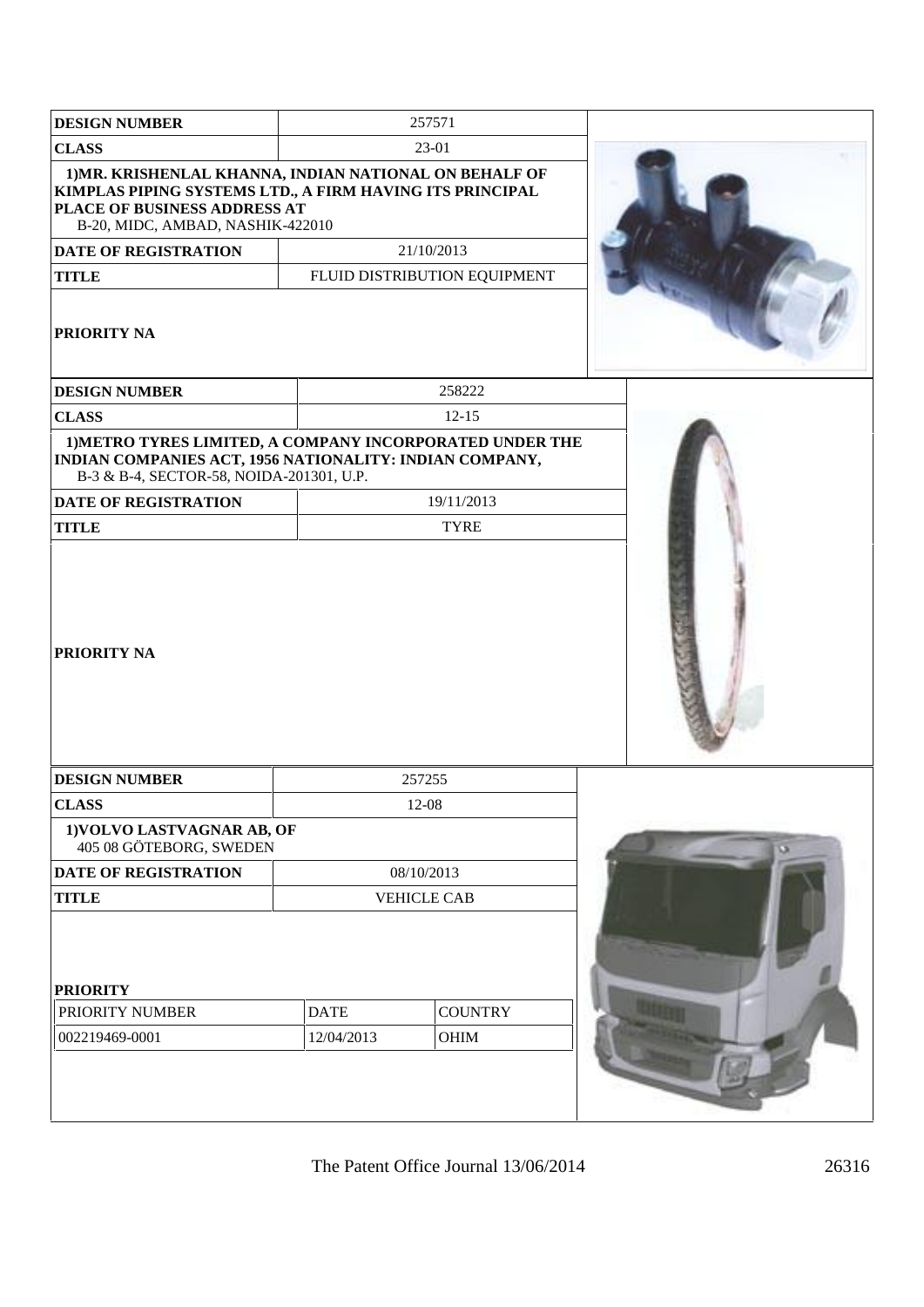| <b>DESIGN NUMBER</b>                                                                                                                                                                                                 | 257373                                                                                                                         |  |
|----------------------------------------------------------------------------------------------------------------------------------------------------------------------------------------------------------------------|--------------------------------------------------------------------------------------------------------------------------------|--|
| <b>CLASS</b>                                                                                                                                                                                                         | 23-01                                                                                                                          |  |
| HAVING ITS REGISTERED OFFICE AT,<br><b>INDIA, OF ABOVE ADDRESS</b>                                                                                                                                                   | 1) BAJAJ ELECTRICALS LIMITED, A COMPANY REGISTERED IN INDIA,<br>45/47, VEER NARIMAN ROAD, MUMBAI 400023, STATE OF MAHARASHTRA, |  |
| <b>DATE OF REGISTRATION</b>                                                                                                                                                                                          | 10/10/2013                                                                                                                     |  |
| <b>TITLE</b>                                                                                                                                                                                                         | <b>WATER PURIFIER</b>                                                                                                          |  |
| <b>PRIORITY NA</b>                                                                                                                                                                                                   |                                                                                                                                |  |
| <b>DESIGN NUMBER</b>                                                                                                                                                                                                 | 258039                                                                                                                         |  |
| <b>CLASS</b>                                                                                                                                                                                                         | $09-01$                                                                                                                        |  |
| <b>COMPANY REGISTERED UNDER THE INDIAN COMPANIES ACT, 1956),</b><br>OF 19/A MIRA CO-OP. INDUSTRIAL ESTATE, WESTERN EXPRESS HIGHWAY,<br>OPP. AMAR PALACE HOTEL, MIRA ROAD, THANE-401104, MAHARASHTRA,<br><b>INDIA</b> |                                                                                                                                |  |
| <b>DATE OF REGISTRATION</b>                                                                                                                                                                                          | 08/11/2013                                                                                                                     |  |
| <b>TITLE</b>                                                                                                                                                                                                         | <b>BOTTLE</b>                                                                                                                  |  |
| <b>PRIORITY NA</b>                                                                                                                                                                                                   |                                                                                                                                |  |
| <b>DESIGN NUMBER</b>                                                                                                                                                                                                 | 254282                                                                                                                         |  |
| <b>CLASS</b>                                                                                                                                                                                                         | $12 - 16$                                                                                                                      |  |
| 1) RENAULT TRUCKS, A COMPANY ORGANIZED UNDER THE LAWS OF<br><b>FRANCE,</b><br>OF 99 ROUTE DE LYON, 69800 SAINT PRIEST, FRANCE                                                                                        |                                                                                                                                |  |
| <b>DATE OF REGISTRATION</b>                                                                                                                                                                                          | 06/06/2013                                                                                                                     |  |
| <b>TITLE</b>                                                                                                                                                                                                         | FRAME COMPONENT FOR VEHICLE<br><b>HEADLIGHT</b>                                                                                |  |
| <b>PRIORITY NA</b>                                                                                                                                                                                                   |                                                                                                                                |  |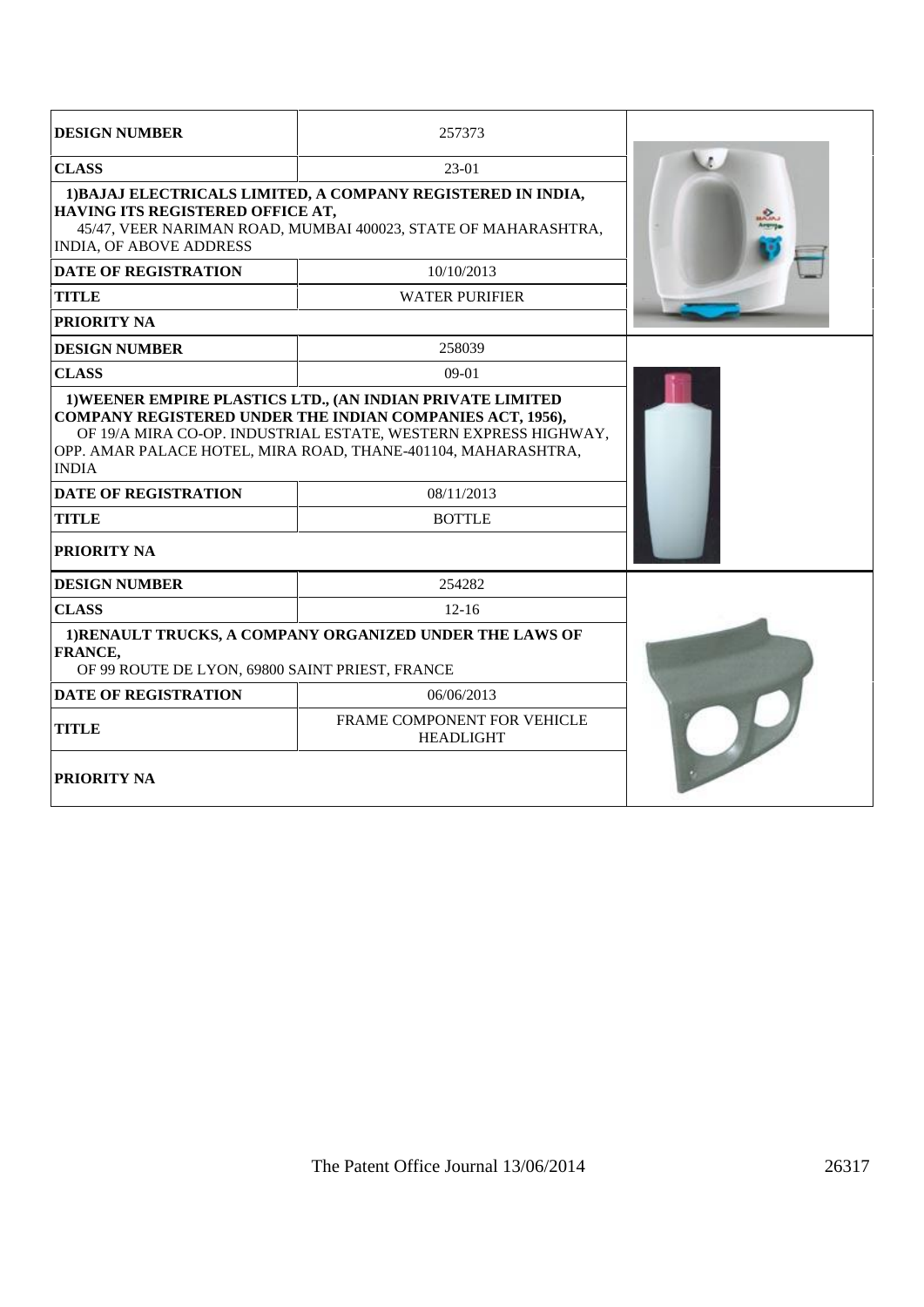| <b>DESIGN NUMBER</b>                                                                                                                                                                                                                               | 254861                                                                                                                                                                                                                                                          |  |
|----------------------------------------------------------------------------------------------------------------------------------------------------------------------------------------------------------------------------------------------------|-----------------------------------------------------------------------------------------------------------------------------------------------------------------------------------------------------------------------------------------------------------------|--|
| <b>CLASS</b>                                                                                                                                                                                                                                       | $26-03$                                                                                                                                                                                                                                                         |  |
| <b>ENERGY (A PARTNERSHIP FIRM) HAVING THEIR PLACE OF</b>                                                                                                                                                                                           | 1)(1)FALGUN DEVENDRABHAI BHATT (2) SMT. RUJAL FALGUN BHATT<br><b>BOTH INDIAN NATIONAL AND PARTNERS OF NEETY EURO ASIA SOLAR</b><br>BUSINESS AT BUNGLOW NO. 4, SHREE NAGAR SOCIETY, OPP. GOLDEN<br>TRIANGLE, S.P. STADIUM ROAD, AHMEDABAD-380014 GUJARAT (INDIA) |  |
| <b>DATE OF REGISTRATION</b>                                                                                                                                                                                                                        | 28/06/2013                                                                                                                                                                                                                                                      |  |
| <b>TITLE</b>                                                                                                                                                                                                                                       | <b>SOLAR PANEL</b>                                                                                                                                                                                                                                              |  |
| PRIORITY NA                                                                                                                                                                                                                                        |                                                                                                                                                                                                                                                                 |  |
| <b>DESIGN NUMBER</b>                                                                                                                                                                                                                               | 258497                                                                                                                                                                                                                                                          |  |
| <b>CLASS</b>                                                                                                                                                                                                                                       | $02-04$                                                                                                                                                                                                                                                         |  |
| IN PARTNERSHIP AS M/S. JOSCO RUBBERS, AT<br><b>INDIA</b><br><b>DATE OF REGISTRATION</b><br><b>TITLE</b><br><b>PRIORITY NA</b>                                                                                                                      | 8/50, MOONALINGAL, OPP. TO FIRE STATION, CALICUT-673 032, KERALA,<br>29/11/2013<br><b>STUD FOR FOOTWEAR</b>                                                                                                                                                     |  |
| <b>DESIGN NUMBER</b>                                                                                                                                                                                                                               | 258520                                                                                                                                                                                                                                                          |  |
| <b>CLASS</b>                                                                                                                                                                                                                                       | 08-06                                                                                                                                                                                                                                                           |  |
| 1) JITESH KANTILAL GADA, INDIAN NATIONALS, PROPRIETOR OF OSWAL<br>HARDWARE, INDIAN NATIONAL,<br>107, KESHAVJI NAYAK ROAD, HINGWALA BLDG., ROOM NO. 43/44, 4TH<br>FLOOR, MASJID BUNDER, MUMBAI-400 009, INDIA ALL INDIAN OF ABOVE<br><b>ADDRESS</b> |                                                                                                                                                                                                                                                                 |  |
| <b>DATE OF REGISTRATION</b>                                                                                                                                                                                                                        | 02/12/2013                                                                                                                                                                                                                                                      |  |
| <b>TITLE</b>                                                                                                                                                                                                                                       | <b>HANDLE</b>                                                                                                                                                                                                                                                   |  |
| <b>PRIORITY NA</b>                                                                                                                                                                                                                                 |                                                                                                                                                                                                                                                                 |  |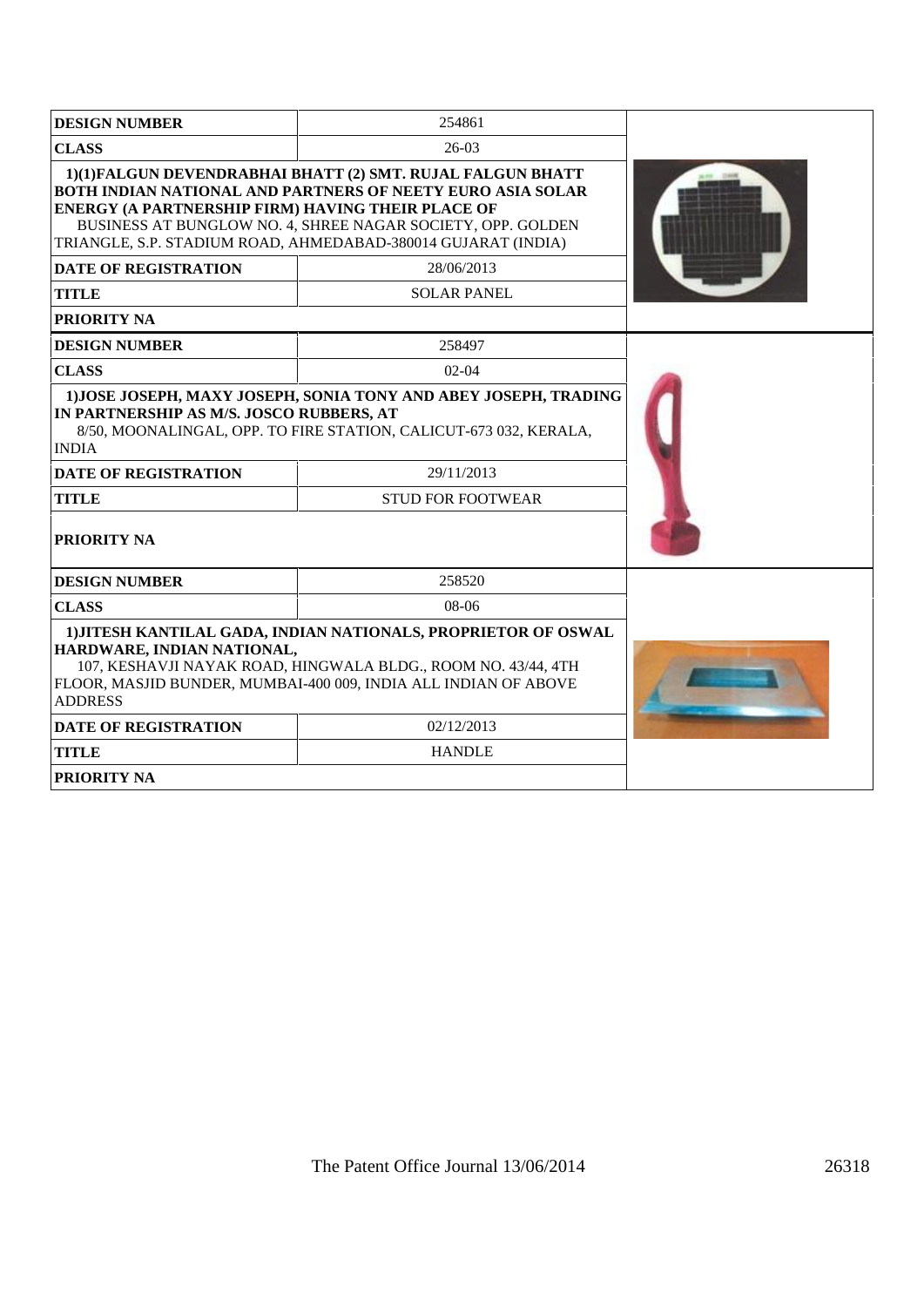| <b>DESIGN NUMBER</b>                                                                       | 257549                                                                                                                                                                                                                                                                                     |  |
|--------------------------------------------------------------------------------------------|--------------------------------------------------------------------------------------------------------------------------------------------------------------------------------------------------------------------------------------------------------------------------------------------|--|
| <b>CLASS</b>                                                                               | $26-03$                                                                                                                                                                                                                                                                                    |  |
| 1) NITIN R. SHENOY, INDIAN NATIONAL,<br>ROAD NO. 2, THANE (W)-400 601, MAHARASHTRA, INDIA. | 602, JALTARANG, LOKPURAM, DR. GLADYS ALVARES ROAD, OFF. POKHRAN                                                                                                                                                                                                                            |  |
| <b>DATE OF REGISTRATION</b>                                                                | 17/10/2013                                                                                                                                                                                                                                                                                 |  |
| <b>TITLE</b>                                                                               | <b>LIGHTING FIXTURE</b>                                                                                                                                                                                                                                                                    |  |
| <b>PRIORITY NA</b>                                                                         |                                                                                                                                                                                                                                                                                            |  |
| <b>DESIGN NUMBER</b>                                                                       | 258716                                                                                                                                                                                                                                                                                     |  |
| <b>CLASS</b>                                                                               | $12 - 15$                                                                                                                                                                                                                                                                                  |  |
| <b>DATE OF REGISTRATION</b><br><b>TITLE</b><br><b>PRIORITY NA</b>                          | 1) COMPAGNIE GENERALE DES ETABLISSEMENTS MICHELIN, A FRENCH<br>COMPANY OF 12 COURS SABLON, F-63000, CLERMONT-FERRAND, FRANCE,<br>AND MICHELIN RECHERCHE ET TECHNIQUE S.A., A SWISS COMPANY OF<br>ROUTE LOUIS BRAILLE 10 - CH-1763 GRANGES-PACCOT, SWITZERLAND<br>13/12/2013<br><b>TIRE</b> |  |
| <b>DESIGN NUMBER</b>                                                                       | 257201                                                                                                                                                                                                                                                                                     |  |
| <b>CLASS</b>                                                                               | 15-02                                                                                                                                                                                                                                                                                      |  |
| BAWANA, DELHI-110039, INDIA,<br>COMPANIES ACT, 1956, OF THE ABOVE ADDRESS                  | 1) MEKO AUTO PVT. LTD., M-24, SECTOR-I, DSIDC, INDUSTRIAL AREA,<br>AN INDIAN COMPANY REGISTERED UNDER THE PROVISIONS OF INDIAN                                                                                                                                                             |  |
| <b>DATE OF REGISTRATION</b>                                                                | 04/10/2013                                                                                                                                                                                                                                                                                 |  |
| <b>TITLE</b>                                                                               | WATER PUMP ASSEMBLY                                                                                                                                                                                                                                                                        |  |
| <b>PRIORITY NA</b>                                                                         |                                                                                                                                                                                                                                                                                            |  |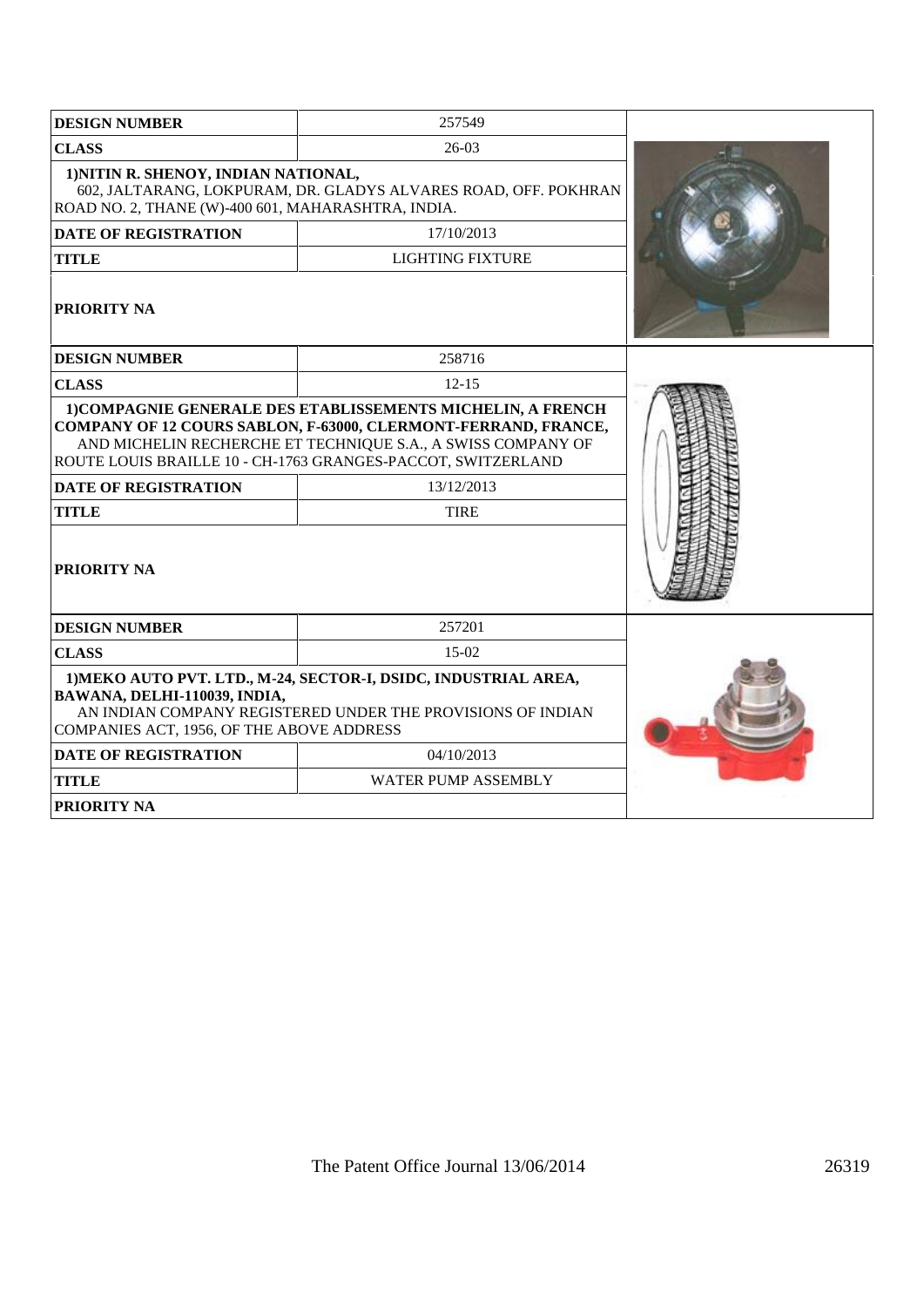| <b>DESIGN NUMBER</b>                                                                                                                                                                                                                                                                                                                                 | 258908                                                                                                           |  |  |        |  |  |
|------------------------------------------------------------------------------------------------------------------------------------------------------------------------------------------------------------------------------------------------------------------------------------------------------------------------------------------------------|------------------------------------------------------------------------------------------------------------------|--|--|--------|--|--|
| <b>CLASS</b>                                                                                                                                                                                                                                                                                                                                         | 23-01                                                                                                            |  |  |        |  |  |
| AS ASHWATH INFRATECH PVT. LTD. (INDIAN) WHOES ADDRESS IS<br>DELHI-110065 (INDIA)                                                                                                                                                                                                                                                                     | 1) ONKAR TIWARI (DIRECTOR), NATIONALITY INDIAN, TRADING<br>1ST FLOOR, 29, COMMUNITY CENTRE, EAST OF KAILASH, NEW |  |  |        |  |  |
| DATE OF REGISTRATION                                                                                                                                                                                                                                                                                                                                 | 23/12/2013                                                                                                       |  |  |        |  |  |
| <b>TITLE</b>                                                                                                                                                                                                                                                                                                                                         | <b>RAIN WATER FILTER</b>                                                                                         |  |  |        |  |  |
| <b>PRIORITY NA</b>                                                                                                                                                                                                                                                                                                                                   |                                                                                                                  |  |  |        |  |  |
| <b>DESIGN NUMBER</b>                                                                                                                                                                                                                                                                                                                                 | 257795                                                                                                           |  |  |        |  |  |
| <b>CLASS</b>                                                                                                                                                                                                                                                                                                                                         | 08-08                                                                                                            |  |  |        |  |  |
| 1)(1) MEHULBHAI D. CHAVDA (2) SOMESHBHAI S.<br>MALIK AND (3) DHIRENBHAI SHAH ALL INDIAN<br>NATIONAL PARTNER OF DMS ARCHITECTURAL<br>PRODUCTS AN INDIAN PARTNERSHIP FIRM HAVING ITS<br>PRINCIPAL PLACE OF BUSINESS AT ADDRESS:<br>AREA, NEAR PERFECT (TATA) SHOWROOM, NATIONAL<br>HIGHWAY NO. 8-B, VAVDI-DIST. RAJKOT-360004,<br><b>GUJARAT-INDIA</b> | PLOT NO. 6, SURVEY NO. 20, EVEREST INDUSTRIAL                                                                    |  |  |        |  |  |
| <b>DATE OF</b><br><b>REGISTRATION</b>                                                                                                                                                                                                                                                                                                                | 28/10/2013                                                                                                       |  |  |        |  |  |
| TITLE                                                                                                                                                                                                                                                                                                                                                | <b>HOOK</b>                                                                                                      |  |  |        |  |  |
| <b>PRIORITY NA</b>                                                                                                                                                                                                                                                                                                                                   |                                                                                                                  |  |  |        |  |  |
| <b>DESIGN NUMBER</b>                                                                                                                                                                                                                                                                                                                                 | 255583                                                                                                           |  |  |        |  |  |
| <b>CLASS</b>                                                                                                                                                                                                                                                                                                                                         | 14-99                                                                                                            |  |  |        |  |  |
| 1) MODERN COMMUNICATION & BROADCAST<br><b>SYSTEMS PVT. LTD.,</b><br>25, GANDHINAGAR-382024. (GUJARAT) (INDIA)                                                                                                                                                                                                                                        | B-138/139, G.I.D.C. ELECTRONICS ESTATE, SECTOR-                                                                  |  |  |        |  |  |
| <b>DATE OF</b><br><b>REGISTRATION</b>                                                                                                                                                                                                                                                                                                                | 01/08/2013                                                                                                       |  |  | 000000 |  |  |
| <b>TITLE</b>                                                                                                                                                                                                                                                                                                                                         | <b>SET TOP BOX</b>                                                                                               |  |  |        |  |  |
| <b>PRIORITY NA</b>                                                                                                                                                                                                                                                                                                                                   |                                                                                                                  |  |  |        |  |  |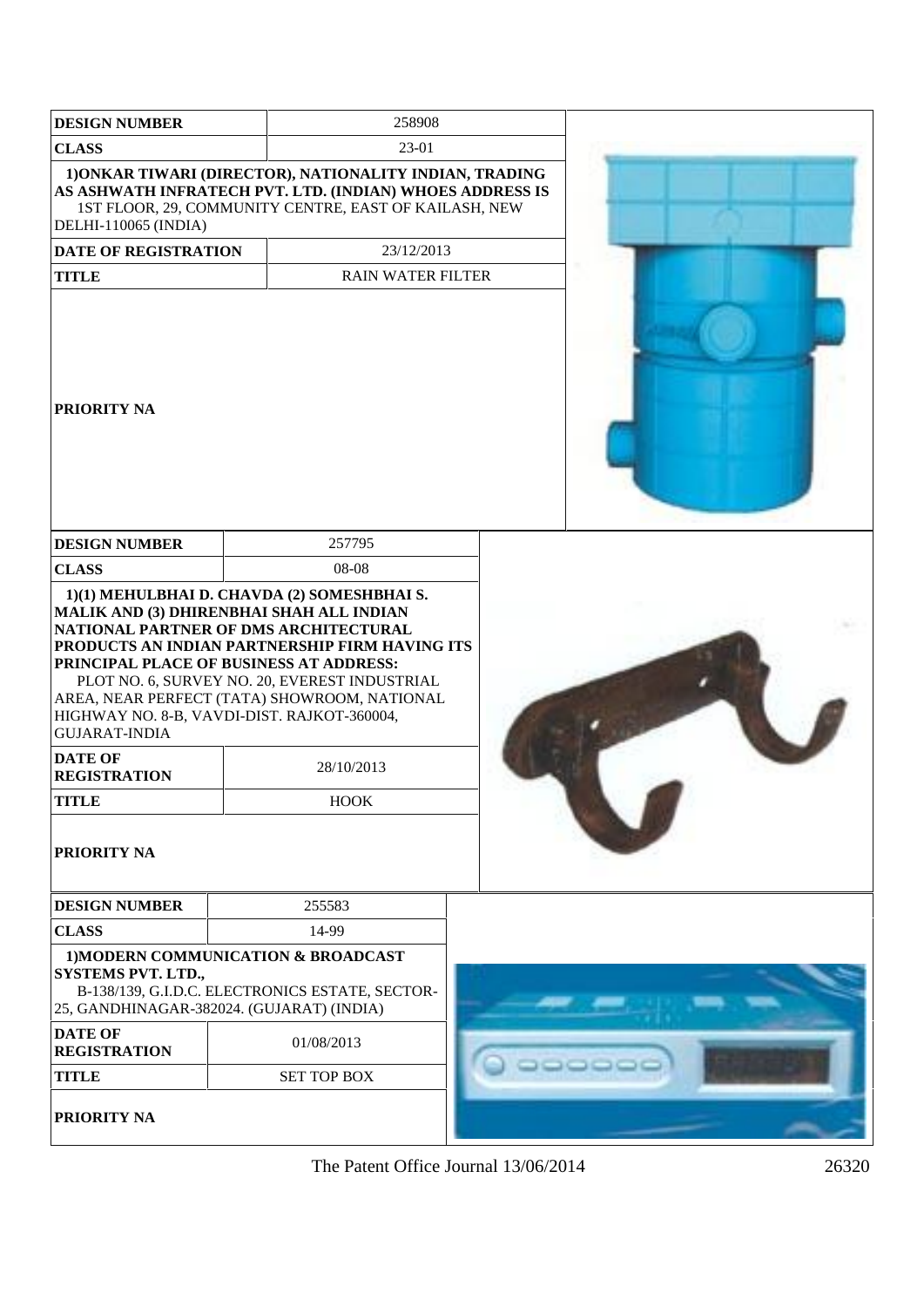| <b>DESIGN NUMBER</b>                                                                                                                                                                                                                                                 | 257691                                                                                                                                                                                                                                                          |  |
|----------------------------------------------------------------------------------------------------------------------------------------------------------------------------------------------------------------------------------------------------------------------|-----------------------------------------------------------------------------------------------------------------------------------------------------------------------------------------------------------------------------------------------------------------|--|
| <b>CLASS</b>                                                                                                                                                                                                                                                         | 08-06                                                                                                                                                                                                                                                           |  |
| (INDIAN PARTNERSHIP FIRM) HAVING PLACE OF BUSINESS AT:<br>WAYBRIDGE, N.H. 8B, RAJKOT-360 003-GUJARAT-(INDIA)                                                                                                                                                         | 1)(1) RUPESHBHAI MANSUKHBHAI MANSARA (2) JAYESHBHAI GOBARBHAI<br>SHEKHALIYA (3) CHETANBHAI LAVJIBHAI SINGHALA (ALL THE PARTNERS<br>ARE ADULT & INDIAN NATIONAL) PARTNERS OF JAY SOMNATH METAL<br>3, MARUTI INDUSTRIAL AREA, KOTHARIYA RING ROAD, B/H. MURLIDHAR |  |
| <b>DATE OF REGISTRATION</b>                                                                                                                                                                                                                                          | 24/10/2013                                                                                                                                                                                                                                                      |  |
| <b>TITLE</b>                                                                                                                                                                                                                                                         | <b>HANDLE</b>                                                                                                                                                                                                                                                   |  |
| PRIORITY NA                                                                                                                                                                                                                                                          |                                                                                                                                                                                                                                                                 |  |
| <b>DESIGN NUMBER</b>                                                                                                                                                                                                                                                 | 257760                                                                                                                                                                                                                                                          |  |
| <b>CLASS</b>                                                                                                                                                                                                                                                         | $12-0.5$                                                                                                                                                                                                                                                        |  |
| 1) JCB INDIA LIMITED, AN INDIAN COMPANY HAVING ITS REGISTERED<br>OFFICE AT B-1/1-1, 2ND FLOOR, MOHAN CO-OPERATIVE INDUSTRIAL<br>ESTATE, MATHURA ROAD, NEW DELHI, INDIA AND WORKS AT<br>23/7, MATHURA ROAD, BALLABGARH, HARYANA, INDIA<br><b>DATE OF REGISTRATION</b> |                                                                                                                                                                                                                                                                 |  |
| <b>TITLE</b>                                                                                                                                                                                                                                                         | <b>SKID STEER LOADER</b>                                                                                                                                                                                                                                        |  |
| <b>PRIORITY NA</b>                                                                                                                                                                                                                                                   |                                                                                                                                                                                                                                                                 |  |
| <b>DESIGN NUMBER</b>                                                                                                                                                                                                                                                 | 258700                                                                                                                                                                                                                                                          |  |
| <b>CLASS</b>                                                                                                                                                                                                                                                         | $09-01$                                                                                                                                                                                                                                                         |  |
| <b>INDIA, HAVING ITS REGISTERED OFFICE AT</b><br><b>ADDRESS</b>                                                                                                                                                                                                      | 1) JOYFUL PLASTICS PRIVATE LIMITED, A COMPANY REGISTERED IN<br>15, A/F, NEW EMPIRE INDUSTRIAL ESTATE, KONDIVITA ROAD, J.B. NAGAR,<br>ANDHERI (E), MUMBAI-400059, STATE OF MAHARASHTRA, INDIA, OF ABOVE                                                          |  |
| <b>DATE OF REGISTRATION</b>                                                                                                                                                                                                                                          | 12/12/2013                                                                                                                                                                                                                                                      |  |
| <b>TITLE</b>                                                                                                                                                                                                                                                         | <b>BOTTLE</b>                                                                                                                                                                                                                                                   |  |
| <b>PRIORITY NA</b>                                                                                                                                                                                                                                                   |                                                                                                                                                                                                                                                                 |  |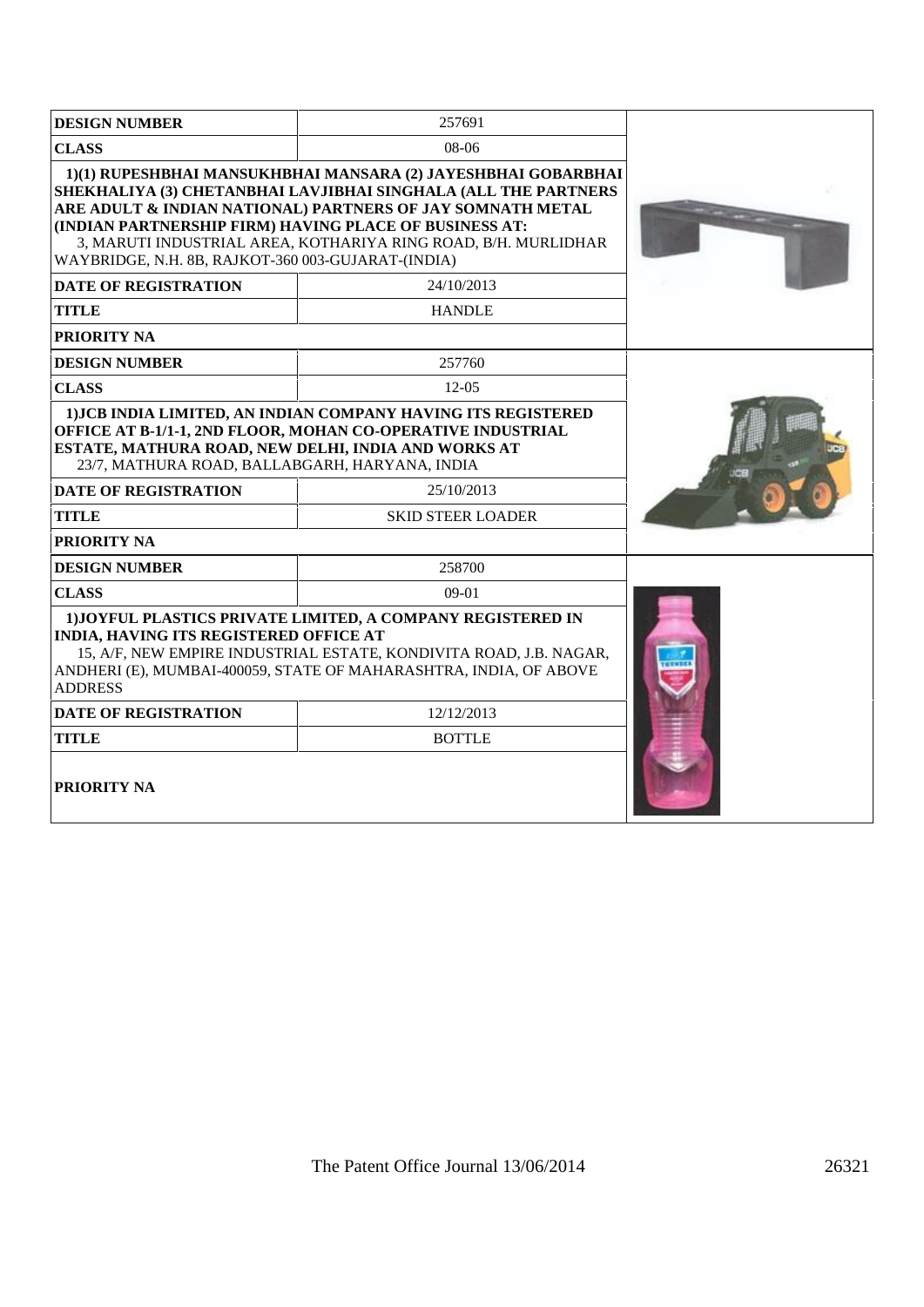| <b>DESIGN NUMBER</b>                                                                                                                                                                                                               |             | 257184                                                    |  |
|------------------------------------------------------------------------------------------------------------------------------------------------------------------------------------------------------------------------------------|-------------|-----------------------------------------------------------|--|
| <b>CLASS</b>                                                                                                                                                                                                                       |             | $24-01$                                                   |  |
| 1) M/S. PREGNA INTERNATIONAL LIMITED, A COMPANY INCORPORATED<br>UNDER THE COMPANIES ACT 1956 IN INDIA AND HAVING ITS REGISTERED<br><b>ADDRESS AT</b><br>13, SURYODAY ESTATE, 136 TARDEO ROAD, MUMBAI-400034,<br>MAHARASHTRA, INDIA |             |                                                           |  |
| <b>DATE OF REGISTRATION</b>                                                                                                                                                                                                        | 04/10/2013  |                                                           |  |
| <b>TITLE</b>                                                                                                                                                                                                                       |             | UTERINE SOUNDING APPARATUS FOR<br><b>MEDICAL PURPOSES</b> |  |
| <b>PRIORITY NA</b>                                                                                                                                                                                                                 |             |                                                           |  |
| <b>DESIGN NUMBER</b>                                                                                                                                                                                                               |             | 254673                                                    |  |
| <b>CLASS</b>                                                                                                                                                                                                                       |             | $12-07$                                                   |  |
| 1) DUTERTRE XAVIER, GILBERT, MARC, A FRENCH CITIZEN OF THE<br><b>ADDRESS</b><br>4 BIS, CHEMIN DU PLESSIS, 27180 LE-PLESSIS-GROHAN, FRANCE                                                                                          |             |                                                           |  |
| <b>DATE OF REGISTRATION</b>                                                                                                                                                                                                        |             | 21/06/2013                                                |  |
| <b>TITLE</b>                                                                                                                                                                                                                       |             | <b>AEROPLANE</b>                                          |  |
| <b>PRIORITY</b>                                                                                                                                                                                                                    |             |                                                           |  |
| PRIORITY NUMBER                                                                                                                                                                                                                    | <b>DATE</b> | <b>COUNTRY</b>                                            |  |
| 12/5770                                                                                                                                                                                                                            | 27/12/2012  | <b>FRANCE</b>                                             |  |
| <b>DESIGN NUMBER</b>                                                                                                                                                                                                               |             | 258551                                                    |  |
| <b>CLASS</b>                                                                                                                                                                                                                       |             | $15-03$                                                   |  |
| 1) CHAANY AGRO INDUSTRIES OF SIRYEWALA, TEHSIL PHUL, DIST.<br>BATHINDA-151206 (PUNJAB) INDIA, AN INDIAN PARTNERSHIP FIRM,<br>WHOSE PARTNERS ARE SARDAR GUETEJ SINGH & SARDAR TARLOCHAN<br>SINGH INDIAN NATIONALS OF ABOVE ADDRESS  |             |                                                           |  |
| <b>DATE OF REGISTRATION</b>                                                                                                                                                                                                        |             | 04/12/2013                                                |  |
| <b>TITLE</b>                                                                                                                                                                                                                       |             | PADDY STRAW CHOPPER SHREDDER                              |  |
| <b>PRIORITY NA</b>                                                                                                                                                                                                                 |             |                                                           |  |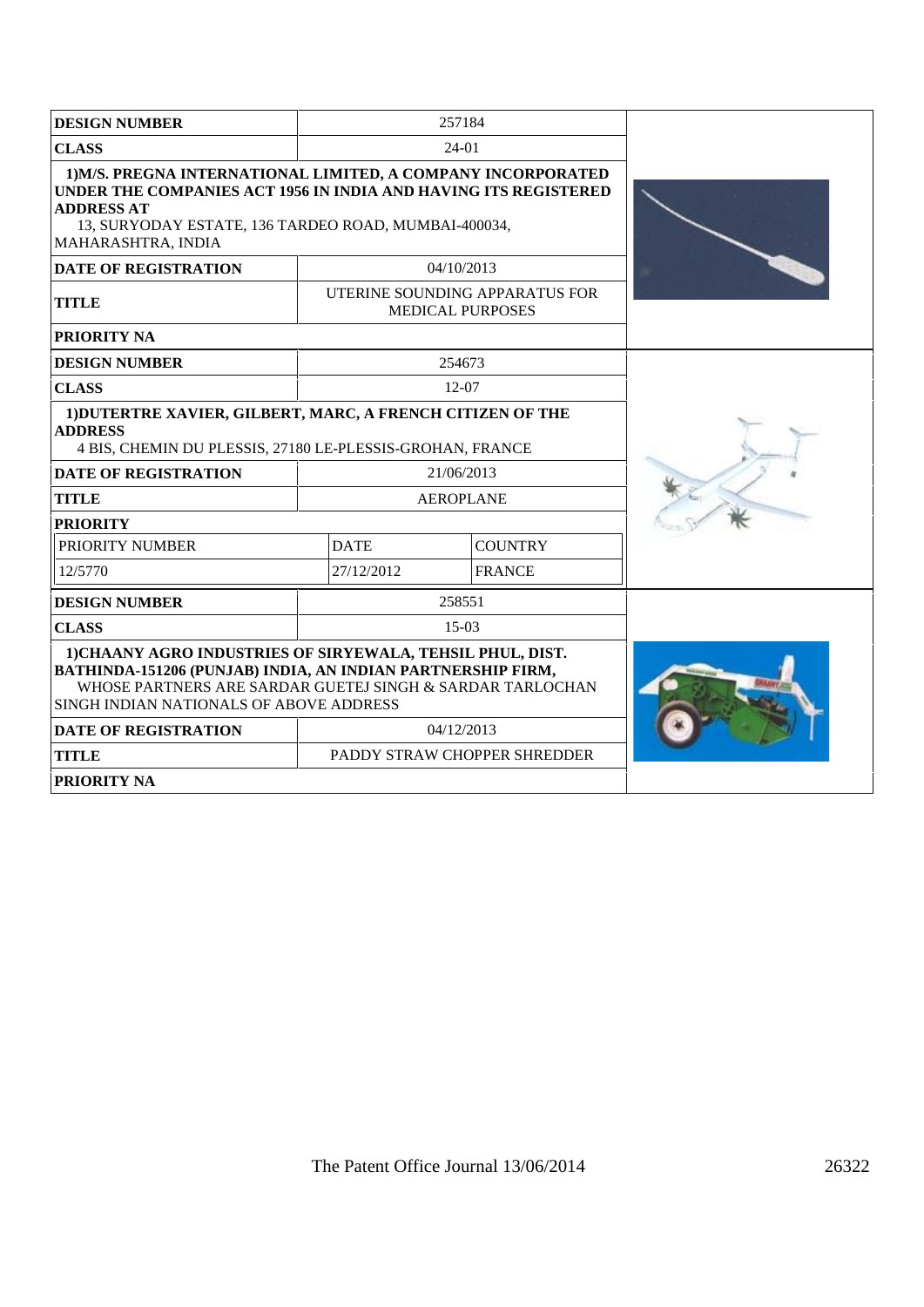| <b>DESIGN NUMBER</b>                                                                                                                                                                                                                                                                                                        |             | 253487                          |                |  |
|-----------------------------------------------------------------------------------------------------------------------------------------------------------------------------------------------------------------------------------------------------------------------------------------------------------------------------|-------------|---------------------------------|----------------|--|
| <b>CLASS</b>                                                                                                                                                                                                                                                                                                                |             | $31 - 00$                       |                |  |
| 1) KONINKLIJKE PHILIPS ELECTRONICS N.V., A COMPANY ORGANIZED<br>AND EXISTING UNDER THE LAWS OF THE KINGDOM OF THE<br>NETHERLANDS, RESIDING AT<br>EINDHOVEN, WHOSE POST-OFFICE ADDRESS IS HIGH TECH CAMPUS 5, 5656<br>AE EINDHOVEN, THE NETHERLANDS                                                                          |             |                                 |                |  |
| <b>DATE OF REGISTRATION</b>                                                                                                                                                                                                                                                                                                 |             | 29/04/2013                      |                |  |
| <b>TITLE</b>                                                                                                                                                                                                                                                                                                                |             | <b>NOODLE/PASTA MAKER</b>       |                |  |
| <b>PRIORITY</b>                                                                                                                                                                                                                                                                                                             |             |                                 |                |  |
| PRIORITY NUMBER                                                                                                                                                                                                                                                                                                             |             | <b>DATE</b>                     | <b>COUNTRY</b> |  |
| 002128892-0001                                                                                                                                                                                                                                                                                                              |             | 31/10/2012                      | <b>OHIM</b>    |  |
| <b>DESIGN NUMBER</b>                                                                                                                                                                                                                                                                                                        |             | 255695                          |                |  |
| <b>CLASS</b>                                                                                                                                                                                                                                                                                                                |             | 20-01                           |                |  |
| 1) NAUTILUS HYOSUNG INC. NATIONALITY: KOREA, ADDRESS AT<br>281 GWANGPYEONG-RO, GANGNAM-GU, SEOUL, KOREA                                                                                                                                                                                                                     |             |                                 |                |  |
| <b>DATE OF REGISTRATION</b>                                                                                                                                                                                                                                                                                                 |             | 07/08/2013                      |                |  |
| <b>TITLE</b>                                                                                                                                                                                                                                                                                                                |             | <b>AUTOMATED TELLER MACHINE</b> |                |  |
| <b>PRIORITY</b>                                                                                                                                                                                                                                                                                                             |             |                                 |                |  |
| PRIORITY NUMBER                                                                                                                                                                                                                                                                                                             | <b>DATE</b> | <b>COUNTRY</b>                  |                |  |
| 30-2013-0008133                                                                                                                                                                                                                                                                                                             | 15/02/2013  | <b>REPUBLIC OF KOREA</b>        |                |  |
| <b>DESIGN NUMBER</b>                                                                                                                                                                                                                                                                                                        |             | 258678                          |                |  |
| <b>CLASS</b>                                                                                                                                                                                                                                                                                                                |             | $19-06$                         |                |  |
| 1) S. S. B. METAL WORKS, K. YUNUS BLDG., 2ND FLOOR, VISHWESHWAR<br>NAGAR ROAD, OFF. AAREY ROAD, GOREGAON (E), MUMBAI - 400063, STATE<br>OF MAHARASHTRA, (INDIA),<br>INDIAN PARTNERSHIP FIRM, INDIAN NATIONALS WHOSE PARTNERS ARE:-<br>1. BHARAT JETHMAL LUNIA (2) PRAVIN JETHMAL LUNIA INDIAN NATIONAL,<br>OF ABOVE ADDRESS |             |                                 |                |  |
| <b>DATE OF REGISTRATION</b>                                                                                                                                                                                                                                                                                                 |             | 12/12/2013                      |                |  |
| <b>TITLE</b>                                                                                                                                                                                                                                                                                                                |             | <b>BALL POINT PEN</b>           |                |  |
| <b>PRIORITY NA</b>                                                                                                                                                                                                                                                                                                          |             |                                 |                |  |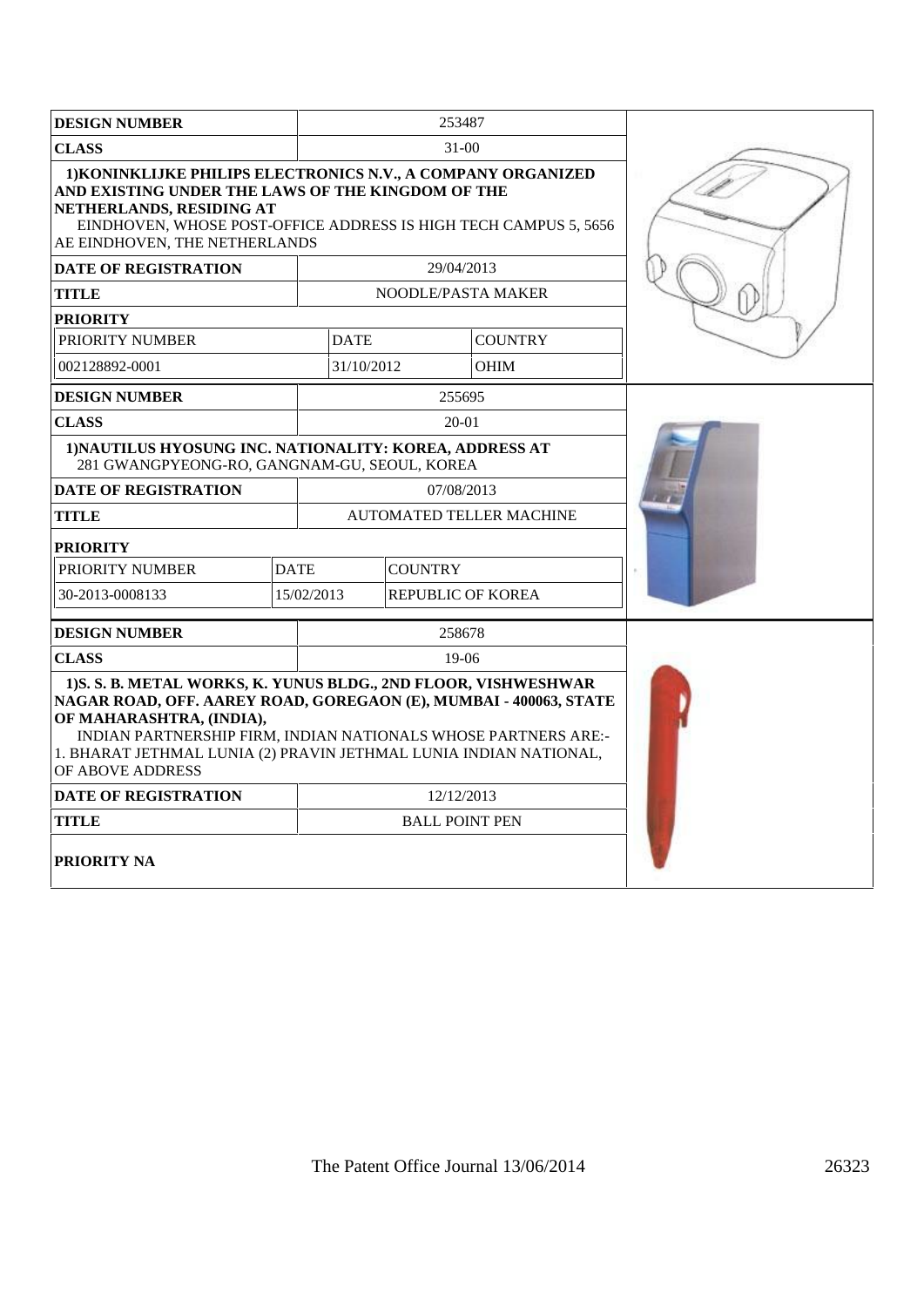| <b>DESIGN NUMBER</b>                                                                                                                                                                                                                      |                           | 253987                                     |  |
|-------------------------------------------------------------------------------------------------------------------------------------------------------------------------------------------------------------------------------------------|---------------------------|--------------------------------------------|--|
| <b>CLASS</b>                                                                                                                                                                                                                              |                           | 06-04                                      |  |
| 1) MR. NEERAJ KUMAR, A INDIAN CITIZEN, PROPRIETOR OF<br>SHEETAL ENTERPRISES, A INDIAN PROPRIETORSHIP COMPANY<br>OF<br>PLOT NO-58, NAWADA VILLAGE, UTTAM NAGAR, DELHI-110059,<br><b>INDIA</b>                                              |                           |                                            |  |
| <b>DATE OF REGISTRATION</b>                                                                                                                                                                                                               |                           | 20/05/2013                                 |  |
| <b>TITLE</b>                                                                                                                                                                                                                              |                           | <b>KITCHEN STAND</b>                       |  |
| PRIORITY NA                                                                                                                                                                                                                               |                           |                                            |  |
| <b>DESIGN NUMBER</b>                                                                                                                                                                                                                      |                           | 257761                                     |  |
| <b>CLASS</b>                                                                                                                                                                                                                              |                           | $12-16$                                    |  |
| 1) JCB INDIA LIMITED, AN INDIAN COMPANY HAVING ITS<br>REGISTERED OFFICE AT B-1/1-1, 2ND FLOOR, MOHAN CO-<br>OPERATIVE INDUSTRIAL ESTATE, MATHURA ROAD, NEW<br>DELHI, INDIA AND WORKS AT<br>23/7, MATHURA ROAD, BALLABGARH, HARYANA, INDIA |                           |                                            |  |
| <b>DATE OF</b><br><b>REGISTRATION</b>                                                                                                                                                                                                     |                           | 25/10/2013                                 |  |
| <b>TITLE</b>                                                                                                                                                                                                                              |                           | TOP GRILLE FOR SKID STEER<br><b>LOADER</b> |  |
| PRIORITY NA                                                                                                                                                                                                                               |                           |                                            |  |
| <b>DESIGN NUMBER</b>                                                                                                                                                                                                                      |                           | 258701                                     |  |
| <b>CLASS</b>                                                                                                                                                                                                                              |                           | $15-05$                                    |  |
| 1) SAMSUNG ELECTRONICS CO., LTD.<br>129, SAMSUNG-RO, YEONGTONG-GU, SUWON-SI, GYEONGGI-DO, 443-<br>742, REPUBLIC OF KOREA, A COMPANY OF REPUBLIC OF KOREA                                                                                  |                           |                                            |  |
| DATE OF REGISTRATION                                                                                                                                                                                                                      |                           | 12/12/2013                                 |  |
| <b>TITLE</b>                                                                                                                                                                                                                              |                           | <b>WASHING MACHINE</b>                     |  |
| <b>PRIORITY</b><br>PRIORITY NUMBER<br>30-2013-0044729                                                                                                                                                                                     | <b>DATE</b><br>30/08/2013 | <b>COUNTRY</b><br>REPUBLIC OF KOREA        |  |
|                                                                                                                                                                                                                                           |                           |                                            |  |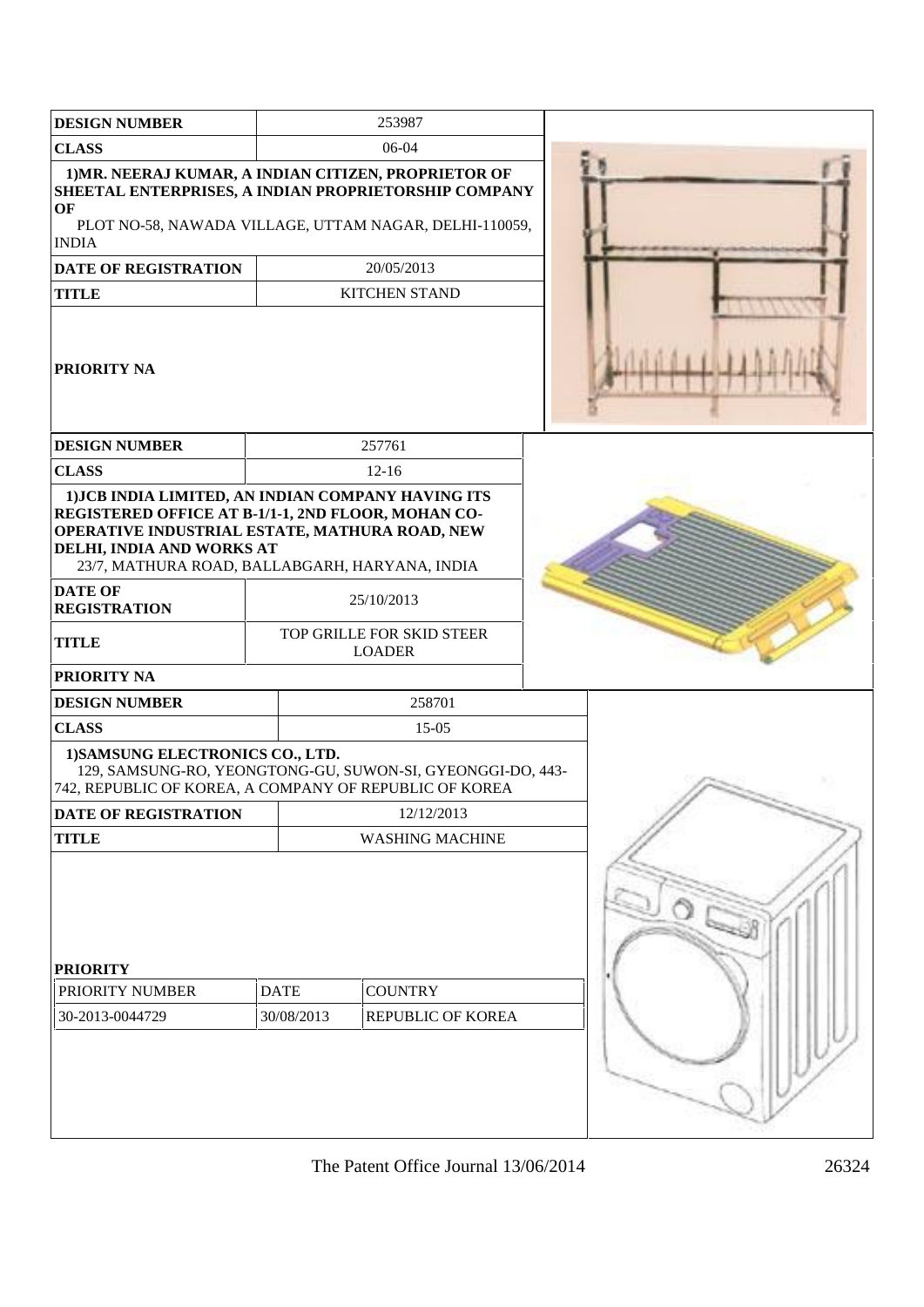| <b>CLASS</b><br>13-02<br>1) SMA SOLAR TECHNOLOGY AG, A GERMAN COMPANY OF<br>SONNENALLEE 1, 34266 NIESTETAL, GERMANY<br>04/10/2013<br><b>DATE OF REGISTRATION</b><br><b>TITLE</b><br><b>INVERTER</b><br><b>PRIORITY</b><br>PRIORITY NUMBER<br><b>DATE</b><br><b>COUNTRY</b> |  |
|----------------------------------------------------------------------------------------------------------------------------------------------------------------------------------------------------------------------------------------------------------------------------|--|
|                                                                                                                                                                                                                                                                            |  |
|                                                                                                                                                                                                                                                                            |  |
|                                                                                                                                                                                                                                                                            |  |
|                                                                                                                                                                                                                                                                            |  |
|                                                                                                                                                                                                                                                                            |  |
| 002255380-0002<br>14/06/2013<br><b>OHIM</b>                                                                                                                                                                                                                                |  |
|                                                                                                                                                                                                                                                                            |  |
| 257687<br><b>DESIGN NUMBER</b>                                                                                                                                                                                                                                             |  |
| <b>CLASS</b><br>08-06                                                                                                                                                                                                                                                      |  |
| INDUSTRIES (INDIAN PROPRIETORSHIP FIRM)<br><b>HAVING PLACE OF BUSINESS AT:</b><br>VIRANI AGHAT, GHANSHYAMNAGAR-5 CORNER,<br>OPP: PAVAN INDUSTRIES, DHEBAR ROAD, SOUTH,<br>RAJKOT-GUJARAT (INDIA)<br><b>DATE OF</b><br>24/10/2013                                           |  |
| <b>REGISTRATION</b>                                                                                                                                                                                                                                                        |  |
| <b>HANDLE</b><br><b>TITLE</b>                                                                                                                                                                                                                                              |  |
| <b>PRIORITY NA</b>                                                                                                                                                                                                                                                         |  |
| 257351<br><b>DESIGN NUMBER</b>                                                                                                                                                                                                                                             |  |
| <b>CLASS</b><br>$13-01$                                                                                                                                                                                                                                                    |  |
| 1) WOBBEN PROPERTIES GMBH, A CORPORATION ORGANIZED AND<br><b>EXISTING UNDER THE LAWS OF GERMANY, OF</b><br>DREEKAMP 5, 26605 AURICH, GERMANY                                                                                                                               |  |
| <b>DATE OF REGISTRATION</b><br>09/10/2013                                                                                                                                                                                                                                  |  |
| <b>TITLE</b><br>ROTOR BLADE OF A WIND TURBINE                                                                                                                                                                                                                              |  |
| <b>PRIORITY</b>                                                                                                                                                                                                                                                            |  |
| <b>DATE</b><br><b>COUNTRY</b><br>PRIORITY NUMBER                                                                                                                                                                                                                           |  |
|                                                                                                                                                                                                                                                                            |  |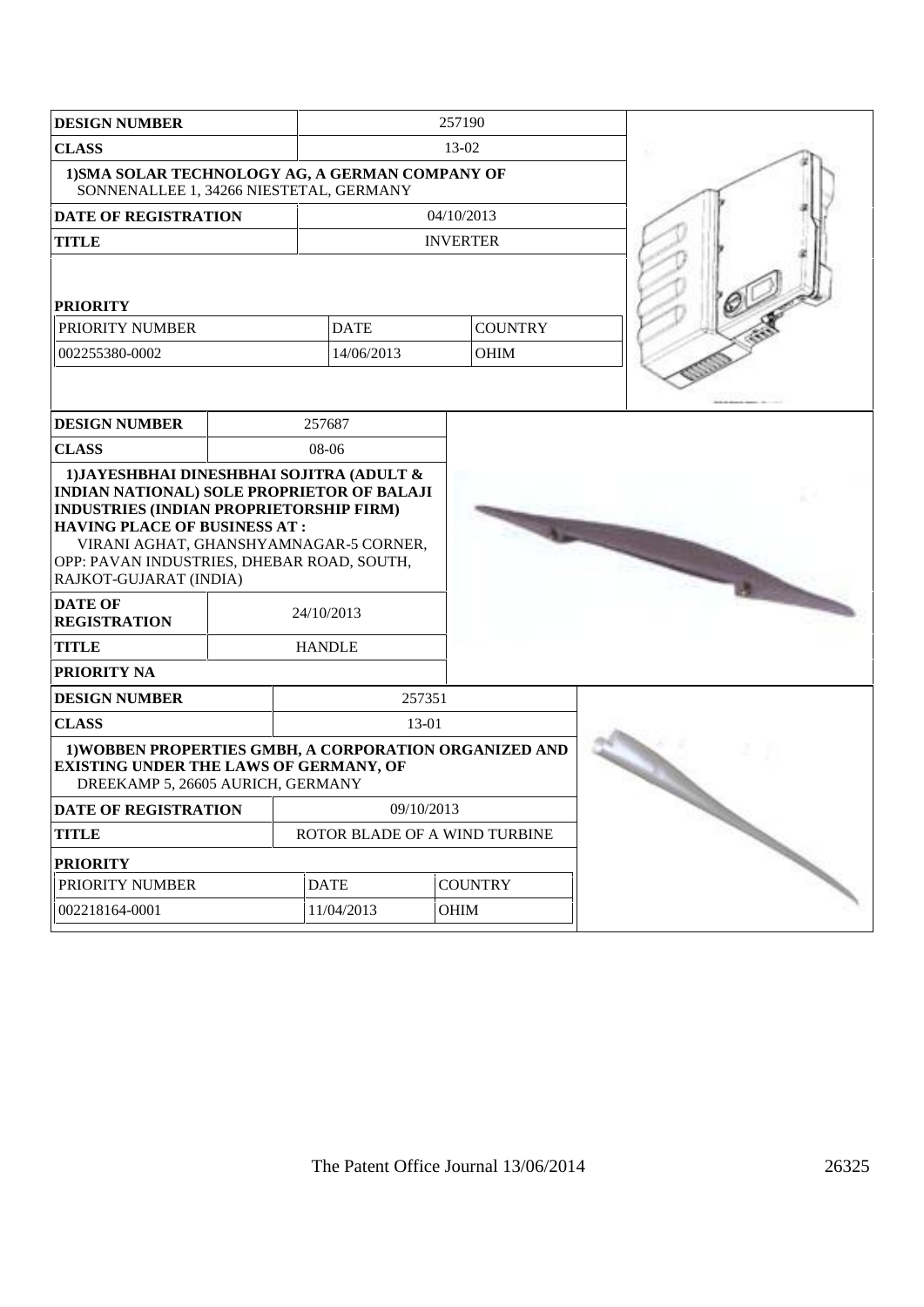| <b>DESIGN NUMBER</b>                                                                                          | 257176                                                                                                                                                                                                                            |  |
|---------------------------------------------------------------------------------------------------------------|-----------------------------------------------------------------------------------------------------------------------------------------------------------------------------------------------------------------------------------|--|
| <b>CLASS</b>                                                                                                  | 08-06                                                                                                                                                                                                                             |  |
| <b>PLACE OF BUSINESS AT -</b><br>RAJKOT-360003-GUJARAT (INDIA)<br><b>DATE OF REGISTRATION</b><br><b>TITLE</b> | 1) DIVYESHBHAI G BARASIYA (INDIAN NATIONALS) SOLE PROPRIETOR OF<br>SHREE TECHNOCAST (INDIAN PROPRIETORSHIP CONCERN) HAVING<br>SHED NO. K-1, 242/5, AJI GIDC ROAD, Q-2, MELTECH, NR. TERBO BEARING,<br>04/10/2013<br><b>HANDLE</b> |  |
| <b>PRIORITY NA</b>                                                                                            |                                                                                                                                                                                                                                   |  |
| <b>DESIGN NUMBER</b>                                                                                          | 259046                                                                                                                                                                                                                            |  |
| <b>CLASS</b><br>1) TATA MOTORS LIMITED, AN INDIAN COMPANY OF<br>001, MAHARASHTRA, INDIA                       | $12 - 16$<br>BOMBAY HOUSE, 24 HOMI MODY STREET, HUTATMA CHOWK, MUMBAI 400                                                                                                                                                         |  |
| DATE OF REGISTRATION                                                                                          | 27/12/2013                                                                                                                                                                                                                        |  |
| <b>TITLE</b>                                                                                                  | <b>DOOR SIDE GUIDE FOR VEHICLES</b>                                                                                                                                                                                               |  |
| <b>PRIORITY NA</b>                                                                                            |                                                                                                                                                                                                                                   |  |
| <b>DESIGN NUMBER</b>                                                                                          | 255383                                                                                                                                                                                                                            |  |
| <b>CLASS</b>                                                                                                  | $23-04$                                                                                                                                                                                                                           |  |
| 1, RAJ NARAIN MARG, CIVIL LINES, DELHI 110054.                                                                | 1) HAVELLS INDIA LIMITED HAVING REGISTERED OFFICE AT                                                                                                                                                                              |  |
| <b>DATE OF REGISTRATION</b>                                                                                   | 23/07/2013                                                                                                                                                                                                                        |  |
| <b>TITLE</b>                                                                                                  | <b>FAN</b>                                                                                                                                                                                                                        |  |
| <b>PRIORITY NA</b>                                                                                            |                                                                                                                                                                                                                                   |  |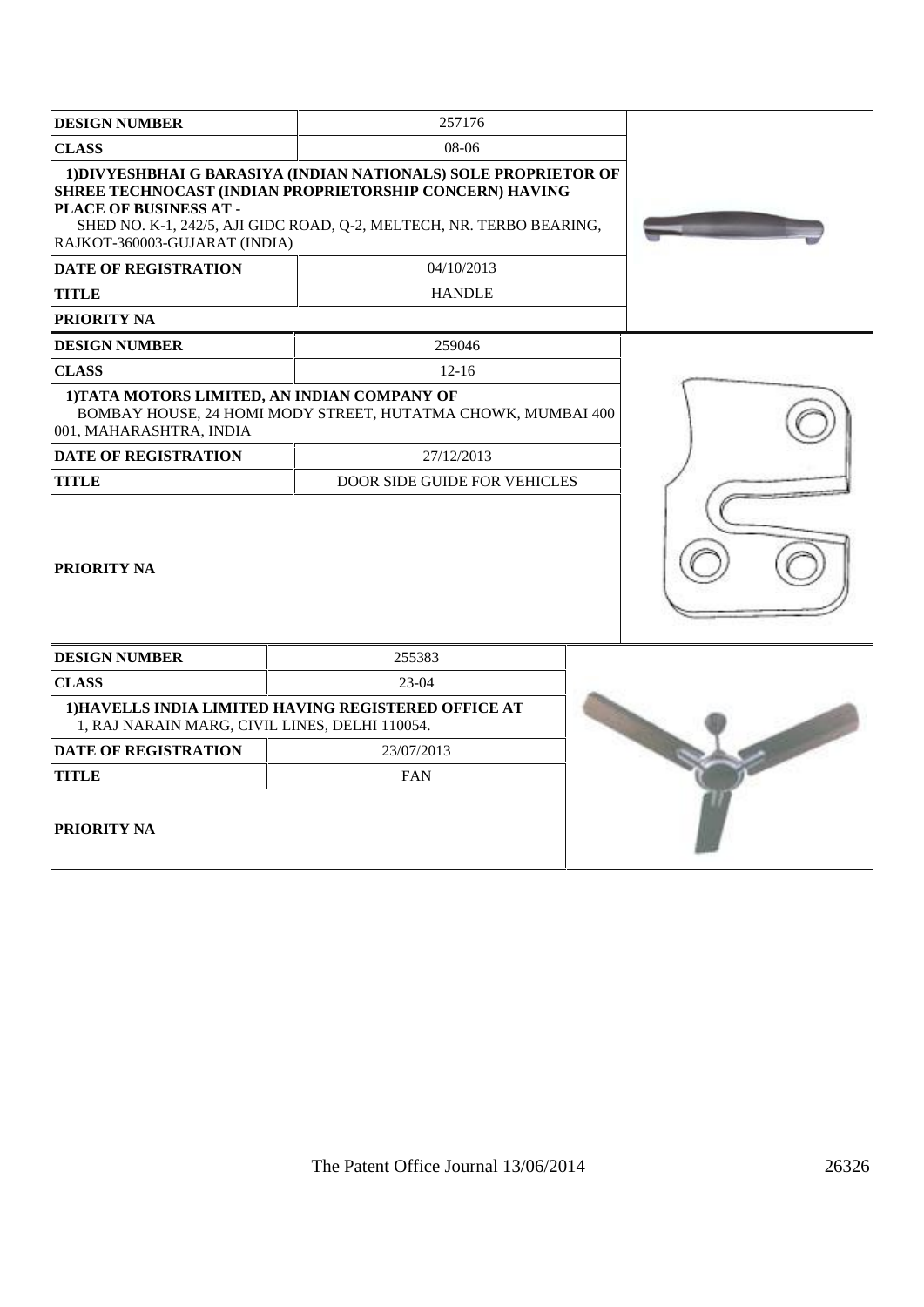| <b>DESIGN NUMBER</b>                                                                                                                                                            |                           | 255532                           |  |
|---------------------------------------------------------------------------------------------------------------------------------------------------------------------------------|---------------------------|----------------------------------|--|
| <b>CLASS</b>                                                                                                                                                                    |                           | $15-03$                          |  |
| 1) INTERPULS S.P.A., AN ITALIAN JOINT STOCK COMPANY OF<br>VIA F. MARITANO, 11, 42020 ALBINEA (RE), ITALY                                                                        |                           |                                  |  |
| DATE OF REGISTRATION                                                                                                                                                            |                           | 29/07/2013                       |  |
| <b>TITLE</b>                                                                                                                                                                    |                           | <b>MILKING MACHINE</b>           |  |
| <b>PRIORITY</b><br>PRIORITY NUMBER                                                                                                                                              |                           |                                  |  |
| 002175257-0001                                                                                                                                                                  | <b>DATE</b><br>30/01/2013 | <b>COUNTRY</b><br>OHIM           |  |
| <b>DESIGN NUMBER</b>                                                                                                                                                            |                           | 253497                           |  |
| <b>CLASS</b>                                                                                                                                                                    |                           | 14-03                            |  |
|                                                                                                                                                                                 |                           |                                  |  |
| 1) MOPHIE, INC., A CORPORATION ORGANIZED AND EXISTING UNDER THE<br>LAWS OF USA,<br>OF 2850 RED HILL AVENUE, SUITE 128, SANTA ANA, CALIFORNIA-92705,<br>UNITED STATES OF AMERICA |                           |                                  |  |
| <b>DATE OF REGISTRATION</b>                                                                                                                                                     |                           | 29/04/2013                       |  |
| <b>TITLE</b>                                                                                                                                                                    |                           | BATTERY CASE FOR A MOBILE DEVICE |  |
| <b>PRIORITY</b>                                                                                                                                                                 |                           |                                  |  |
| PRIORITY NUMBER                                                                                                                                                                 | <b>DATE</b>               | <b>COUNTRY</b>                   |  |
| 29/435,908                                                                                                                                                                      | 30/10/2012<br>U.S.A.      |                                  |  |
|                                                                                                                                                                                 |                           |                                  |  |
| <b>DESIGN NUMBER</b>                                                                                                                                                            |                           | 255911                           |  |
| <b>CLASS</b>                                                                                                                                                                    |                           | 03-01                            |  |
| 1) VALENTINO S.P.A., A CORPORATION ORGANIZED AND EXISTING UNDER<br>THE LAWS OF ITALY,<br>OF VIA TURATI, 16/18, I-20121 MILANO, ITALY                                            |                           |                                  |  |
| <b>DATE OF REGISTRATION</b>                                                                                                                                                     |                           | 19/08/2013                       |  |
| <b>TITLE</b>                                                                                                                                                                    |                           | <b>BAG</b>                       |  |
| <b>PRIORITY</b>                                                                                                                                                                 |                           |                                  |  |
| PRIORITY NUMBER                                                                                                                                                                 | <b>DATE</b>               | <b>COUNTRY</b>                   |  |
| MI2013O000039                                                                                                                                                                   | 05/03/2013                | <b>ITALY</b>                     |  |
|                                                                                                                                                                                 |                           |                                  |  |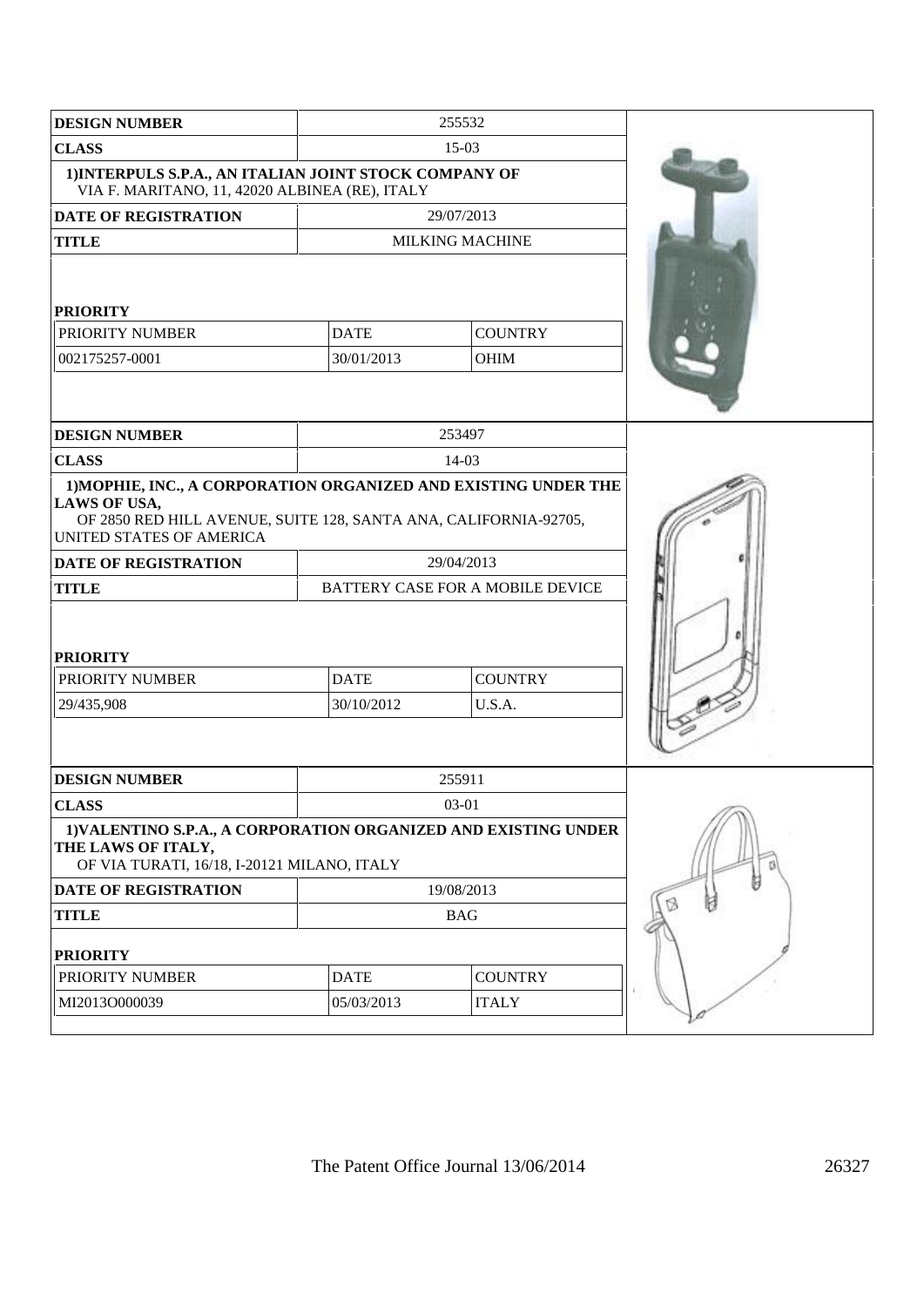| <b>DESIGN NUMBER</b>                                                                                                           | 257890                                                                                                                                                                                                                                                                                                                                  |  |
|--------------------------------------------------------------------------------------------------------------------------------|-----------------------------------------------------------------------------------------------------------------------------------------------------------------------------------------------------------------------------------------------------------------------------------------------------------------------------------------|--|
| <b>CLASS</b>                                                                                                                   | $08-06$                                                                                                                                                                                                                                                                                                                                 |  |
| (INDIA)<br>DATE OF REGISTRATION                                                                                                | 1)(1) RAMESHBHAI PANCHABHAI PAMBHAR (2) MAGANBHAI<br>PANCHABHAI PAMBHAR (3) TRIBHOVANBHAI PANCHABHAI<br>PAMBHAR (ALL THE PARTNERS ARE ADULT & INDIAN<br>NATIONALS) PARTNERS OF SHREE KHODIYAR INDUSTRIES<br>(INDIAN PARTNERSHIP FIRM) HAVING PLACE OF BUSINESS<br>2/8, GOKUL NAGAR, 50, FEET ROAD, RAJKOT-360002 GUJARAT-<br>31/10/2013 |  |
| <b>TITLE</b>                                                                                                                   | <b>HANDLE</b>                                                                                                                                                                                                                                                                                                                           |  |
| <b>PRIORITY NA</b>                                                                                                             |                                                                                                                                                                                                                                                                                                                                         |  |
| <b>DESIGN NUMBER</b>                                                                                                           | 257971                                                                                                                                                                                                                                                                                                                                  |  |
| <b>CLASS</b>                                                                                                                   | $07-01$                                                                                                                                                                                                                                                                                                                                 |  |
| <b>AND</b><br>110034 ALL INDIAN NATIONALS                                                                                      | 1) BONJOUR INTERNATIONAL, A INDIAN PARTNERSHIP<br>FIRM OF 15 UA JAWAHAR NAGAR, DELHI-110007, INDIA,<br>WHOSE PARTNERS ARE (1) RAMAN GUPTA OF 385,<br>DEEPALI, PITAMPURA, DELHI-110034 (2) RAJESH KUMAR<br>GUPTA OF 384, DEEPALI, PITAMPURA, DELHI-110034<br>(3) REENA GUPTA OF 384, DEEPALI, PITAMPURA, DELHI-                          |  |
| <b>DATE OF</b><br><b>REGISTRATION</b>                                                                                          | 05/11/2013                                                                                                                                                                                                                                                                                                                              |  |
| <b>TITLE</b>                                                                                                                   | <b>TIFFIN CARRIER</b>                                                                                                                                                                                                                                                                                                                   |  |
| <b>PRIORITY NA</b>                                                                                                             |                                                                                                                                                                                                                                                                                                                                         |  |
| <b>DESIGN NUMBER</b>                                                                                                           | 258553                                                                                                                                                                                                                                                                                                                                  |  |
| <b>CLASS</b>                                                                                                                   | $25-03$                                                                                                                                                                                                                                                                                                                                 |  |
| <b>ITS REGISTERED OFFICE AT</b><br>NO 9 B, GANGA GRIHA BUILDING,<br>TAMIL NADU, INDIA<br><b>DATE OF</b><br><b>REGISTRATION</b> | 1) QUICKEE INFRA PVT LTD, (REGISTERED UNDER<br>THE INDIAN COMPANIES ACT, 1956) REPRESENTED<br>BY ITS CEO, MR. SEAN ETIENNE DE SOUZA, HAVING<br>NUNGAMBAKKAM HIGH ROAD, CHENNAI 600 034,<br>04/12/2013                                                                                                                                   |  |
| <b>TITLE</b>                                                                                                                   | <b>STAGE</b>                                                                                                                                                                                                                                                                                                                            |  |
| PRIORITY NA                                                                                                                    |                                                                                                                                                                                                                                                                                                                                         |  |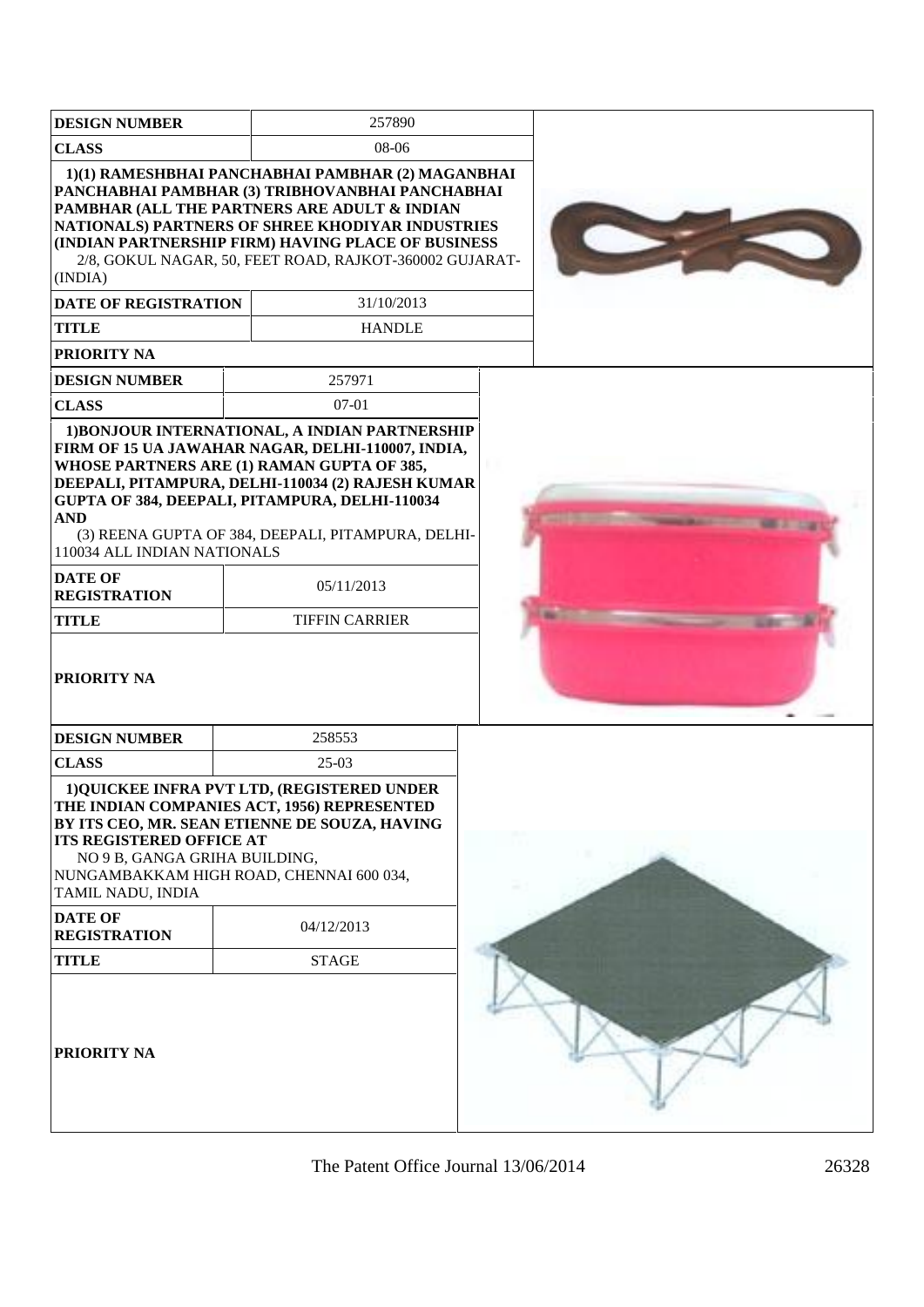| <b>DESIGN NUMBER</b>                                                                                                                                                                   |                           | 255382                           |                   |
|----------------------------------------------------------------------------------------------------------------------------------------------------------------------------------------|---------------------------|----------------------------------|-------------------|
| <b>CLASS</b>                                                                                                                                                                           |                           | 23-04                            |                   |
| 1) HAVELLS INDIA LIMITED HAVING REGISTERED OFFICE AT<br>1, RAJ NARAIN MARG, CIVIL LINES, DELHI 110054.                                                                                 |                           |                                  |                   |
| <b>DATE OF REGISTRATION</b>                                                                                                                                                            |                           | 23/07/2013                       | <b>RESILIANCE</b> |
| <b>TITLE</b>                                                                                                                                                                           |                           | <b>FAN</b>                       |                   |
| PRIORITY NA                                                                                                                                                                            |                           |                                  |                   |
| <b>DESIGN NUMBER</b>                                                                                                                                                                   |                           | 253496                           |                   |
| <b>CLASS</b>                                                                                                                                                                           |                           | 14-03                            |                   |
| 1) MOPHIE, INC., A CORPORATION ORGANIZED AND EXISTING UNDER THE<br><b>LAWS OF USA,</b><br>OF 2850 RED HILL AVENUE, SUITE 128, SANTA ANA, CALIFORNIA-92705,<br>UNITED STATES OF AMERICA |                           |                                  |                   |
| <b>DATE OF REGISTRATION</b>                                                                                                                                                            |                           | 29/04/2013                       |                   |
| <b>TITLE</b>                                                                                                                                                                           |                           | BATTERY CASE FOR A MOBILE DEVICE |                   |
| <b>PRIORITY</b>                                                                                                                                                                        |                           |                                  |                   |
| PRIORITY NUMBER                                                                                                                                                                        | <b>DATE</b>               | <b>COUNTRY</b>                   |                   |
| 29/435,907                                                                                                                                                                             | 30/10/2012<br>U.S.A.      |                                  |                   |
|                                                                                                                                                                                        |                           |                                  |                   |
| <b>DESIGN NUMBER</b>                                                                                                                                                                   | 258861                    |                                  |                   |
| <b>CLASS</b>                                                                                                                                                                           |                           | $09-05$                          |                   |
| 1) COLGATE-PALMOLIVE COMPANY, A DELAWARE CORPORATION,<br>300 PARK AVENUE, NEW YORK, NEW YORK 10022, UNITED STATES OF<br><b>AMERICA</b>                                                 |                           |                                  |                   |
| <b>DATE OF REGISTRATION</b>                                                                                                                                                            |                           | 19/12/2013                       |                   |
| <b>TITLE</b>                                                                                                                                                                           |                           | ORAL CARE IMPLEMENT PACKAGE      |                   |
| <b>PRIORITY</b><br>PRIORITY NUMBER<br>29/461,013                                                                                                                                       | <b>DATE</b><br>17/07/2013 | <b>COUNTRY</b><br>U.S.A.         |                   |
|                                                                                                                                                                                        |                           |                                  |                   |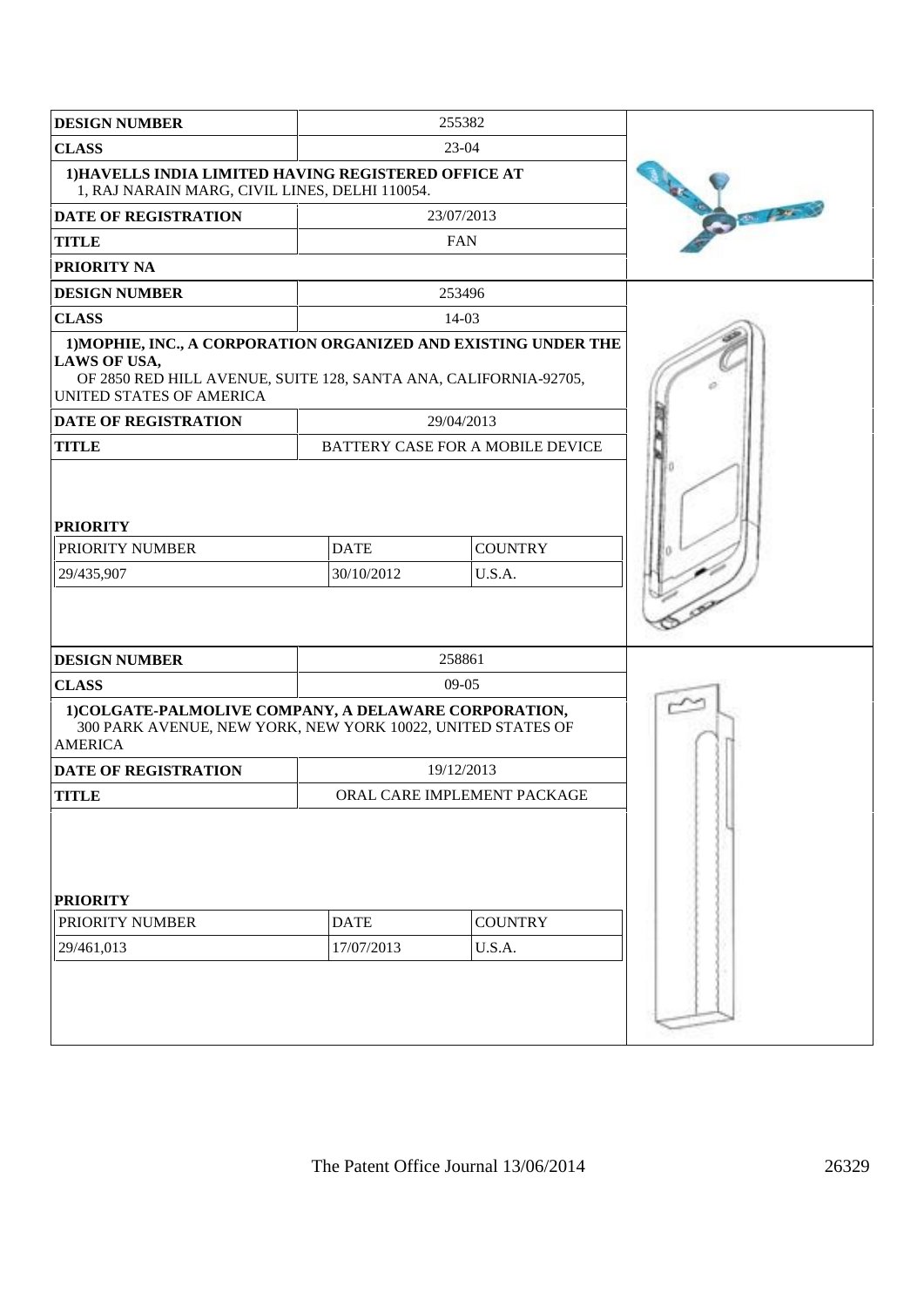| <b>DESIGN NUMBER</b>                                                                                                                                              | 258419                                                       |  |  |
|-------------------------------------------------------------------------------------------------------------------------------------------------------------------|--------------------------------------------------------------|--|--|
| <b>CLASS</b>                                                                                                                                                      | 27-02                                                        |  |  |
| 1) MR. DARSHAN SHIRASI AN INDIAN NATIONAL OF<br>MUMBAI-400067, INDIA                                                                                              | E-402, PANCHSHEEL GARDEN MAHAVIR NAGAR, KANDIWALI (WEST),    |  |  |
| <b>DATE OF REGISTRATION</b>                                                                                                                                       | 27/11/2013                                                   |  |  |
| <b>TITLE</b>                                                                                                                                                      | <b>CIGARETTE HOLDER</b>                                      |  |  |
| PRIORITY NA                                                                                                                                                       |                                                              |  |  |
| <b>DESIGN NUMBER</b>                                                                                                                                              | 257273                                                       |  |  |
| <b>CLASS</b>                                                                                                                                                      | 26-06                                                        |  |  |
| 1) M/S. IJS ELECTRONICS, W-25, OKHLA INDUSTRIAL AREA, PHASE-2, NEW<br>DELHI-110020. (AN INDIA PARTNERSHIP COMPANY)<br>(AN INDIAN NATIONAL) OF THE ABOVE ADDRESS   | WHOSE PARTNERS ARE MR. JASPAL SINGH AND MRS. SUDARSHAN KAUR. |  |  |
| <b>DATE OF REGISTRATION</b>                                                                                                                                       | 08/10/2013                                                   |  |  |
| <b>TITLE</b>                                                                                                                                                      | LED LIGHT FOR TWO WHEELER                                    |  |  |
| <b>PRIORITY NA</b>                                                                                                                                                |                                                              |  |  |
| <b>DESIGN NUMBER</b>                                                                                                                                              | 254712                                                       |  |  |
| <b>CLASS</b>                                                                                                                                                      | 15-04                                                        |  |  |
| 1) MUTUM RANJIT SINGH, AN INDIAN HAVING ITS<br>PRINCIPAL PLACE OF BUSINESS AT<br>YALLU APARTMENT, P-SECTOR, ITANAGAR<br>(ARUNACHAL PRADESH) BY NATIONALITY INDIAN |                                                              |  |  |
| <b>DATE OF</b><br><b>REGISTRATION</b>                                                                                                                             | 25/06/2013                                                   |  |  |
| <b>TITLE</b>                                                                                                                                                      | <b>BUCKET</b>                                                |  |  |
| PRIORITY NA                                                                                                                                                       |                                                              |  |  |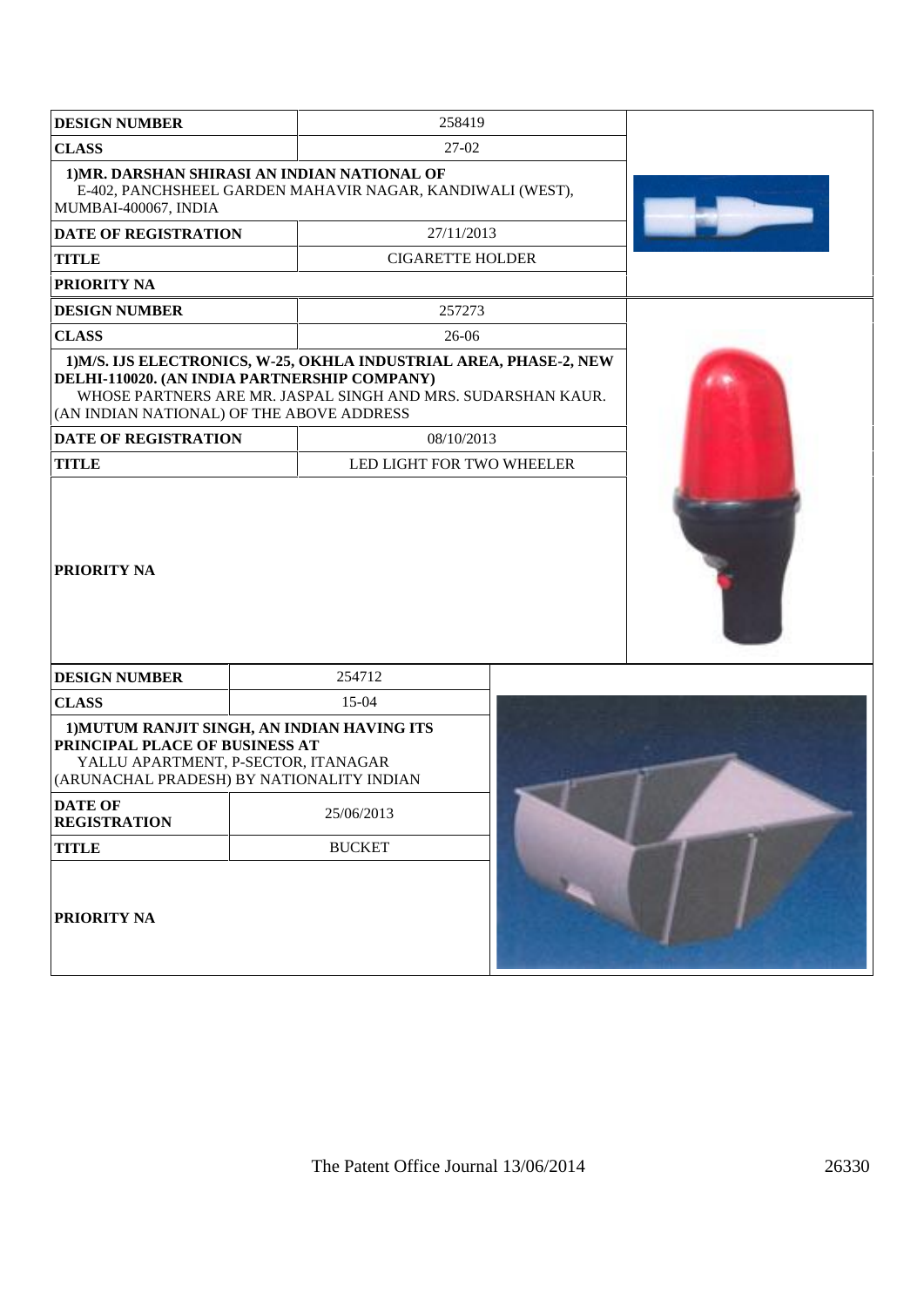| <b>DESIGN NUMBER</b>                                                                                                                                          |                           | 253846                                               |  |
|---------------------------------------------------------------------------------------------------------------------------------------------------------------|---------------------------|------------------------------------------------------|--|
| <b>CLASS</b>                                                                                                                                                  |                           | 09-07                                                |  |
| 1) NORDSON CORPORATION, A CORPORATION ORGANIZED UNDER THE<br><b>LAWS OF THE STATE OF OHIO OF</b><br>28601 CLEMENS ROAD, WESTLAKE, OHIO, 44145, USA            |                           |                                                      |  |
| <b>DATE OF REGISTRATION</b>                                                                                                                                   |                           | 15/05/2013                                           |  |
| <b>TITLE</b>                                                                                                                                                  |                           | NOZZLE FOR SNAP ENGAGEMENT<br>DISPENSING ASSEMBLY    |  |
| <b>PRIORITY</b><br>PRIORITY NUMBER<br>29/437,504                                                                                                              | <b>DATE</b><br>16/11/2012 | <b>COUNTRY</b><br>U.S.A.                             |  |
|                                                                                                                                                               |                           |                                                      |  |
| <b>DESIGN NUMBER</b>                                                                                                                                          |                           | 255542                                               |  |
| <b>CLASS</b>                                                                                                                                                  |                           | 23-01                                                |  |
| 1) VICTOR EQUIPMENT COMPANY,<br>2800 AIRPORT ROAD, DENTON, TEXAS 76207, U.S.A.                                                                                |                           |                                                      |  |
| <b>DATE OF REGISTRATION</b>                                                                                                                                   | 29/07/2013                |                                                      |  |
| <b>TITLE</b>                                                                                                                                                  |                           | <b>GAUGE FACE FOR A PRESSURE</b><br><b>REGULATOR</b> |  |
| <b>PRIORITY</b>                                                                                                                                               |                           |                                                      |  |
| PRIORITY NUMBER                                                                                                                                               | <b>DATE</b>               | <b>COUNTRY</b>                                       |  |
| 29/444,306                                                                                                                                                    | 29/01/2013<br>U.S.A.      |                                                      |  |
| <b>DESIGN NUMBER</b>                                                                                                                                          |                           | 258446                                               |  |
| <b>CLASS</b>                                                                                                                                                  |                           | $12 - 11$                                            |  |
| 1) MR. PARAMJEET SINGH NARANG INDIAN NATIONAL, CARRYING<br>ON BUSINESS ADDRESS AT<br>745, BUDHWAR PETH, PHADKE HAUD CHOWK, PUNE-411002,<br>MAHARASHTRA, INDIA |                           |                                                      |  |
| <b>DATE OF REGISTRATION</b>                                                                                                                                   |                           | 28/11/2013                                           |  |
| <b>TITLE</b>                                                                                                                                                  |                           | <b>CYCLE</b>                                         |  |
| <b>PRIORITY NA</b>                                                                                                                                            |                           |                                                      |  |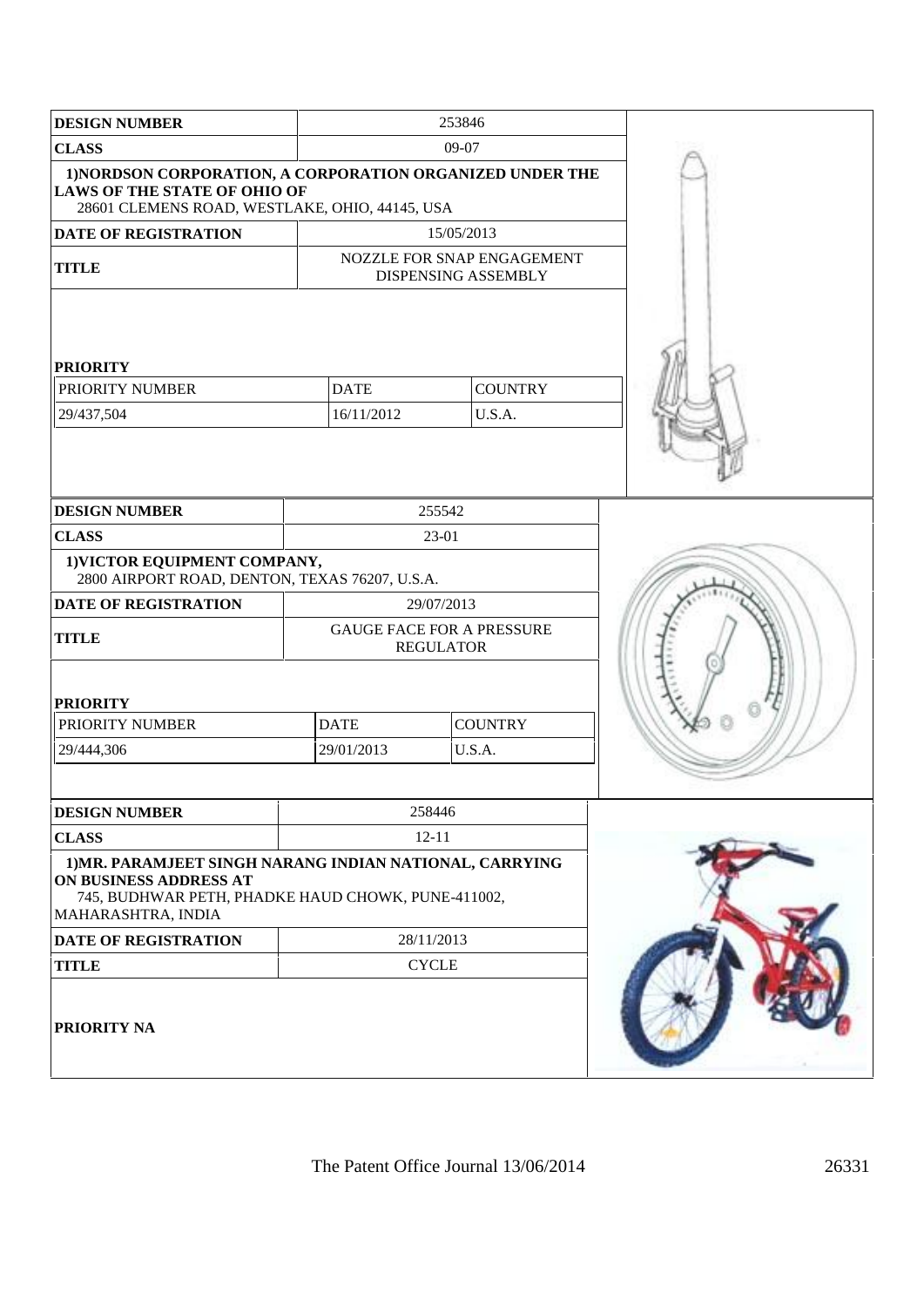| <b>DESIGN NUMBER</b>                                                                                                                              | 257426                                                                                                                                                                |  |
|---------------------------------------------------------------------------------------------------------------------------------------------------|-----------------------------------------------------------------------------------------------------------------------------------------------------------------------|--|
| <b>CLASS</b>                                                                                                                                      | $07 - 04$                                                                                                                                                             |  |
| <b>SOLE PROPRIETOR OF BEST HOME APPLIANCES AN</b><br>PLACE OF BUSINESS AT<br>KOTHARIYA SOLVANT, KOTHARIYA, DIST.: RAJKOT,<br><b>GUJARAT-INDIA</b> | 1) RAMESHBHAI B. LIMBASIYA AN INDIAN NATIONAL<br><b>INDIAN PROPRIETORSHIP FIRM HAVING ITS PRINCIPAL</b><br>JAY SARDAR INDUSTIRAL AREA, STREET NO. 1, NEAR             |  |
| <b>DATE OF</b><br><b>REGISTRATION</b>                                                                                                             | 11/10/2013                                                                                                                                                            |  |
| <b>TITLE</b>                                                                                                                                      | <b>ONION CUTTER</b>                                                                                                                                                   |  |
| <b>PRIORITY NA</b>                                                                                                                                |                                                                                                                                                                       |  |
| <b>DESIGN NUMBER</b>                                                                                                                              | 257173                                                                                                                                                                |  |
| <b>CLASS</b>                                                                                                                                      | 08-06                                                                                                                                                                 |  |
| PROPRIETOR OF A'LON SALES CORPORATION (INDIAN<br>BRAHMANI ELECTRIC, RAJKOT-360002T-GUJARAT-(INDIA)                                                | 1) MANISH VALJIBHAI ANDANI (ADULT & INDIAN NATIONAL)<br>PROPRIETORSHIP FIRM) HAVING PLACE OF BUSINESS AT:<br>KOTHARIYA MAIN ROAD, 50 FEET ROAD, NEAR SHIV PAN, BEHIND |  |
| <b>DATE OF REGISTRATION</b>                                                                                                                       | 04/10/2013                                                                                                                                                            |  |
| <b>TITLE</b>                                                                                                                                      | <b>HANDLE</b>                                                                                                                                                         |  |
| <b>PRIORITY NA</b>                                                                                                                                |                                                                                                                                                                       |  |
| <b>DESIGN NUMBER</b>                                                                                                                              | 245297                                                                                                                                                                |  |
| <b>CLASS</b>                                                                                                                                      | $11 - 01$                                                                                                                                                             |  |
| 1) "DE BEERS CENTENARY AG<br><b>INCORPORATED UNDER SWITZERLAND LAWS</b>                                                                           | OF ALPENSTRASSE 5, 6000 LUZERN 6, SWITZERLAND, A COMPANY                                                                                                              |  |
| <b>DATE OF REGISTRATION</b>                                                                                                                       | 14/05/2012                                                                                                                                                            |  |
| <b>TITLE</b>                                                                                                                                      | <b>PENDANT</b>                                                                                                                                                        |  |
| <b>PRIORITY NA</b>                                                                                                                                |                                                                                                                                                                       |  |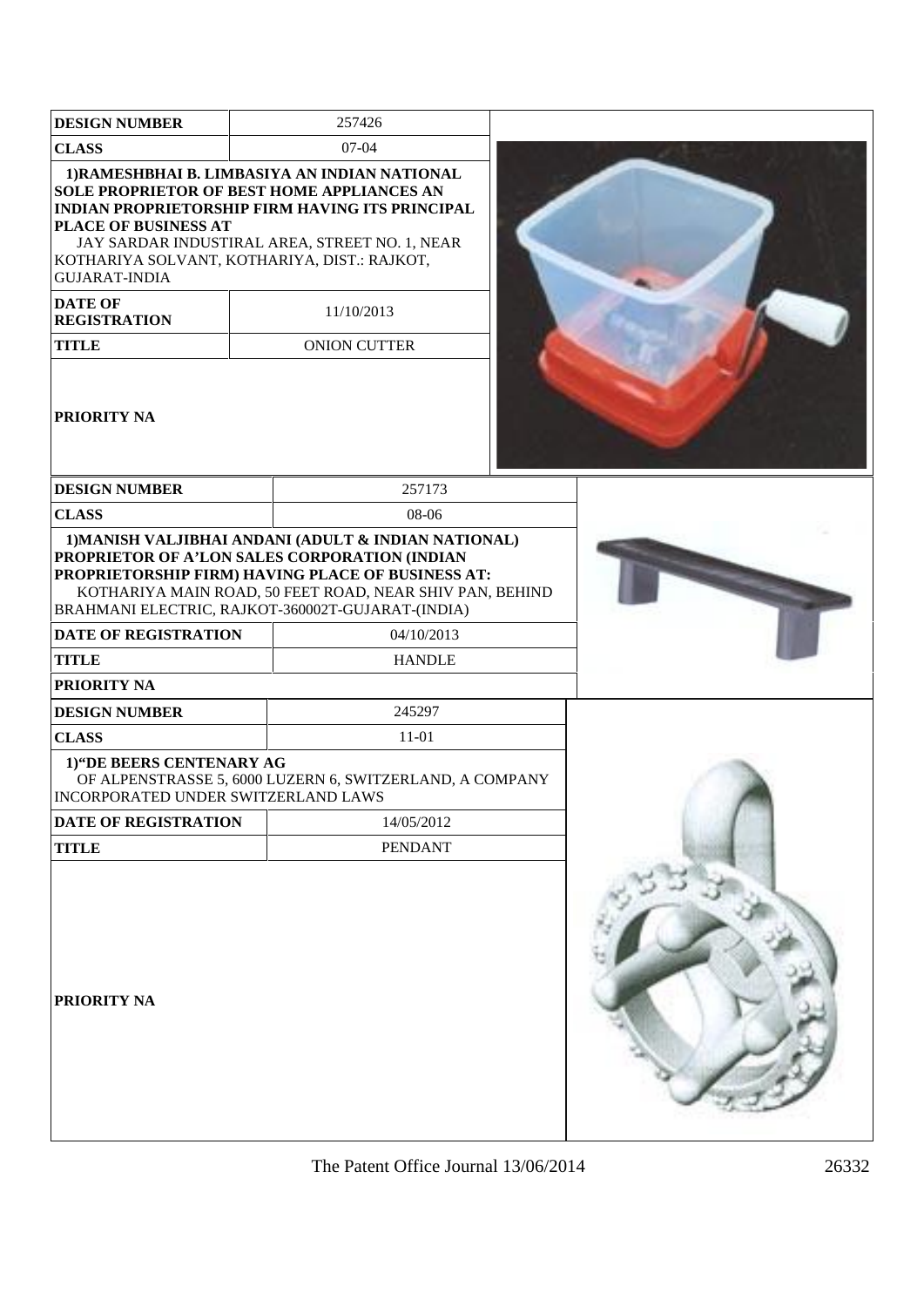| <b>DESIGN NUMBER</b>                                                                                                                                                                                                    |                                                                                                                                                                                                               | 258165       |  |
|-------------------------------------------------------------------------------------------------------------------------------------------------------------------------------------------------------------------------|---------------------------------------------------------------------------------------------------------------------------------------------------------------------------------------------------------------|--------------|--|
|                                                                                                                                                                                                                         |                                                                                                                                                                                                               |              |  |
| <b>CLASS</b><br>INCORPORATED UNDER THE LAWS OF INDIA                                                                                                                                                                    | 1) TAHILIANI DESIGN PRIVATE LIMITED, WHICH IS OF THE ADDRESS<br>708, PACE CITY-2, SECTOR-37, PART-II, GURGAON (HARYANA), A COMPANY                                                                            | $02 - 05$    |  |
| DATE OF REGISTRATION                                                                                                                                                                                                    |                                                                                                                                                                                                               | 14/11/2013   |  |
| <b>TITLE</b>                                                                                                                                                                                                            |                                                                                                                                                                                                               | <b>PAREO</b> |  |
| PRIORITY NA                                                                                                                                                                                                             |                                                                                                                                                                                                               |              |  |
| <b>DESIGN NUMBER</b>                                                                                                                                                                                                    | 256883                                                                                                                                                                                                        |              |  |
| <b>CLASS</b>                                                                                                                                                                                                            | 13-03                                                                                                                                                                                                         |              |  |
| OF M.P. (INDIA).<br>PROPRIETORSHIP FIRM OF ABOVE ADDRESS<br><b>DATE OF REGISTRATION</b><br><b>TITLE</b>                                                                                                                 | 1) MRS. JAYADEVI JAIN. (AN INDIAN NATIONAL) OF 3, LABH SHREE<br>MARKET, NEAR NEW SIYAGANJ, MALGODAM ROAD, INDORE, STATE<br>PROPRIETOR OF JAG JYOTI INDUSTRIES, AN INDIAN<br>30/09/2013<br><b>ELECTRIC BOX</b> |              |  |
| <b>PRIORITY NA</b>                                                                                                                                                                                                      |                                                                                                                                                                                                               |              |  |
| <b>DESIGN NUMBER</b>                                                                                                                                                                                                    | 258848                                                                                                                                                                                                        |              |  |
| <b>CLASS</b>                                                                                                                                                                                                            | 08-06                                                                                                                                                                                                         |              |  |
| <b>INDIAN NATIONAL) SOLE PROPRIETOR OF M K</b><br>TECHNOCAST (INDIAN PROPRIETORSHIP<br><b>CONCERN) HAVING PLACE OF BUSINESS</b><br>BHAGWATI ENTERPRISE, 50, FEET MAIN ROAD,<br>RAJKOT-GUJARAT-(INDIA)<br><b>DATE OF</b> | 1) RASIKLAL GHUSABHAI CHOVATIYA (ADULT &<br>AT-2, PATEL NAGAR, SADBHAVNA, PLOT, NR:                                                                                                                           |              |  |
| <b>REGISTRATION</b>                                                                                                                                                                                                     | 19/12/2013                                                                                                                                                                                                    |              |  |
| <b>TITLE</b>                                                                                                                                                                                                            | <b>HANDLE</b>                                                                                                                                                                                                 |              |  |
| <b>PRIORITY NA</b>                                                                                                                                                                                                      |                                                                                                                                                                                                               |              |  |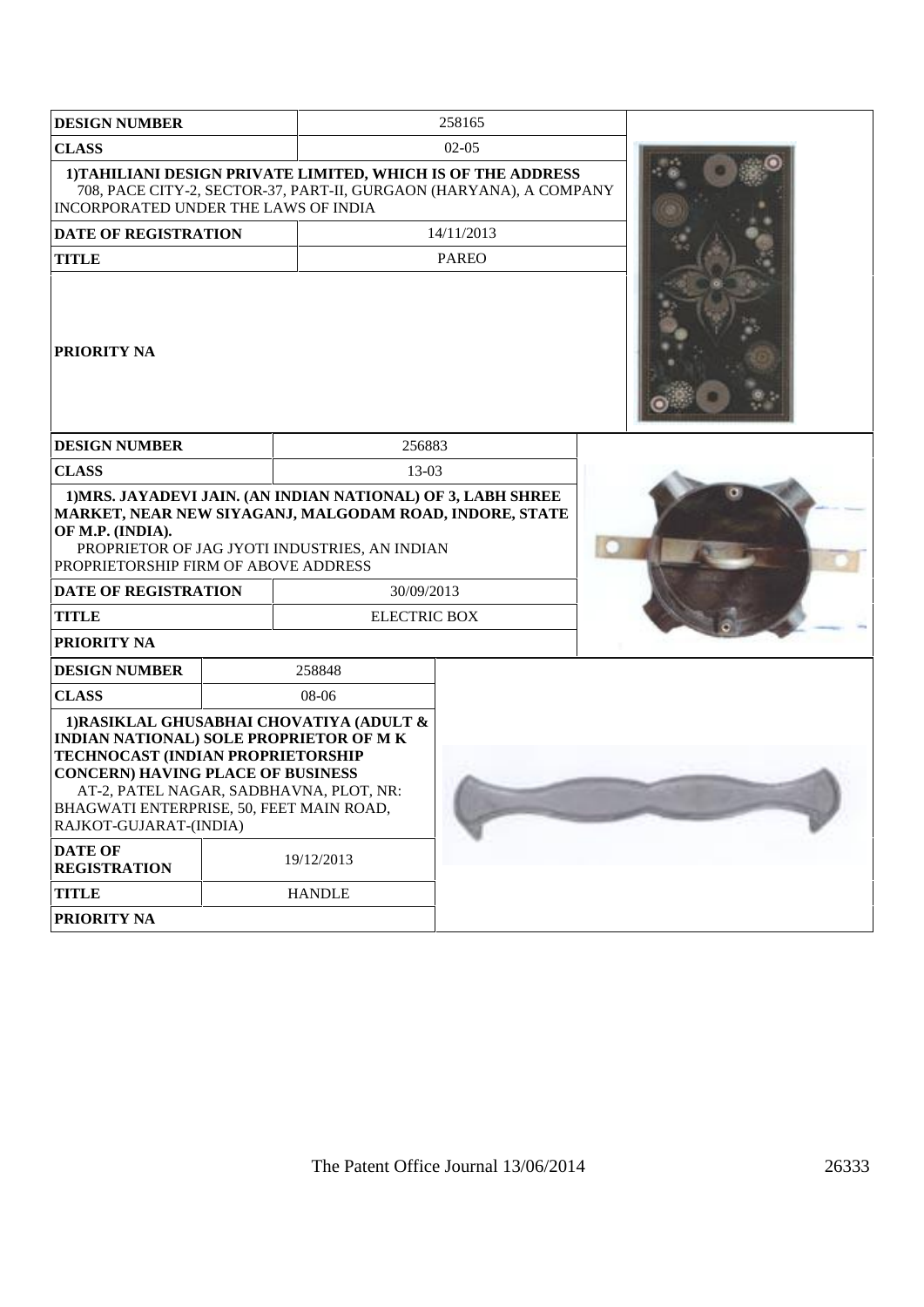| <b>DESIGN NUMBER</b>                                                                   | 257203                                                                                                                                                                                                  |  |
|----------------------------------------------------------------------------------------|---------------------------------------------------------------------------------------------------------------------------------------------------------------------------------------------------------|--|
| <b>CLASS</b>                                                                           | 15-02                                                                                                                                                                                                   |  |
| AREA, BAWANA, DELHI-110039, INDIA,<br>INDIAN COMPANIES ACT, 1956, OF THE ABOVE ADDRESS | 1) MEKO AUTO PVT. LTD., M-24, SECTOR-I, DSIDC, INDUSTRIAL<br>AN INDIAN COMPANY REGISTERED UNDER THE PROVISIONS OF                                                                                       |  |
| <b>DATE OF REGISTRATION</b>                                                            | 04/10/2013                                                                                                                                                                                              |  |
| <b>TITLE</b>                                                                           | WATER PUMP ASSEMBLY                                                                                                                                                                                     |  |
| <b>PRIORITY NA</b>                                                                     |                                                                                                                                                                                                         |  |
| <b>DESIGN NUMBER</b>                                                                   | 257868                                                                                                                                                                                                  |  |
| <b>CLASS</b>                                                                           | $07-02$                                                                                                                                                                                                 |  |
| STATE OF KARNATAKA, INDIA                                                              | 1) TTK PRESTIGE LIMITED, AN INDIAN COMPANY, INCORPORATED UNDER<br>THE COMPANIES ACT 1956, HAVING ITS PRINCIPAL PLACE OF BUSINESS AT<br>11TH FLOOR, BRIGADE TOWERS, 135 BRIGADE ROAD, BANGALORE-560 025, |  |
| <b>DATE OF REGISTRATION</b>                                                            | 30/10/2013                                                                                                                                                                                              |  |
| <b>TITLE</b>                                                                           | <b>INDUCTION STOVE</b>                                                                                                                                                                                  |  |
| PRIORITY NA                                                                            |                                                                                                                                                                                                         |  |
| <b>DESIGN NUMBER</b>                                                                   | 253385                                                                                                                                                                                                  |  |
| <b>CLASS</b>                                                                           | $09-01$                                                                                                                                                                                                 |  |
| <b>INDIAN</b>                                                                          | 1) M/S EMAMI LIMITED, A COMPANY INCORPORATED UNDER INDIAN<br><b>COMPANIES ACT, 1956 HAVING ITS REGISTERED OFFICE ADDRESS AT</b><br>687, ANANDAPUR, EM BYPASS, KOLKATA-700107, INDIA BY NATIONALITY      |  |
| <b>DATE OF REGISTRATION</b>                                                            | 23/04/2013                                                                                                                                                                                              |  |
| <b>TITLE</b>                                                                           | <b>BOTTLE WITH CAP</b>                                                                                                                                                                                  |  |
| <b>PRIORITY NA</b>                                                                     |                                                                                                                                                                                                         |  |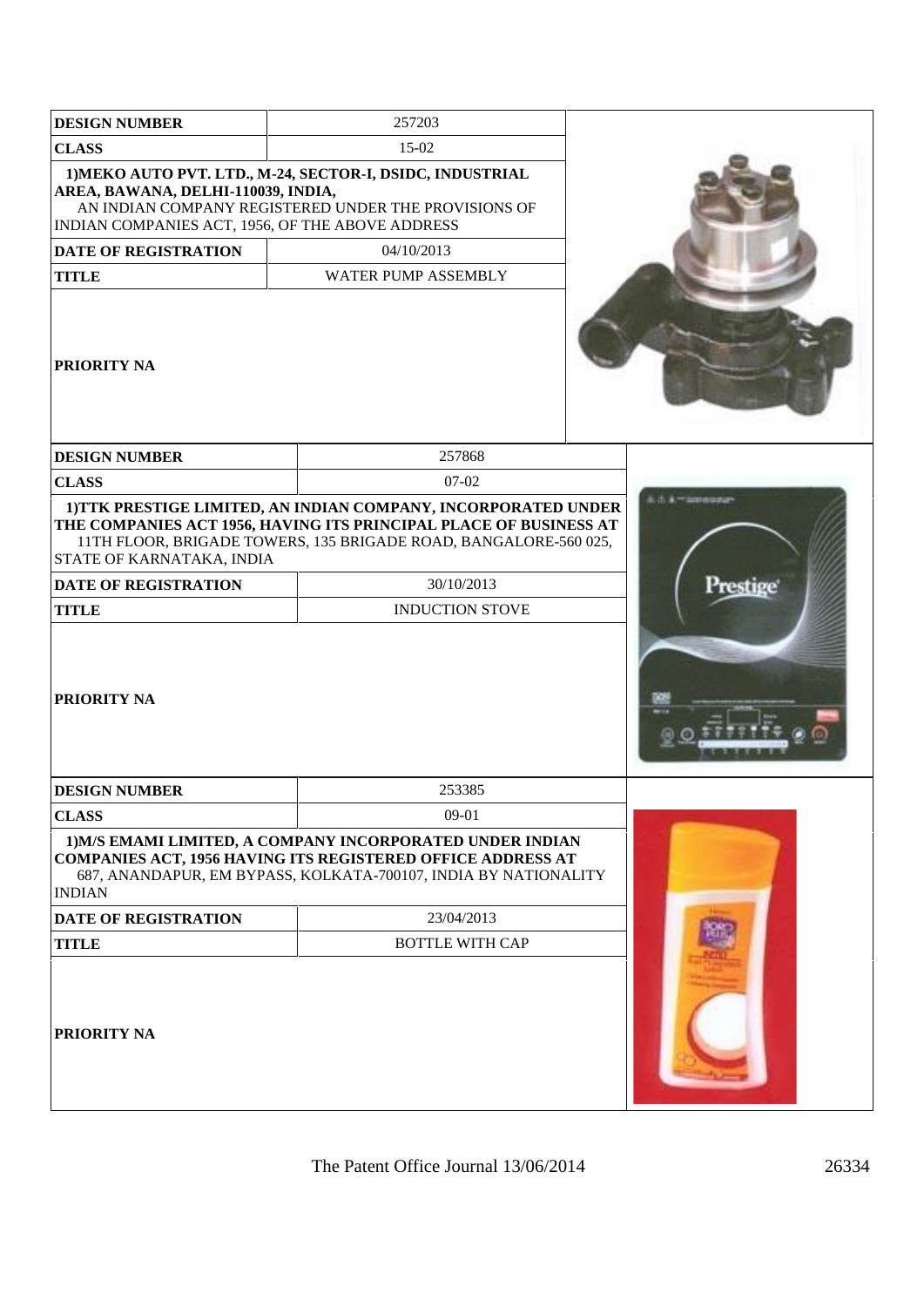| <b>DESIGN NUMBER</b>                                                                                                                                                                                                                     |               | 257557                                               |  |  |
|------------------------------------------------------------------------------------------------------------------------------------------------------------------------------------------------------------------------------------------|---------------|------------------------------------------------------|--|--|
| <b>CLASS</b>                                                                                                                                                                                                                             | 15-03         |                                                      |  |  |
| <b>1)SATAKE CORPORATION</b><br>7-2, SOTOKANDA 4-CHOME, CHIYODA-KU, TOKYO, 101-0021,<br>JAPAN, A CORPORATION OF JAPAN                                                                                                                     |               |                                                      |  |  |
| <b>DATE OF REGISTRATION</b>                                                                                                                                                                                                              |               | 17/10/2013                                           |  |  |
| <b>TITLE</b>                                                                                                                                                                                                                             |               | <b>GRAIN INSPECTION DEVICE</b>                       |  |  |
| <b>PRIORITY</b>                                                                                                                                                                                                                          |               |                                                      |  |  |
| PRIORITY NUMBER                                                                                                                                                                                                                          | <b>DATE</b>   | <b>COUNTRY</b>                                       |  |  |
| 2013-008778                                                                                                                                                                                                                              | 18/04/2013    | <b>JAPAN</b>                                         |  |  |
| <b>DESIGN NUMBER</b>                                                                                                                                                                                                                     |               | 258776                                               |  |  |
| <b>CLASS</b>                                                                                                                                                                                                                             |               | $12 - 11$                                            |  |  |
| 1) MR. ZAHIR SALIM SIYO (AN INDIAN CITIZEN),<br>CHELANKARA HOUSE, VAVAD P.O., 673572-PIN, KOZHIKODE DISTRICT,<br><b>KERALA STATE, INDIA</b>                                                                                              |               |                                                      |  |  |
| DATE OF REGISTRATION                                                                                                                                                                                                                     |               | 17/12/2013                                           |  |  |
| <b>TITLE</b>                                                                                                                                                                                                                             |               | CARRIER CUM HELMET SECURING DEVICE<br>FOR MOTORCYCLE |  |  |
| <b>PRIORITY NA</b>                                                                                                                                                                                                                       |               |                                                      |  |  |
| <b>DESIGN NUMBER</b>                                                                                                                                                                                                                     | 258847        |                                                      |  |  |
| <b>CLASS</b>                                                                                                                                                                                                                             | 08-06         |                                                      |  |  |
| 1) BHIKHABHAI D PATODIYA (INDIAN NATIONALS) SOLE<br>PROPRIETOR OF PATEL INDUSTRIES HAVING PLACE OF<br><b>BUSINESS AT-</b><br>MORARINAGAR-4, AVADH KOTHARIYA MAIN ROAD, NR.<br>BABARIYA COLONY, HARIDHARA ROAD, RAJKOT-GUJARAT<br>(INDIA) |               |                                                      |  |  |
| <b>DATE OF</b><br><b>REGISTRATION</b>                                                                                                                                                                                                    | 19/12/2013    |                                                      |  |  |
| <b>TITLE</b>                                                                                                                                                                                                                             | <b>HANDLE</b> |                                                      |  |  |
| PRIORITY NA                                                                                                                                                                                                                              |               |                                                      |  |  |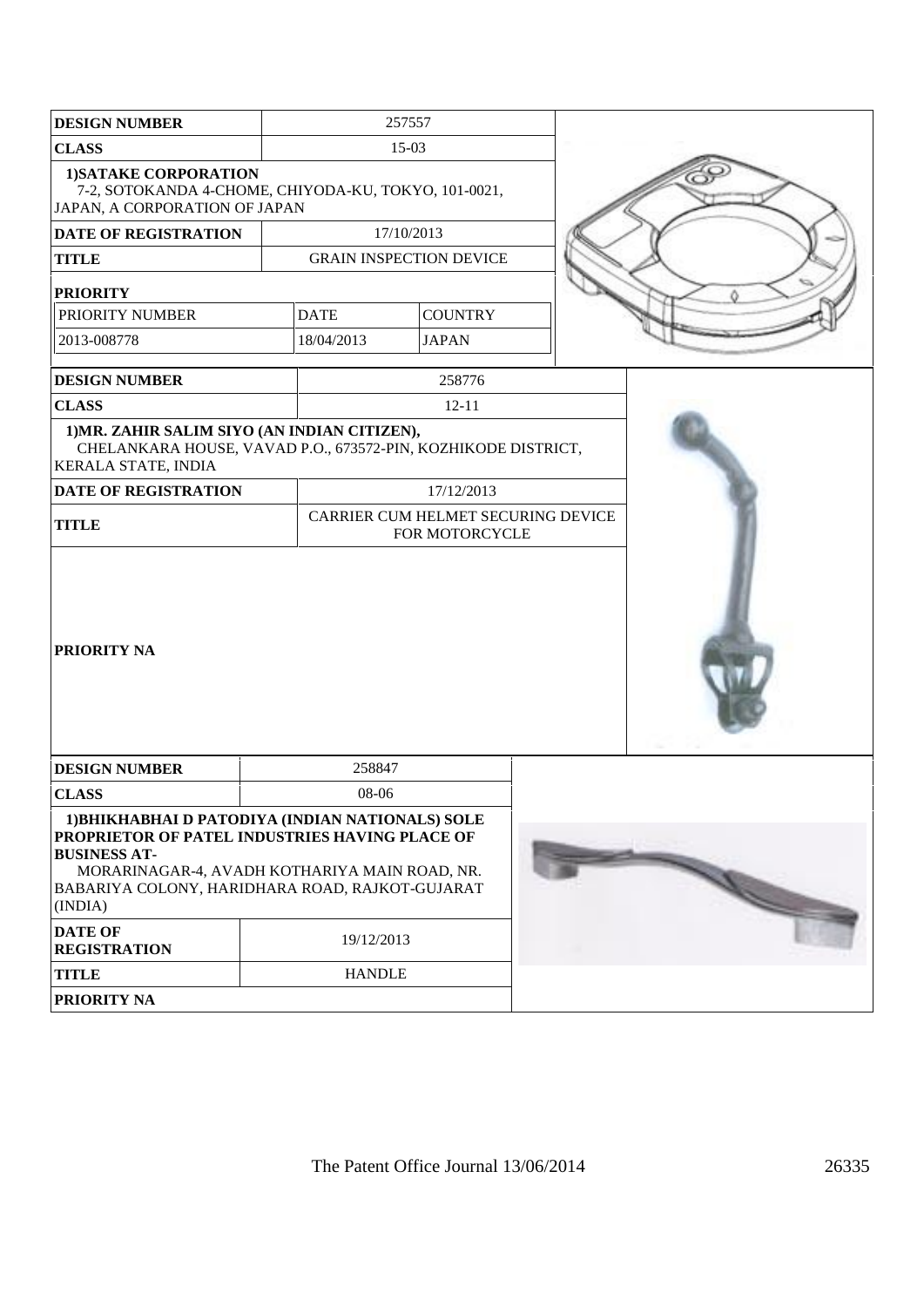| <b>DESIGN NUMBER</b>                                                                                    | 257202                                                                                                                                                                                                                                                                                                                     |  |
|---------------------------------------------------------------------------------------------------------|----------------------------------------------------------------------------------------------------------------------------------------------------------------------------------------------------------------------------------------------------------------------------------------------------------------------------|--|
| <b>CLASS</b>                                                                                            | 15-02                                                                                                                                                                                                                                                                                                                      |  |
| AREA, BAWANA, DELHI-110039, INDIA,<br>INDIAN COMPANIES ACT, 1956, OF THE ABOVE ADDRESS                  | 1) MEKO AUTO PVT. LTD., M-24, SECTOR-I, DSIDC, INDUSTRIAL<br>AN INDIAN COMPANY REGISTERED UNDER THE PROVISIONS OF                                                                                                                                                                                                          |  |
| <b>DATE OF REGISTRATION</b>                                                                             | 04/10/2013                                                                                                                                                                                                                                                                                                                 |  |
| <b>TITLE</b>                                                                                            | <b>WATER PUMP ASSEMBLY</b>                                                                                                                                                                                                                                                                                                 |  |
| <b>PRIORITY NA</b>                                                                                      |                                                                                                                                                                                                                                                                                                                            |  |
| <b>DESIGN NUMBER</b>                                                                                    | 257796                                                                                                                                                                                                                                                                                                                     |  |
| <b>CLASS</b>                                                                                            | 08-08                                                                                                                                                                                                                                                                                                                      |  |
| DIST. RAJKOT-360004, GUJARAT-INDIA<br><b>DATE OF REGISTRATION</b><br><b>TITLE</b><br><b>PRIORITY NA</b> | <b>DHIRENBHAI SHAH ALL INDIAN NATIONAL PARTNER OF DMS</b><br>ARCHITECTURAL PRODUCTS AN INDIAN PARTNERSHIP FIRM<br>HAVING ITS PRINCIPAL PLACE OF BUSINESS AT ADDRESS:<br>PLOT NO. 6, SURVEY NO. 20, EVEREST INDUSTRIAL AREA, NEAR<br>PERFECT (TATA) SHOWROOM, NATIONAL HIGHWAY NO. 8-B, VAVDI-<br>28/10/2013<br><b>HOOK</b> |  |
| <b>DESIGN NUMBER</b>                                                                                    | 255541                                                                                                                                                                                                                                                                                                                     |  |
| <b>CLASS</b>                                                                                            | 23-01                                                                                                                                                                                                                                                                                                                      |  |
| 1) VICTOR EQUIPMENT COMPANY,<br>2800 AIRPORT ROAD, DENTON, TEXAS 76207, U.S.A.                          |                                                                                                                                                                                                                                                                                                                            |  |
| DATE OF REGISTRATION                                                                                    | 29/07/2013                                                                                                                                                                                                                                                                                                                 |  |
| <b>TITLE</b>                                                                                            | KNOB WITH BONNET FOR A GAS<br>PRESSURE REGULATOR                                                                                                                                                                                                                                                                           |  |
| <b>PRIORITY</b><br>PRIORITY NUMBER<br>29/444,309                                                        | <b>COUNTRY</b><br><b>DATE</b><br>29/01/2013<br>U.S.A.                                                                                                                                                                                                                                                                      |  |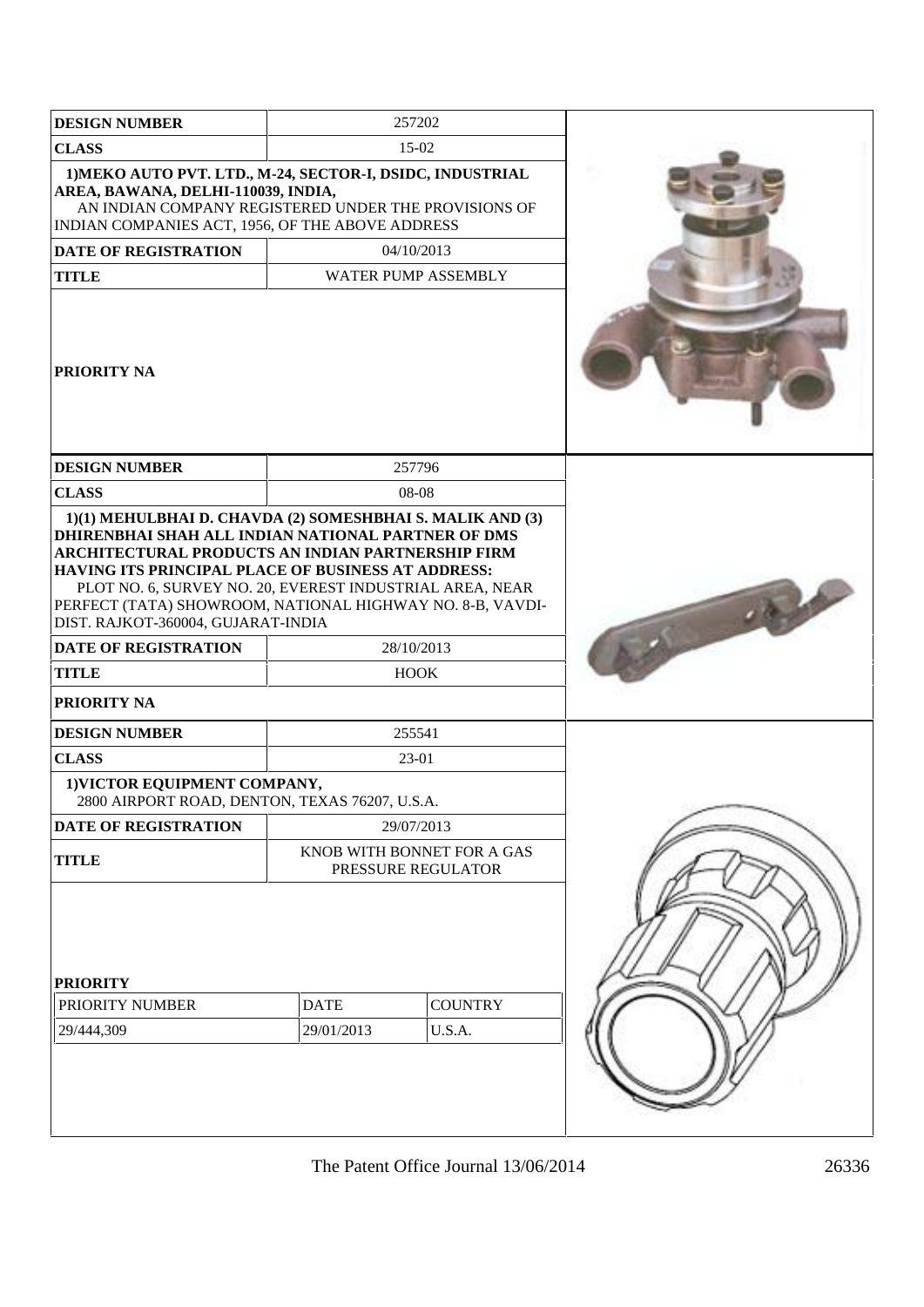| <b>DESIGN NUMBER</b>                                                                                                                                                                                                         | 258444                                                                                                                                                                     |                 |                  |
|------------------------------------------------------------------------------------------------------------------------------------------------------------------------------------------------------------------------------|----------------------------------------------------------------------------------------------------------------------------------------------------------------------------|-----------------|------------------|
| <b>CLASS</b>                                                                                                                                                                                                                 | $12 - 11$                                                                                                                                                                  |                 |                  |
| ON BUSINESS ADDRESS AT<br>MAHARASHTRA, INDIA                                                                                                                                                                                 | 1) MR. PARAMJEET SINGH NARANG INDIAN NATIONAL, CARRYING<br>745, BUDHWAR PETH, PHADKE HAUD CHOWK, PUNE-411002,                                                              |                 |                  |
| <b>DATE OF REGISTRATION</b>                                                                                                                                                                                                  | 28/11/2013                                                                                                                                                                 |                 |                  |
| <b>TITLE</b>                                                                                                                                                                                                                 | <b>CYCLE</b>                                                                                                                                                               |                 |                  |
| PRIORITY NA                                                                                                                                                                                                                  |                                                                                                                                                                            |                 |                  |
| <b>DESIGN NUMBER</b>                                                                                                                                                                                                         |                                                                                                                                                                            | 257664          |                  |
| <b>CLASS</b>                                                                                                                                                                                                                 |                                                                                                                                                                            | $02 - 04$       |                  |
|                                                                                                                                                                                                                              | 1) JINDAL ALLIANCE POLYMER PRIVATE LIMITED (A COMPANY<br>INCORPORATED UNDER THE INDIAN COMPANIES ACT 1956),<br>J-3082, DSIDC INDUSTRIAL AREA, NARELA, DELHI-110040 (INDIA) |                 |                  |
| <b>DATE OF REGISTRATION</b>                                                                                                                                                                                                  |                                                                                                                                                                            | 22/10/2013      |                  |
| <b>TITLE</b>                                                                                                                                                                                                                 |                                                                                                                                                                            | <b>FOOTWEAR</b> |                  |
| PRIORITY NA                                                                                                                                                                                                                  |                                                                                                                                                                            |                 |                  |
| <b>DESIGN NUMBER</b>                                                                                                                                                                                                         | 257374                                                                                                                                                                     |                 |                  |
| <b>CLASS</b>                                                                                                                                                                                                                 | $07 - 02$                                                                                                                                                                  |                 |                  |
| A COMPANY REGISTERED IN INDIA, HAVING ITS<br><b>REGISTERED OFFICE AT</b><br>210, KALYANDAS UDYOG BHAVAN, NEXT TO<br>CENTURY BAZAAR, WORLI, MUMBAI-400025, STATE<br>OF MAHARASHTRA, INDIA, OF ABOVE ADDRESS<br><b>DATE OF</b> | 1)L. N. ENGINEERING WORKS PRIVATE LIMITED,<br>10/10/2013                                                                                                                   |                 | <b>BRANCHOOR</b> |
| <b>REGISTRATION</b>                                                                                                                                                                                                          |                                                                                                                                                                            |                 |                  |
| <b>TITLE</b>                                                                                                                                                                                                                 | SAUCE PAN WITH HANDLE                                                                                                                                                      |                 |                  |
| PRIORITY NA                                                                                                                                                                                                                  |                                                                                                                                                                            |                 |                  |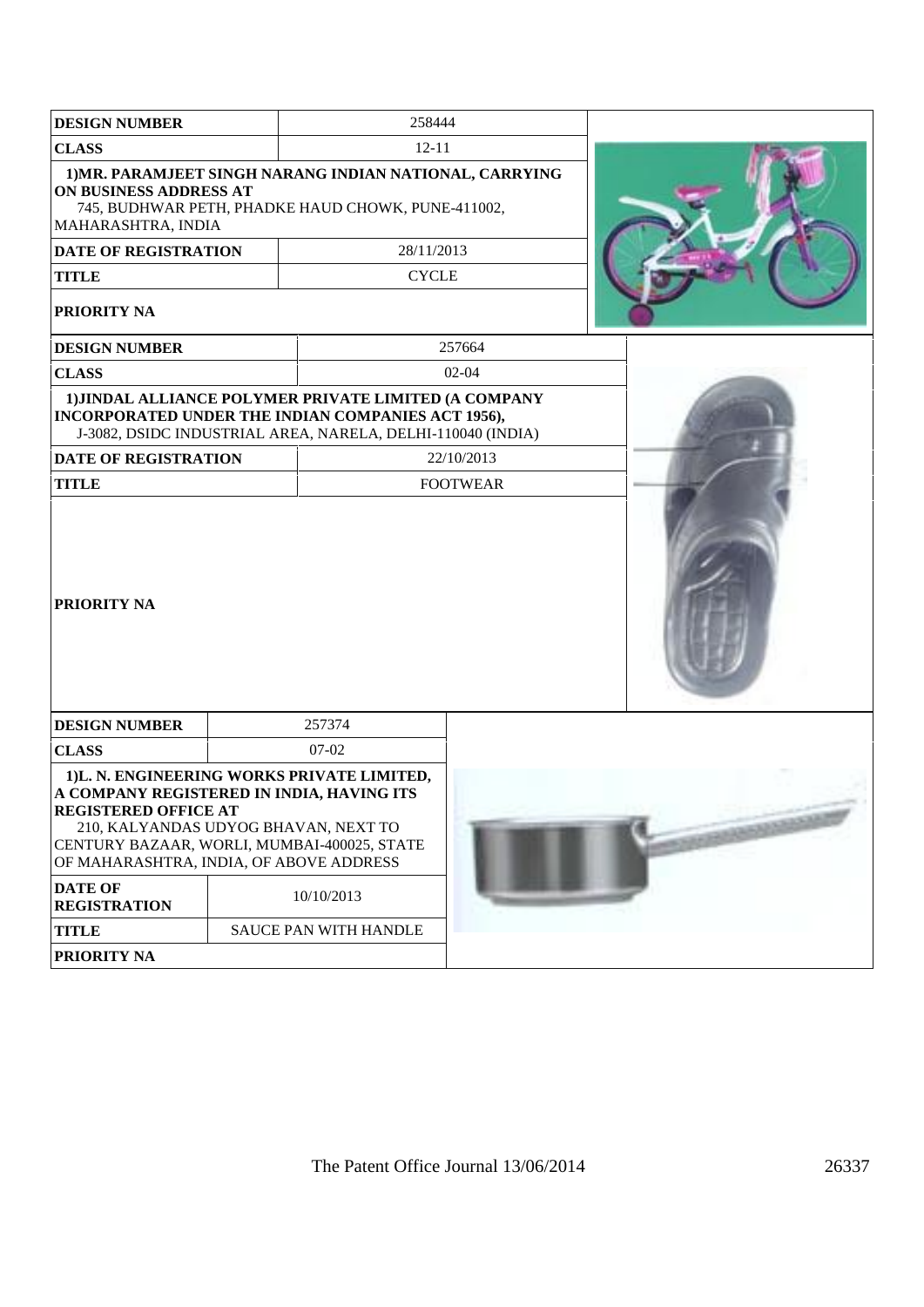| <b>DESIGN NUMBER</b>                                                               |  | 257126                                                                                                                                                                                                                                                                                         |                                           |      |
|------------------------------------------------------------------------------------|--|------------------------------------------------------------------------------------------------------------------------------------------------------------------------------------------------------------------------------------------------------------------------------------------------|-------------------------------------------|------|
| <b>CLASS</b>                                                                       |  | $06-13$                                                                                                                                                                                                                                                                                        |                                           |      |
| OF                                                                                 |  | 1) SARITA HANDA DESIGN WORKS PVT. LTD., AN INDIAN COMPANY<br>D-11, DEFENCE COLONY, NEW DELHI-110024, INDIA                                                                                                                                                                                     |                                           |      |
| <b>DATE OF REGISTRATION</b>                                                        |  | 01/10/2013                                                                                                                                                                                                                                                                                     |                                           |      |
| <b>TITLE</b>                                                                       |  | PILLOW COVER                                                                                                                                                                                                                                                                                   |                                           |      |
| <b>PRIORITY NA</b>                                                                 |  |                                                                                                                                                                                                                                                                                                |                                           |      |
| <b>DESIGN NUMBER</b>                                                               |  | 254862                                                                                                                                                                                                                                                                                         |                                           |      |
| <b>CLASS</b>                                                                       |  | $26-03$                                                                                                                                                                                                                                                                                        |                                           |      |
| OF BUSINESS AT                                                                     |  | 1)(1)FALGUN DEVENDRABHAI BHATT (2) SMT. RUJAL FALGUN<br>BHATT BOTH INDIAN NATIONAL AND PARTNERS OF NEETY EURO<br>ASIA SOLAR ENERGY (A PARTNERSHIP FIRM) HAVING THEIR PLACE<br>BUNGLOW NO. 4, SHREE NAGAR SOCIETY, OPP. GOLDEN TRIANGLE,<br>S.P. STADIUM ROAD, AHMEDABAD-380014 GUJARAT (INDIA) |                                           |      |
| <b>DATE OF REGISTRATION</b>                                                        |  | 28/06/2013                                                                                                                                                                                                                                                                                     |                                           |      |
| <b>TITLE</b>                                                                       |  | <b>SOLAR PANEL</b>                                                                                                                                                                                                                                                                             |                                           |      |
| PRIORITY NA                                                                        |  |                                                                                                                                                                                                                                                                                                |                                           |      |
| <b>DESIGN NUMBER</b>                                                               |  | 245293                                                                                                                                                                                                                                                                                         |                                           |      |
| <b>CLASS</b>                                                                       |  | $11 - 01$                                                                                                                                                                                                                                                                                      |                                           |      |
| 1) "DE BEERS CENTENARY AG<br>OF ALPENSTRASSE 5, 6000 LUZERN 6,<br>SWITZERLAND LAWS |  | SWITZERLAND, A COMPANY INCORPORATED UNDER                                                                                                                                                                                                                                                      | $\circ_{\mathcal{O}_{\mathcal{Q}_{\xi}}}$ | 9999 |
| <b>DATE OF</b><br><b>REGISTRATION</b>                                              |  | 14/05/2012                                                                                                                                                                                                                                                                                     |                                           |      |
| <b>TITLE</b>                                                                       |  | <b>PENDANT</b>                                                                                                                                                                                                                                                                                 |                                           |      |
| PRIORITY NA                                                                        |  |                                                                                                                                                                                                                                                                                                |                                           |      |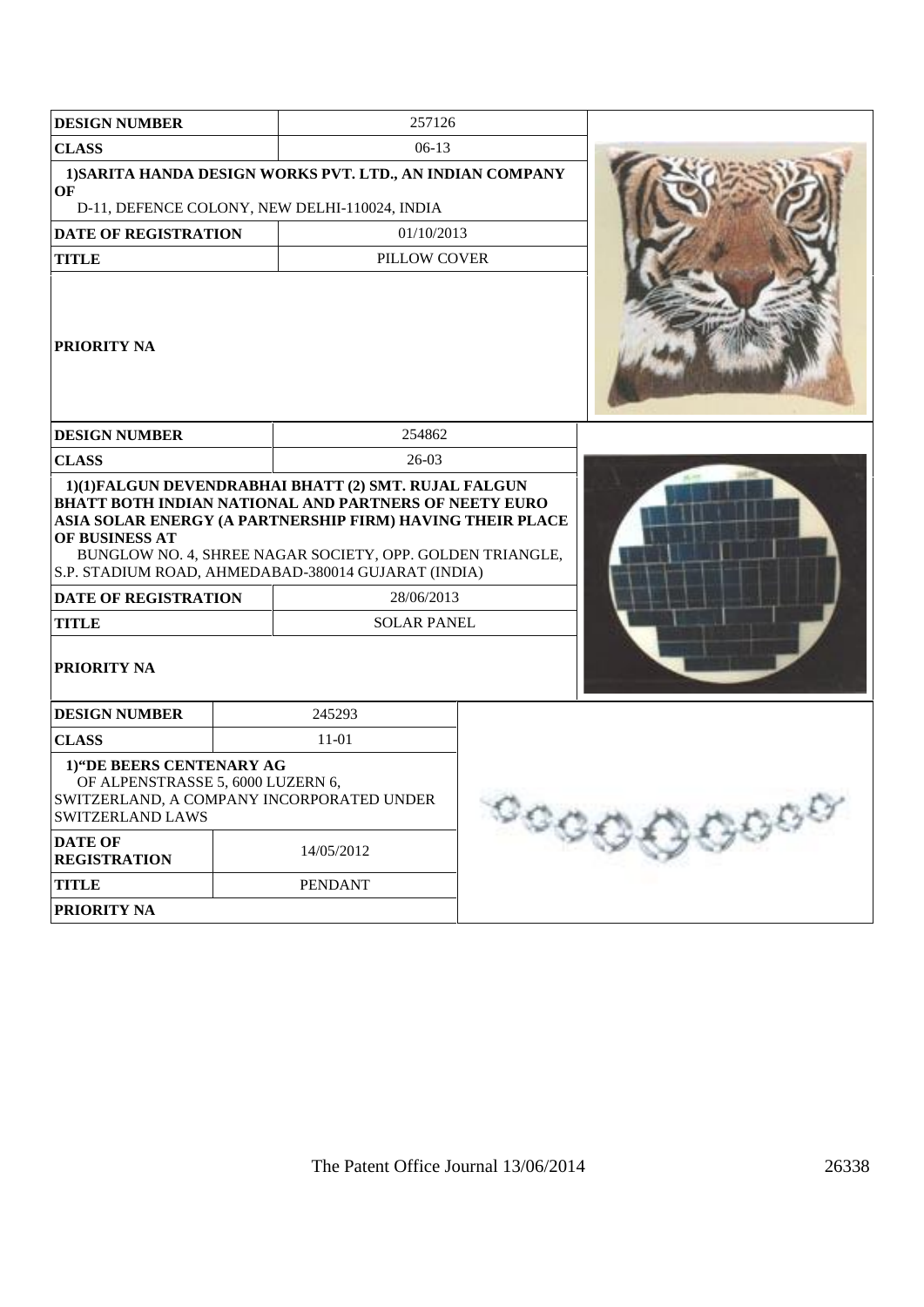| <b>DESIGN NUMBER</b>                                                                                                          | 254012                                                                                                                                                                                                                           |  |
|-------------------------------------------------------------------------------------------------------------------------------|----------------------------------------------------------------------------------------------------------------------------------------------------------------------------------------------------------------------------------|--|
| <b>CLASS</b>                                                                                                                  | $07-04$                                                                                                                                                                                                                          |  |
| FIRM HAVING ITS PRINCIPAL PLACE OF BUSINESS AT<br><b>GUJARAT-INDIA</b><br>DATE OF REGISTRATION<br><b>TITLE</b><br>PRIORITY NA | 1) RAMESHBHAI B. LIMBASIYA AND VIJAYBHAI S. FACHARA BOTH INDIAN<br>NATIONAL PARTNERS OF SHREEJI PRODUCTS AN INDIAN PARTNERSHIP<br>MAVDI MAIN ROAD, UDAYNAGAR-1, STREET NO. 17, RAJKOT-360004,<br>21/05/2013<br><b>FOOD MAKER</b> |  |
| <b>DESIGN NUMBER</b>                                                                                                          | 257979                                                                                                                                                                                                                           |  |
| <b>CLASS</b>                                                                                                                  | $10 - 04$                                                                                                                                                                                                                        |  |
|                                                                                                                               | 1) DAYAL CHAND TRADING AS M/S. SIGMA REFRIGERATION WORKS,<br>3745, SHOP NO. 1 & 7, KUCHA PARMANAND, NETAJI SUBHASH MARG,<br>DARYA GANJ, NEW DELHI-110002, INDIA (A SOLE PROPRIETORSHIP FIRM)                                     |  |
| <b>DATE OF REGISTRATION</b>                                                                                                   | 06/11/2013                                                                                                                                                                                                                       |  |
| <b>TITLE</b>                                                                                                                  | PRESSURE GAUGE                                                                                                                                                                                                                   |  |
| PRIORITY NA                                                                                                                   |                                                                                                                                                                                                                                  |  |
| <b>DESIGN NUMBER</b>                                                                                                          | 257736                                                                                                                                                                                                                           |  |
| <b>CLASS</b>                                                                                                                  | $12 - 11$                                                                                                                                                                                                                        |  |
| <b>ADDRESS</b><br>382481, GUJARAT STATE, INDIA                                                                                | 1) MITHUN VRAJLAL DARJI, INDIAN NATIONAL, HAVING<br>J-402, DEVNANDAN PLATINA, OPP. SHAYONA TRILAK, NR.<br>VANDEMATARAM CITY, CHANDLODIA, GOTA, AHMEDABAD                                                                         |  |
| <b>DATE OF REGISTRATION</b>                                                                                                   | 25/10/2013                                                                                                                                                                                                                       |  |
| <b>TITLE</b>                                                                                                                  | <b>BICYCLE</b>                                                                                                                                                                                                                   |  |
| PRIORITY NA                                                                                                                   |                                                                                                                                                                                                                                  |  |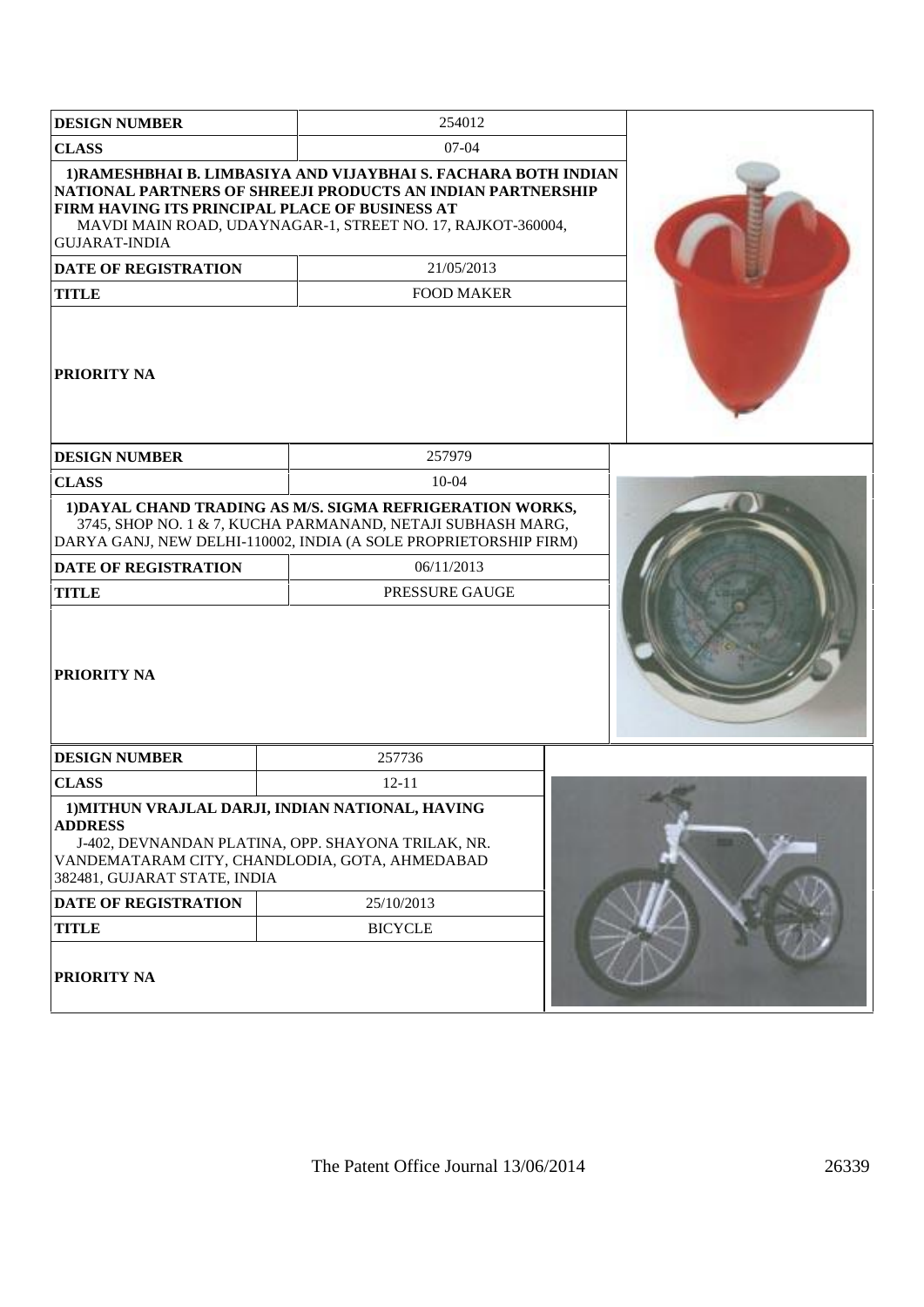| <b>DESIGN NUMBER</b>                                                                                                                                                                                                                       |  |                                                                                                                                                                                                                                                    | 258221 |  |  |
|--------------------------------------------------------------------------------------------------------------------------------------------------------------------------------------------------------------------------------------------|--|----------------------------------------------------------------------------------------------------------------------------------------------------------------------------------------------------------------------------------------------------|--------|--|--|
| <b>CLASS</b>                                                                                                                                                                                                                               |  | $16-05$                                                                                                                                                                                                                                            |        |  |  |
| NILKANTH PALACE,<br>380015, GUJARAT, INDIA                                                                                                                                                                                                 |  | 1) SHARMA ELECTRONICS, PROPRIETOR, MR. BHARAT SHREEDUTT<br>SHARMA, INDIAN NATIONAL, HAVING PLACE OF BUSINESS AT A-203,<br>NEAR NATRAJ MEDICAL STORES, OPPOSITE SEEMA HALL, 100 FT -<br>ANANDNAGAR ROAD, SHAYAMAL CROSS ROAD, SATELLITE, AHMEDABAD- |        |  |  |
| DATE OF REGISTRATION                                                                                                                                                                                                                       |  | 19/11/2013                                                                                                                                                                                                                                         |        |  |  |
| <b>TITLE</b>                                                                                                                                                                                                                               |  | <b>TRIPOD</b>                                                                                                                                                                                                                                      |        |  |  |
| <b>PRIORITY NA</b>                                                                                                                                                                                                                         |  |                                                                                                                                                                                                                                                    |        |  |  |
| <b>DESIGN NUMBER</b>                                                                                                                                                                                                                       |  | 258516                                                                                                                                                                                                                                             |        |  |  |
| <b>CLASS</b>                                                                                                                                                                                                                               |  | $07 - 02$                                                                                                                                                                                                                                          |        |  |  |
| AT<br>SAMIR INTERNATIONAL, BS RAJ INDUSTRIAL<br>ESTATE, OPP: NIKHIL HOTEL, NEAR RASHMI BANGLOW,<br>DHUMAL NAGAR, WALIV, VASAI (EAST), DIST.: THANE-<br>401208 MAHARASHTRA (INDIA)<br><b>DATE OF</b><br><b>REGISTRATION</b><br><b>TITLE</b> |  | 1) SAMIR VAKHARIA AN INDIAN PROPRIETOR FIRM<br>02/12/2013<br><b>HOTPOT</b>                                                                                                                                                                         |        |  |  |
| <b>PRIORITY NA</b>                                                                                                                                                                                                                         |  |                                                                                                                                                                                                                                                    |        |  |  |
| <b>DESIGN NUMBER</b>                                                                                                                                                                                                                       |  | 257474                                                                                                                                                                                                                                             |        |  |  |
| <b>CLASS</b>                                                                                                                                                                                                                               |  | $09-03$                                                                                                                                                                                                                                            |        |  |  |
| 1) PAWAN ARORA (AN INDIAN NATIONAL)<br>[INDIA]                                                                                                                                                                                             |  | O-4, SECTOR-I, DSIDC, BAWANA INDUSTRIAL AREA, NEW DELHI-110039,                                                                                                                                                                                    |        |  |  |
| <b>DATE OF REGISTRATION</b>                                                                                                                                                                                                                |  | 14/10/2013                                                                                                                                                                                                                                         |        |  |  |
| <b>TITLE</b>                                                                                                                                                                                                                               |  | <b>CONTAINER</b>                                                                                                                                                                                                                                   |        |  |  |
| <b>PRIORITY NA</b>                                                                                                                                                                                                                         |  |                                                                                                                                                                                                                                                    |        |  |  |